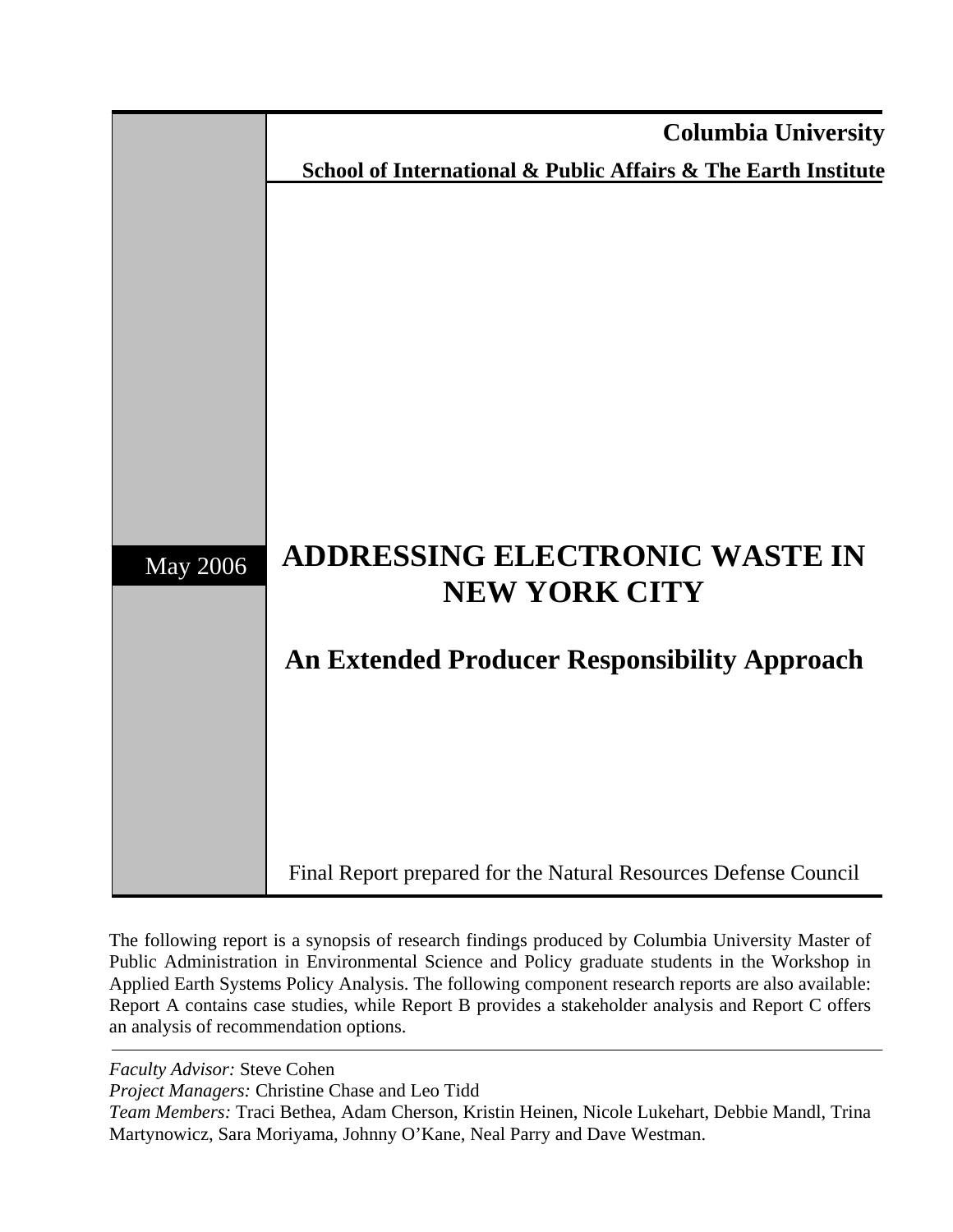In January 2006, the Natural Resources Defense Council (NRDC) sought consulting expertise from Columbia University to provide research regarding the Extended Producer Responsibility (EPR) approach to electronics recycling. EPR is currently being considered by the New York City Council as a way to address the growing electronic waste (e-waste) problem in the Big Apple. The Columbia University E-waste Workshop Team is comprised of twelve graduate students currently in the Masters of Public Administration Environmental Science and Policy program in the School of International and Public Affairs.

The primary goal of the Workshop Team has been to provide information and analyses that can contribute to the NRDC's effort identify effective solutions to New York City's growing e-waste problem. In order to achieve this goal, the Team created: 1) an analysis of current e-waste programs in the US and throughout the world, 2) a study of various stakeholder perspectives on EPR policy, and 3) recommendations based on an analysis of various implementation options. More generally, the work conducted by the Team should prove useful in evaluating policy mechanisms used by the currently proposed and other existing EPR laws. The views of relevant stakeholders may be used as a tool for understanding the local context of EPR policy as a solution for managing e-waste. The recommendations of the implementation analysis will be beneficial to the NRDC by providing an overview of key challenges and opportunities associated with EPR strategies.

#### **Acknowledgements**

Many individuals contributed to the completion of this report, thus Columbia University's E-waste Workshop Team would like to acknowledge them for their assistance. We would first like to thank Dr. Steve Cohen, faculty advisor and Director of the Master of Public Administration Environmental Science and Policy program, for his guidance and support through the development of this project. In addition, the Team would also like to recognize Yerina Mugica at the NRDC for her valuable feedback and insight, as well as other NRDC staff who have provided assistance. Multiple individuals of the e-waste community have also contributed to this project by sharing information and/or accepting interviews with members of the Team, particularly Lloyd Hicks of INFORM. We thank all such individuals for their cooperation.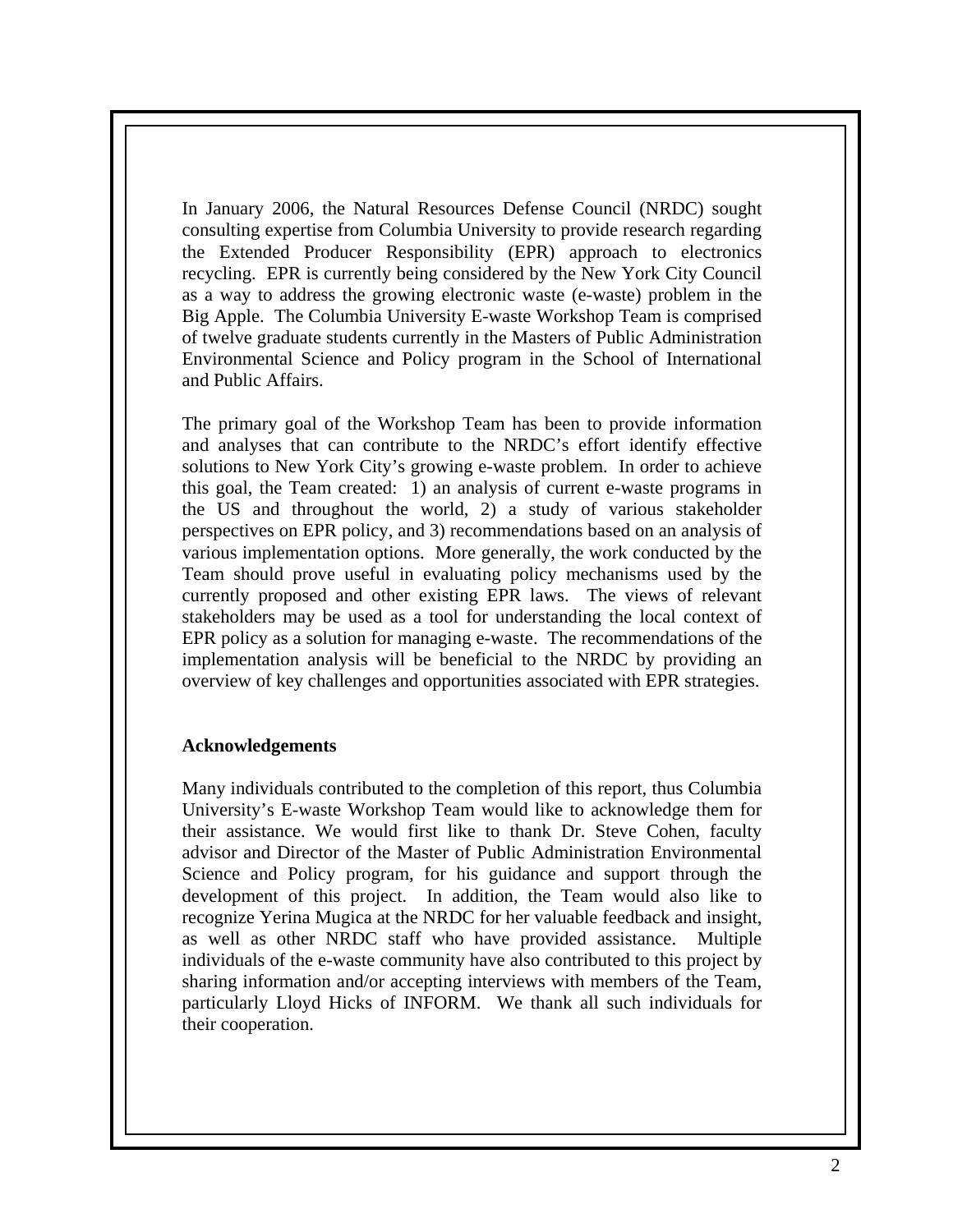# **Table of Contents**

| What is extended producer responsibility and how can it help manage e-waste? 8         |  |
|----------------------------------------------------------------------------------------|--|
|                                                                                        |  |
| How have EPR policies been used to address the electronic waste problem outside of New |  |
| $\textit{York City?} \dots$                                                            |  |
|                                                                                        |  |
|                                                                                        |  |
|                                                                                        |  |
|                                                                                        |  |
| European Waste from Electrical and Electronic Equipment Directive 13                   |  |
|                                                                                        |  |
|                                                                                        |  |
|                                                                                        |  |
|                                                                                        |  |
| Manufacturers Coalition for Responsible Recycling and Apple Computer, Inc 16           |  |
|                                                                                        |  |
|                                                                                        |  |
|                                                                                        |  |
|                                                                                        |  |
|                                                                                        |  |
|                                                                                        |  |
|                                                                                        |  |
|                                                                                        |  |
|                                                                                        |  |
|                                                                                        |  |
|                                                                                        |  |
|                                                                                        |  |
|                                                                                        |  |
|                                                                                        |  |
|                                                                                        |  |
|                                                                                        |  |
|                                                                                        |  |
|                                                                                        |  |
|                                                                                        |  |
|                                                                                        |  |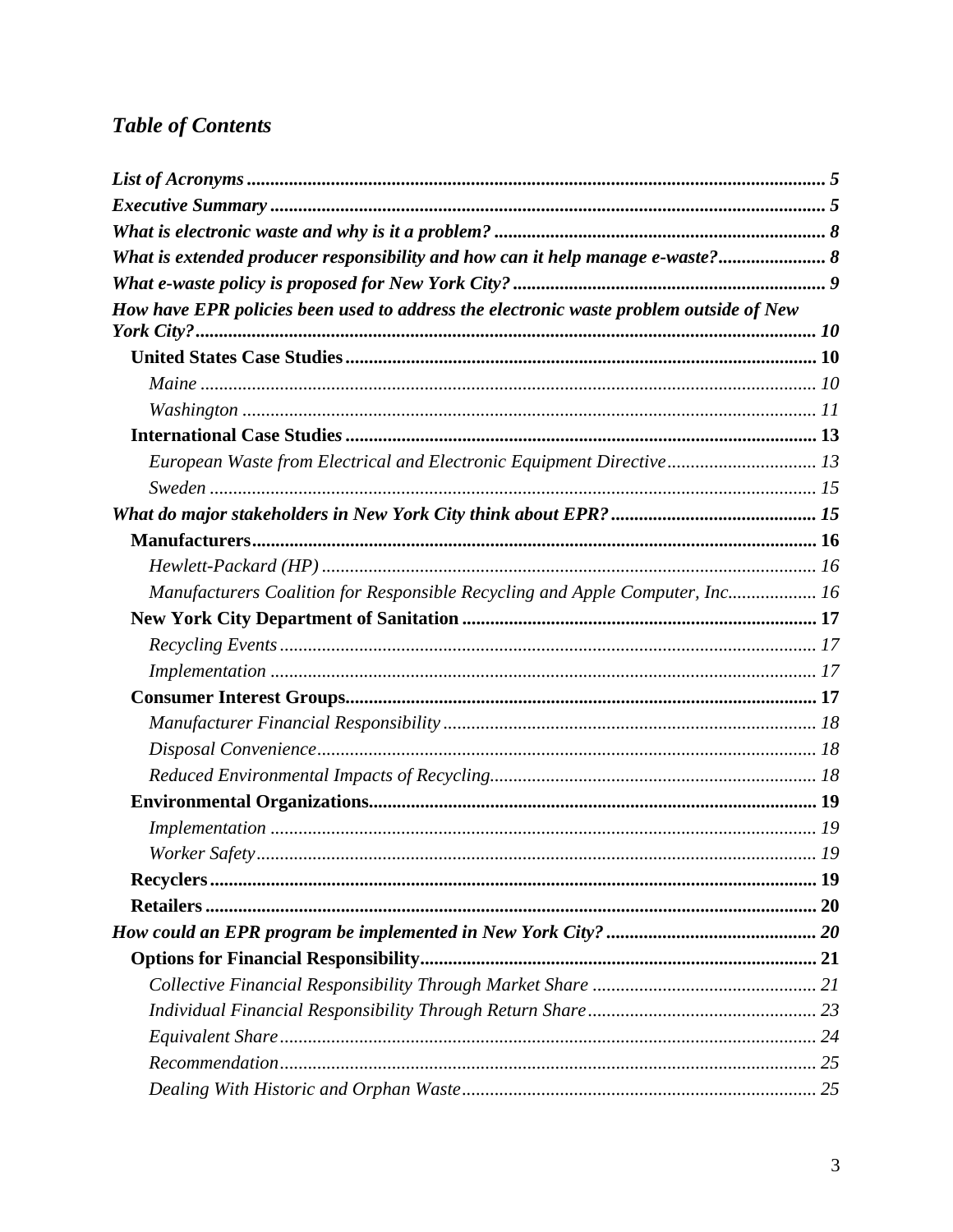| $References \dots 36$ |
|-----------------------|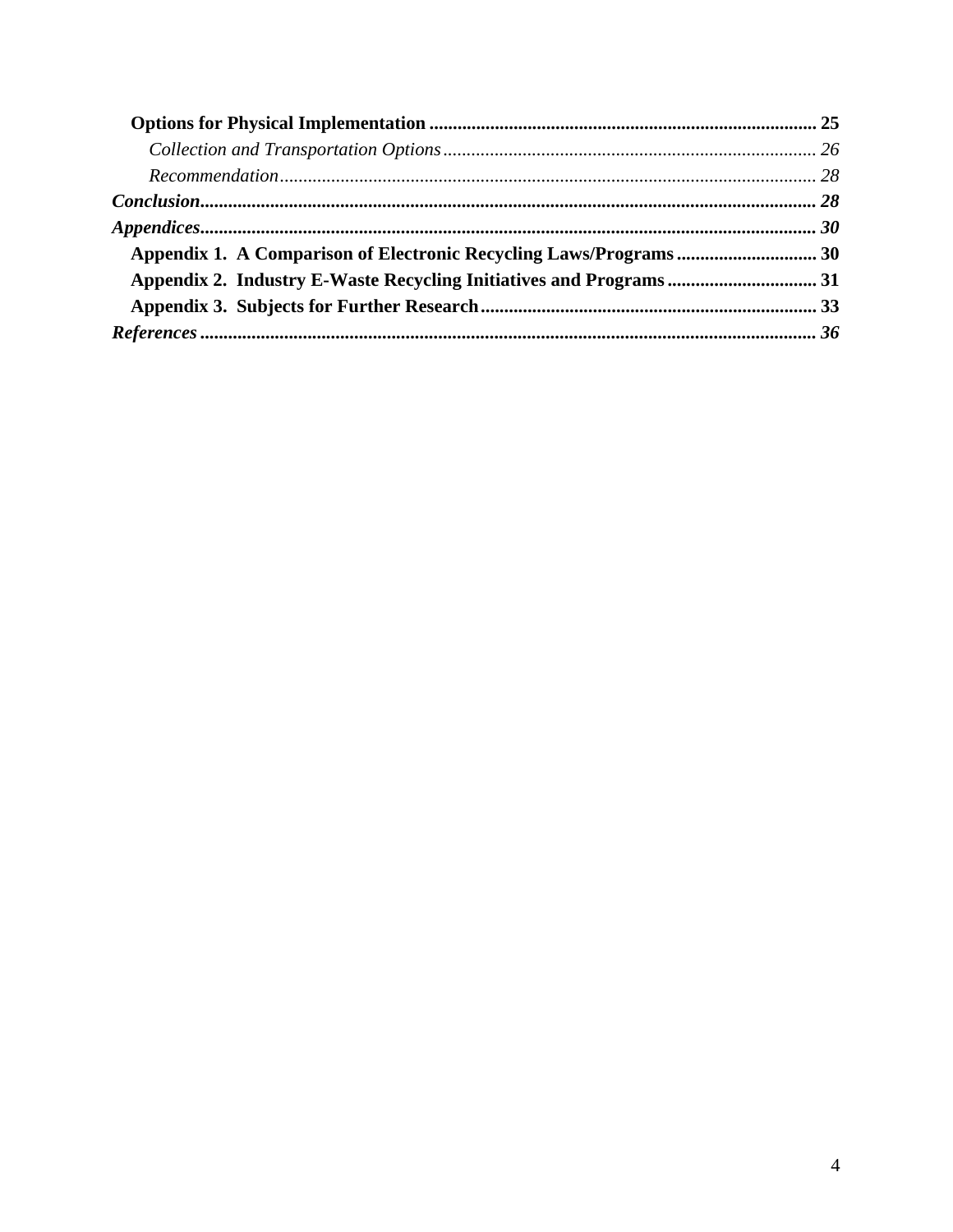# <span id="page-4-0"></span>*List of Acronyms*

| Apple       | Apple Computer, Inc.                                               |
|-------------|--------------------------------------------------------------------|
| ARF         | <b>Advanced Recovery Fee</b>                                       |
| <b>CRT</b>  | Cathode Ray Tube                                                   |
| <b>DEP</b>  | Department of Environmental Protection                             |
| <b>DSNY</b> | New York City Department of Sanitation                             |
| EPA         | United States Environmental Protection Agency                      |
| <b>EPR</b>  | <b>Extended Producer Responsibility</b>                            |
| HP          | Hewlett-Packard Development Company, L.P.                          |
| Int. 104    | Introduction 104, the Electronic Equipment Recycling and Reuse Act |
| <b>MCRR</b> | Manufacturers Coalition on Responsible Recycling                   |
| <b>NRDC</b> | <b>Natural Resources Defense Council</b>                           |
| <b>OECD</b> | Organization for Economic Co-operation and Development             |
| WE ACT      | West Harlem Environmental Action, Inc.                             |
| <b>WEEE</b> | Waste Electrical and Electronics Equipment                         |

# *Executive Summary*

# **I. Electronic Waste**

Electronic waste or e-waste, as it is commonly known, is "any appliance using an electrical supply that has reached its end-of-life."<sup>[1](#page-41-0)</sup> This classification includes household appliances, personal computers, televisions, cell phones, and numerous other consumer products.<sup>[2](#page-41-1)</sup> When introduced into landfills and incinerators in the traditional waste stream, e-waste exposes humans and the environment to the hazardous materials contained within the electronic products. Since e-waste has become one of the most rapidly growing components of the waste stream, $3$  its management is an important environmental and public health concern.

Currently, no federal legislation addresses the e-waste problem. Notably, the Resource Conservation and Recovery Act provides exemptions for household hazardous waste and e-waste from households and small businesses.<sup>[4](#page-41-1)</sup> Several state and local governments have developed policies to counter the lack of national regulation. One policy mechanism is extended producer responsibility.

# **II. Extended Producer Responsibility Policy**

The principle of extended producer responsibility (EPR) aims to make producers or manufacturers of electronic products responsible for the transportation, recycling, and disposal of their own products. As a result, the policy generates accountability for manufacturers of electronic products and encourages firms to internalize recycling and disposal costs. This policy gives producers the incentive to improve product design by decreasing the use of toxic materials and increasing the ease of recycling.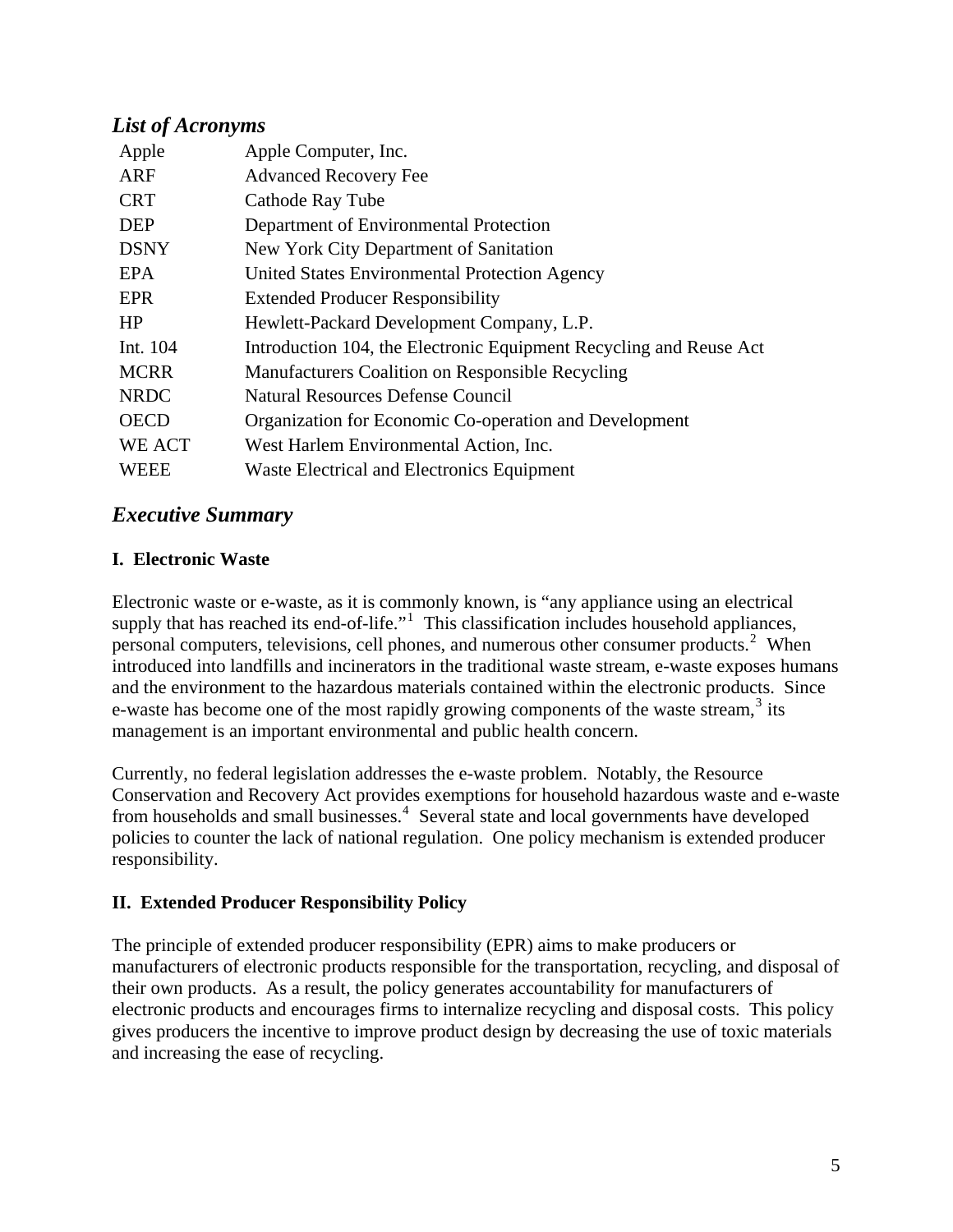Introduction 104, also known as the Electronic Equipment Recycling and Reuse Act, attempts to legislate extended producer responsibility policy within New York City. If enacted, this legislation would shift responsibility for the collection and recycling of electronic products from the government onto manufacturers. In addition, each manufacturer would have to contribute to the costs of recycling products whose manufacturers cannot be identified or are no longer in operation. The products covered under the existing bill are computers, monitors, televisions, portable digital music players, and any device with a display screen wider than four inches.

The proposed Electronic Equipment Recycling and Reuse Act also establishes collection benchmarks, beginning with 30% of sales by the year 2010 and increasing to 80% by the year 2018. If manufacturers choose to donate functioning electronic equipment to non-profit organizations, they will receive credit toward the minimum collection goals. The bill prohibits the sale of products from any non-compliant manufacturers and requires the New York City Department of Sanitation to report to the City Council regarding the implementation of the EPR program and the rates of recycling that have been achieved.<sup>[5](#page-41-1)</sup>

#### **III. Findings from the Columbia Workshop Study of E-Waste Programs and Stakeholder Views**

In the United States, Maine and Washington will operate statewide EPR programs. The European Union operates programs under the European Waste from Electrical and Electronic Equipment Directive (WEEE). While each legislative measure aims to manage electronic waste, many policy choices exist regarding which products to include and how to divide up physical and financial responsibility. Appendix 1 summarizes details about some of the EPR initiatives discussed in the report.

Stakeholders such as manufacturers, the New York City Department of Sanitation (DSNY), consumer interest groups and environmental organizations disagree as to whether extended producer responsibility is the best policy mechanism for municipal e-waste management. While some manufacturers support EPR policy, others would prefer to share costs with consumers through an advanced recovery fee. Consumers pay an advanced recovery fee at the time of new product purchase, placing responsibility on the retailers for collection. The logic behind the fee is that consumers are already accustomed to paying a user fee to ensure the proper recycling or disposal of used motor oil, tires and car batteries; therefore, an advanced recovery fee for electronic products would be analogous.<sup>[6](#page-41-1)</sup> DSNY is in favor of e-waste management although it would rather that EPR legislation be developed and implemented at the state level.<sup>[7](#page-41-1)</sup>

Consumer interest groups approve of EPR policy, in part, because consumers bear no direct or visible financial burden of managing e-waste. Even so, such organizations stress the importance of educating consumers about e-waste programs and providing convenient e-waste disposal options. Environmental organizations advocate EPR policy due to the reduction of environmental and health hazards with proper e-waste disposal. However, such groups call for mechanisms to avoid other environmental concerns such as the health hazards resulting from the exportation of electronic equipment to other countries.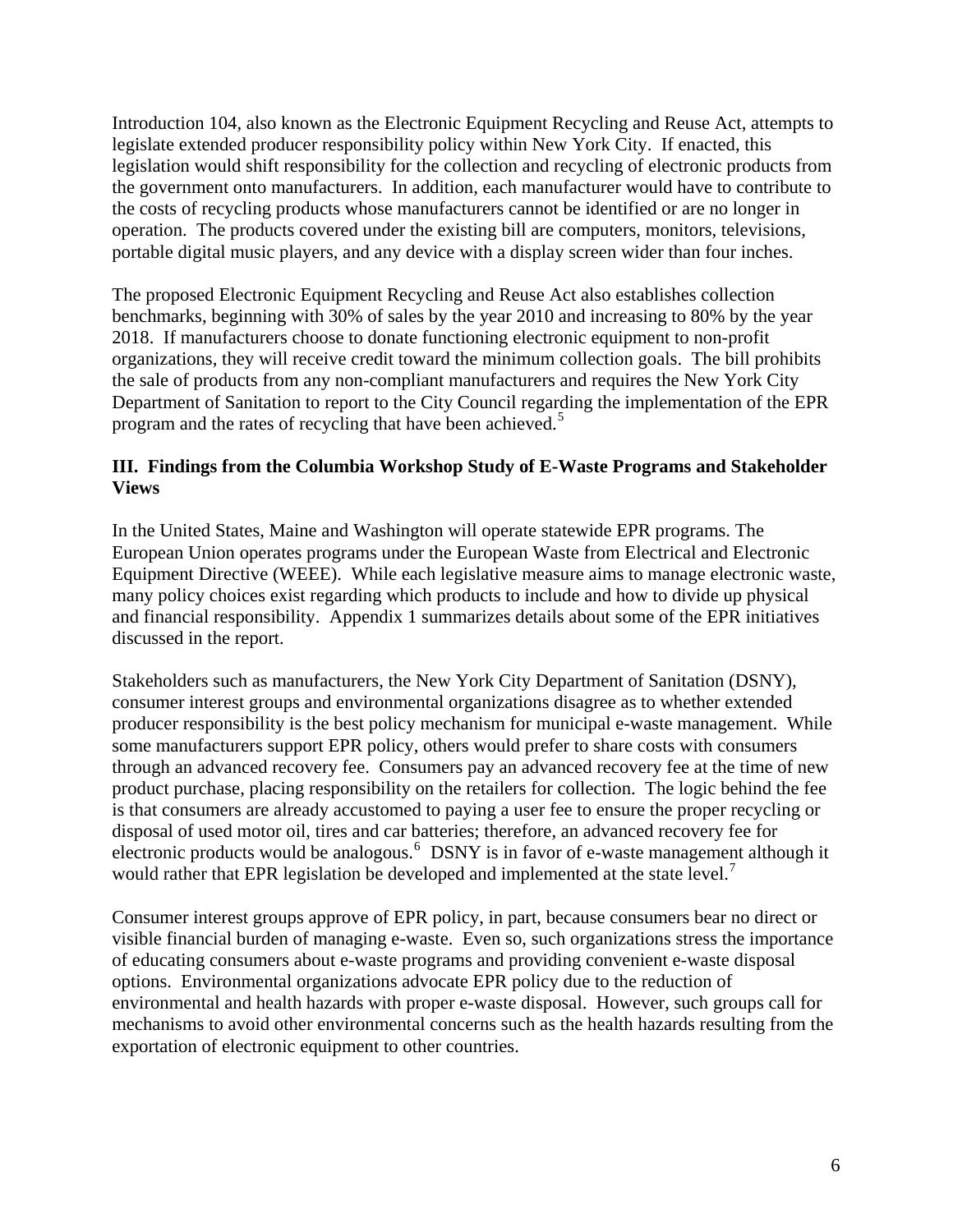Most of the stakeholders would prefer to have a federal law or national policy. Individualized programs at the state or municipal levels provide economic and logistical difficulties for manufacturers and the regulating authorities.

# **IV. Recommendations**

With regard to the financial responsibility of an EPR program, the research group recommends that the program allows manufacturers to choose between individual and collective financial responsibility for the EPR program. Known as equivalent share, this method provides flexibility to manufacturers, as each producer may choose the most cost-efficient way to comply with EPR policy. Each manufacturer can decide to individually take back their own brand products or to form a collective program with other manufacturers. Support for equivalent share can be gained from manufacturers that already operate e-waste recycling programs, who would oppose mandatory collective responsibility, as well as from manufacturers who would prefer collective responsibility over financing the take-back of their own products. Although equivalent share may not have the strongest incentive for manufacturers to design more environmentally-friendly products, it remains the lowest cost option for manufacturers to take responsibility for e-waste management. Equivalent share minimizes compliance costs by giving manufacturers flexibility.

. The research group recommends curbside collection as the best practice for picking up and transporting e-waste from private households in New York City. Curbside collection is the most palatable option for the citizens of New York City. Numerous studies have found correlations between consumer convenience and high collection rates of recyclable materials.<sup>[8](#page-41-1),[9](#page-41-1)</sup> Particularly, consumer willingness to recycle e-waste is heavily influenced by convenience.<sup>[10](#page-41-1)</sup> This collection method is particularly recommended because New Yorkers tend to rely on public transportation in New York City, making drop-off sites less feasible than in places dominated by automobile transport. Curbside collection is an effective method to achieve e-waste collection targets; nevertheless, in our view, New York City's EPR legislation should not *mandate* curbside collection requirements. Manufacturers should decide how to collect electronic products, while being cognizant of the advantages of curbside pickup in a densely populated urban area.

# **V. Next Steps**

The extensive analysis of extended producer responsibility in New York City also revealed a number of issues that require further research. Appendix 3 examines several of these topics. Particularly, a future study should analyze the costs associated with implementing an EPR program in a city with the size and population of New York City. These expenditures would include the physical management of the program, its administration, and proper communication with consumers and other parties regarding their roles and responsibilities.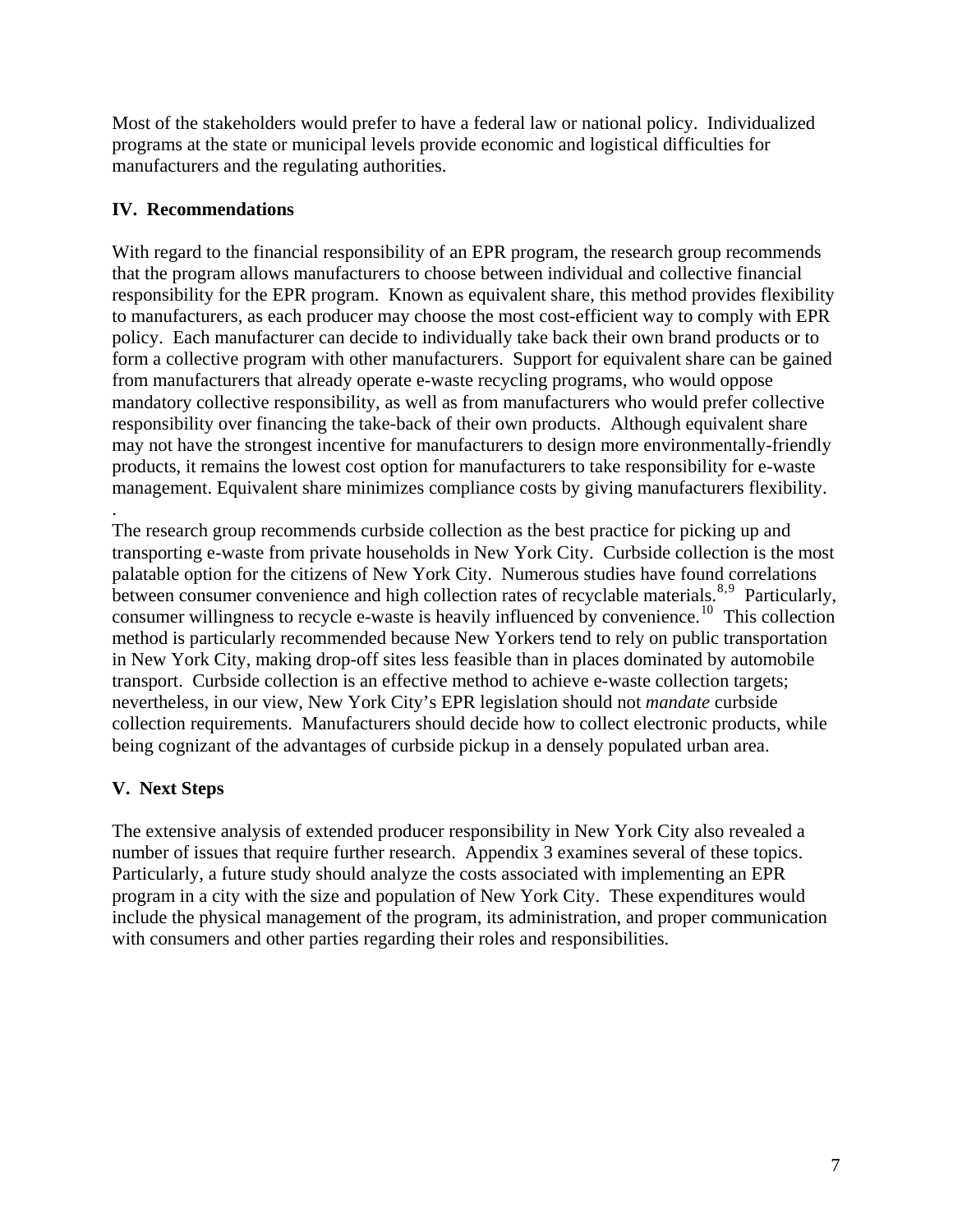# <span id="page-7-0"></span>*ADDRESSING ELECTRONIC WASTE IN NEW YORK CITY AN EPR APPROACH*

## *What is electronic waste and why is it a problem?*

Electrical and electronic waste is defined by the Organization for Economic Co-operation and Development as "any appliance using an electrical supply that has reached its end-of-life."<sup>[11](#page-41-1)</sup> Ewaste, as it is also called, includes household appliances, personal computers, televisions, cell phones, and numerous other consumer products.<sup>[12](#page-41-1)</sup> Improved technological advances and high demand have allowed these products to be rapidly produced at lower prices, enabling increased consumption of electronic products nationally. For example, although personal computers only make up a fraction of all e-waste, they are especially subject to rapid obsolescence due to technological improvements that cause companies to market new and improved models every few months. At the global level, 100 million personal computers were disposed of in 2004 and this quantity is expected to increase.<sup>[13](#page-41-1)</sup> In New York City, 0.7% of the waste stream or 480 tons of electronic waste per week are discarded at a disposal cost to the City of approximately \$2.72 million per year. $^{14}$  $^{14}$  $^{14}$ 

As a result of increased production and decreased life spans, electronic waste is one of the fastest growing components of the waste stream.<sup>[15](#page-41-1)</sup> The toxic components in e-waste makes the landfill and incinerator disposal of these products particularly problematic. E-waste contains metals such as cadmium, lead, mercury, and brominated flame retardants that can pollute groundwater if disposed in a leaking landfill. The incineration of e-waste releases some of these heavy metals into the atmosphere while the remainder of these metals is sent to landfills as a component of incinerator ash. In landfills, these metals can produce contaminated leachate. Leachate is a liquid that forms in landfills from waste that can percolate through the soil carrying substances from the waste and has the potential to contaminate soil and waterbodies. The majority of electronic devices tested create leachate that exceeds the Resource Conservation and Recovery Act limit of five milligrams per liter of lead. Leachate with lead concentrations above the threshold is considered hazardous waste.<sup>[16](#page-41-1)</sup> However, since the Resource Conservation and Recovery Act includes an exemption for household hazardous waste, e-waste from households and small businesses remains unregulated at the federal level.<sup>[17](#page-41-1)</sup> The lack of national legislation has encouraged the development of state and local policies to address the e-waste problem. Though there are many approaches to dealing with e-waste, one concept has been extended producer responsibility (EPR). This model provides incentives for redesigning products that minimize environmental impacts, including by using environmentally-safer materials and by designing products that can be more efficiently recycled or reused.

## *What is extended producer responsibility and how can it help manage e-waste?*

The Organization for Economic Co-operation and Development defines the principle of extended producer responsibility as follows: "producers of products should bear a significant degree of responsibility (physical and/or financial) not only for the environmental impacts of their products downstream from the treatment (recovery) and/or disposal of the product, but also for their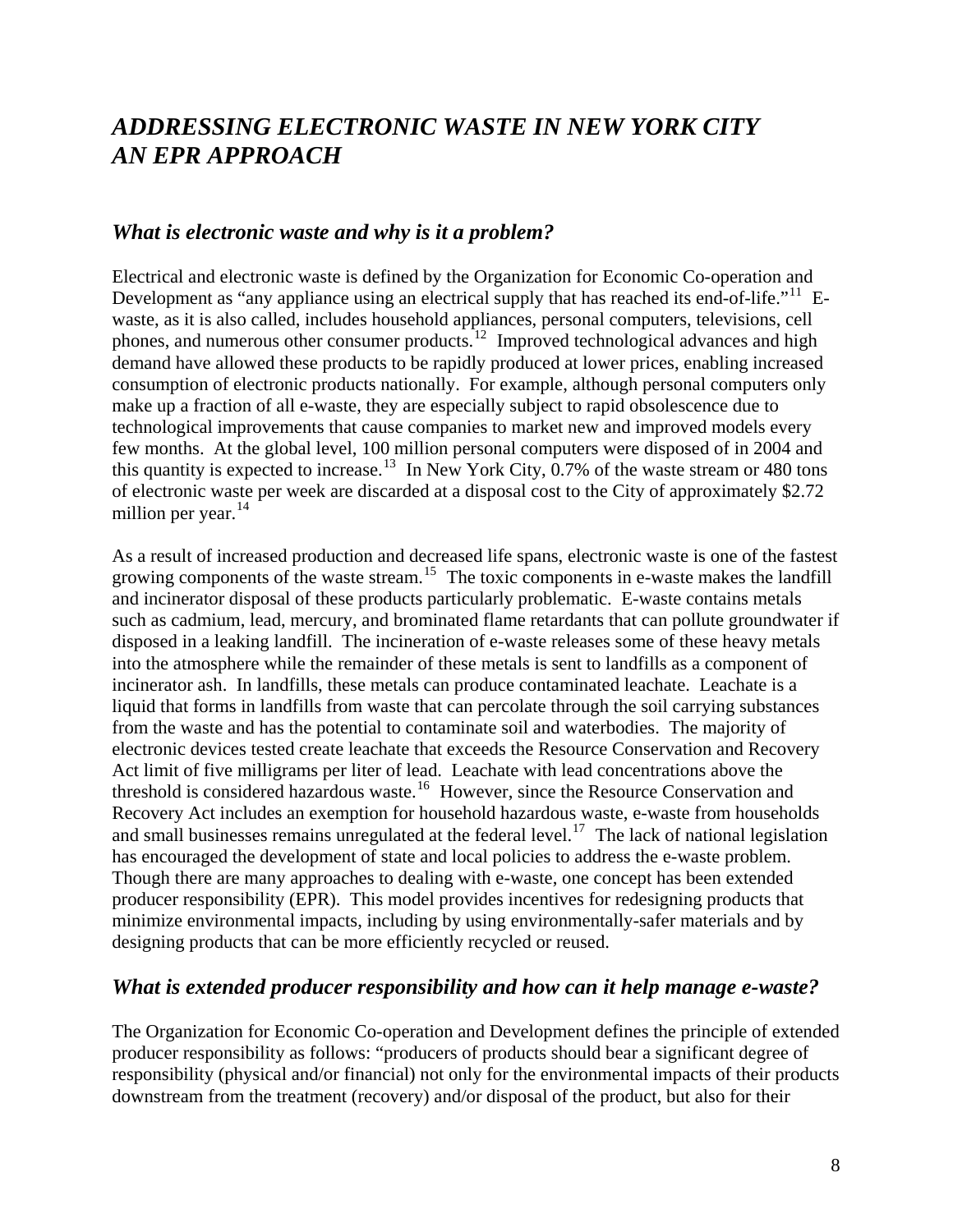<span id="page-8-0"></span>upstream activities inherent in the selection of materials and in the design of products*.* The objective of EPR is to reduce the volume and hazard from products at the post-consumer stage."<sup>[18](#page-41-1)</sup> Therefore, producers or manufacturers of electronic products are primarily responsible for transporting, recycling and disposing their own products under the EPR model.

EPR requires that the people who use the most electronic equipment pay for their share of recycling in the form of higher prices, assuming that producers and manufacturers add the cost of transporting, recycling and disposing of their products into the cost of the product at sale. This cost structure is known as an invisible or hidden fee and differs from government-run recycling programs which are financed by all taxpayers.<sup>[19](#page-41-1)</sup>

Currently, 89% of the volume of municipal solid waste in the United States consists of product waste-packaging and unwanted products including e-waste.<sup>[20](#page-41-1)</sup> EPR policy would encourage environmental accountability for producers by encouraging firms to design products which are less toxic and more recyclable. Although some U.S. states have begun to implement EPR policy, established EPR programs in Sweden have been shown to promote design changes that improve environmental performance, as well as the development of essential recycling infrastructure. According to manufacturer interviews conducted by Tojo, impending EPR legislation was the single most mentioned factor promoting environmentally friendly product design changes.<sup>[21](#page-41-1)</sup>

Even so, the implementation of an EPR program can be challenging. Although there are relatively few existing EPR programs, these programs vary by: the way that responsibility is assigned, the implementation of the EPR system, and the measures used to ensure compliance.

# *What e-waste policy is proposed for New York City?*

Introduction 104 (Int. 104), the Electronic Equipment Recycling and Reuse Act, was introduced on February 15<sup>th</sup>, 2006 and referred to the Committee on Sanitation and Solid Waste Management.<sup>[22](#page-41-1)</sup> Prominent among the 13 sponsors of Int. 104 is the Chair of the Committee on Sanitation and Solid Waste Management Michael McMahon. Mr. McMahon represents the North Shore of Staten Island and is well known for his support of city recycling programs and the closure of Fresh Kills landfill.<sup>[23](#page-41-1)</sup> Previously, the Electronic Equipment Recycling and Reuse Act had been submitted as Int. 643 in 2005.

The products covered by Int. 104 include computers, monitors, televisions, portable digital music players, and any device with a display screen wider than four inches. Manufacturers are responsible for collecting and recycling their own brand of products and, additionally, are assigned a share of the responsibility for products whose manufacturers have gone out of business or cannot be identified. Manufacturers are required to submit an Electronic Waste Management Plan to DSNY for approval, detailing their plan for compliance. Manufacturers have considerable flexibility in how they choose to comply with the regulation. Instead of individually taking back their own products, manufacturers have the option of working together to manage their e-waste collectively. Regardless of how producers comply, they are prohibited from funding their program with a visible fee charged to consumers.<sup>[24](#page-41-1)</sup> Manufacturers must also meet performance goals for the amount of e-waste that must be collected.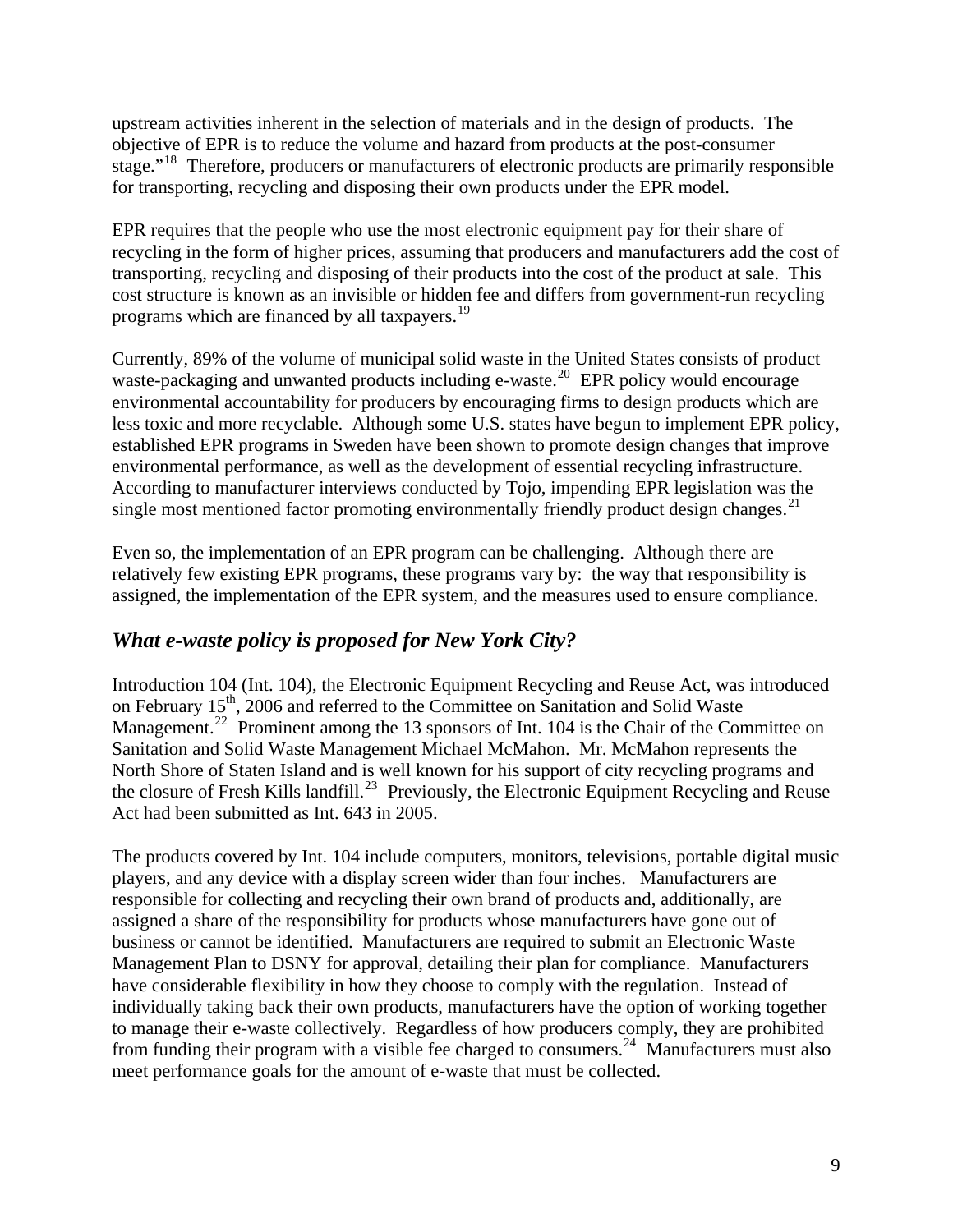<span id="page-9-0"></span>Int. 104 sets minimum collection targets, starting with 30% of sales in 2010, and gradually increases to 80% by 2018. Manufacturers can receive credit toward meeting the minimum collection goals by donating working electronic equipment to non-profit organizations. The principle enforcement mechanism is a sales ban, as manufacturers not in compliance are prohibited from selling their products in New York City. DSNY is required to report on the implementation of the program and the resulting recycling rates to the City Council.<sup>[25](#page-41-1)</sup>

# *How have EPR policies been used to address the electronic waste problem outside of New York City?*

Over the last decade, regulation has increased both here and abroad. Although all the legislation shares the goal of environmentally-sound e-waste disposal, methods for pursuing this goal have varied. We selected a number of current and proposed e-waste initiatives as case studies for further analysis. Appendix 2 provides a sampling of such initiatives. In some cases, legislation accompanies recycling programs already offered by producers in the electronics industry.

## **United States Case Studies**

#### *Maine*

Maine's e-waste program was enacted in April 2004. The leading supporters of the bill were Portland Mayor Jim Cohen and Maine Department of Environmental Protection Commissioner David Littell. In addition, the Natural Resources Council of Maine and the Learning Disabilities Association of Maine also supported the legislation. After the Maine bill was introduced, industry leaders were split on whether or not to endorse the measure. One reason for this division was the difficulty that the industry might face in dealing with different rules in different states and the hope that federal legislation could establish a uniform recycling measure. According to the Bangor Daily News, at the time of the bill's hearing, "at least four major computer manufacturers – Dell, Apple, Gateway and Hewlett-Packard – support an e-waste recycling plan that splits the responsibility among consumers, manufacturers and the state."<sup>[26](#page-41-1)</sup>

As it was originally introduced, Maine's legislation proposed that consumers pay a \$6 recycling fee when purchasing a television or computer monitor while the remainder of the recycling costs would be placed on the manufacturer directly. The fee would offset the overall costs to manufacturers and serve as an approximate measure of "shared responsibility" for which the bill came to be known. Despite the fee's goal of attracting industry support, major manufacturers such as Panasonic, Phillips, Magnavox, IBM and Sharp still opposed the bill, preferring that consumers pay for the recycling and disposal of electronic waste.<sup>[27](#page-41-1)</sup> The fee was eventually dropped from the bill, but the notion of "shared responsibility" remained a central element to the bill's design.

## Program Design

On January 18, 2006, Maine's e-waste program came into operation. The final rules promulgated by the Maine Department of Environmental Protection (DEP) split the full cost of recycling electronic waste between consumers, municipalities and manufacturers.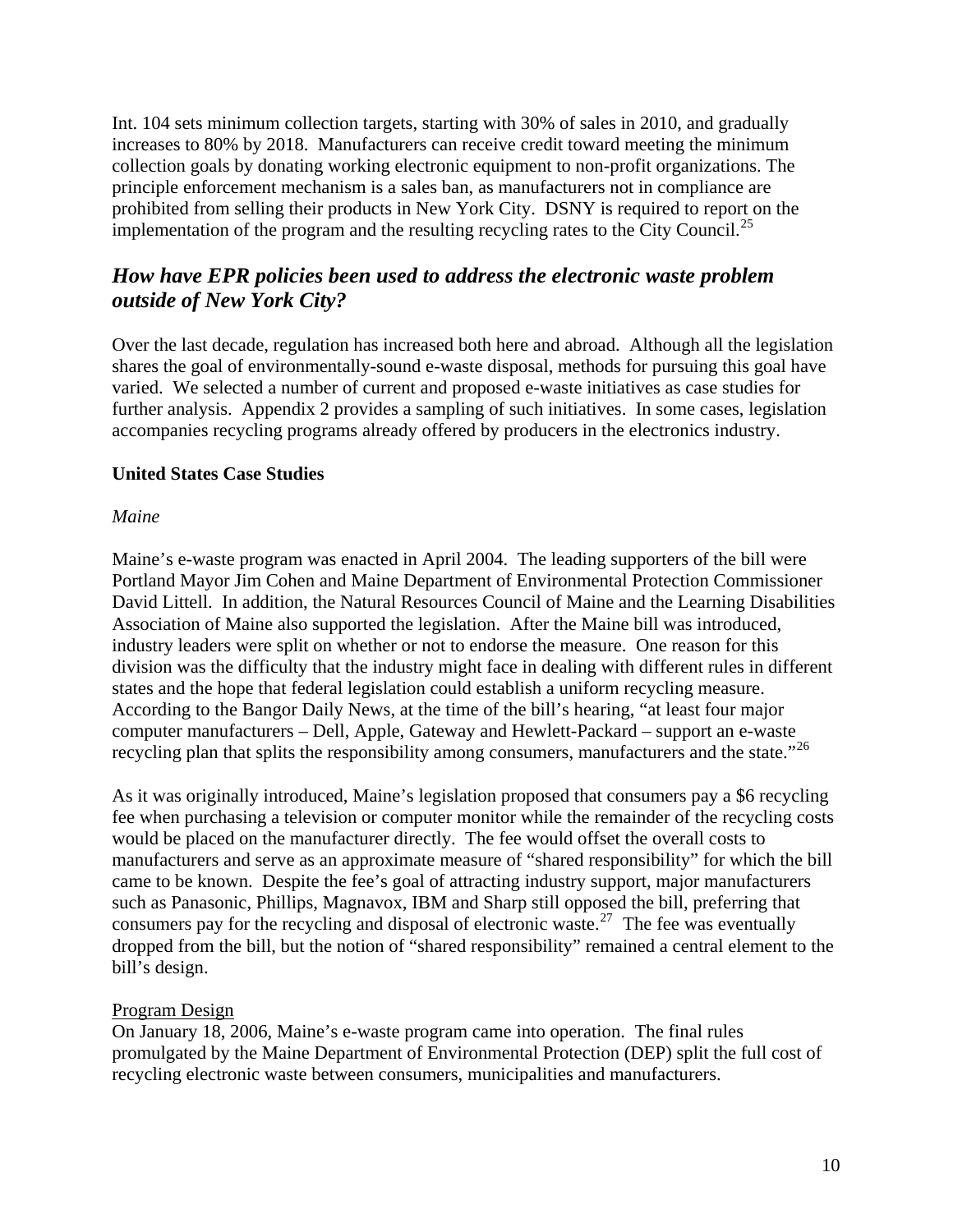<span id="page-10-0"></span>A formal ban on disposal of e-waste at municipal landfills creates the incentive for consumers to initiate the recycling process by taking a television or computer monitor to a municipal receiving station. The receiving station can be anything from a station in a parking lot during a designated day and time to a municipal waste center operated on a daily basis. Here, the consumer is assessed a \$2 fee per unit recycled as shown in Table 1 below. After receiving the TV or monitor, the municipality is responsible for sending the unit to a consolidation center.<sup>[28](#page-41-1)</sup>

| Consumer            | Pays cost of:                                    |
|---------------------|--------------------------------------------------|
|                     | 1) \$2 fee per unit, payable at time of disposal |
| <i>Municipality</i> | Pays cost of:                                    |
|                     | 1) Operating a receiving center                  |
|                     | 2) Sending units to consolidation center         |
|                     | 3) Public education campaign                     |
| Manufacturer        | Pays cost of:                                    |
|                     | 1) Operating consolidation center                |
|                     | 2) Transporting waste to recycling center        |
|                     | 3) Recycling units at a certified facility       |

Table 1: Maine's Shared Responsibility Program

Under Maine's rules, the private consolidator is to identify the manufacturer for each unit it receives and provide this information to the Maine DEP. Each year, the DEP publishes a list of manufacturers and the amount of waste received. The manufacturer is then responsible for the paying the consolidator the full costs associated with the handling, transporting and recycling their individual television and computer monitor products, along with a portion of the costs associated with the orphan products whose manufacturers can not be identified or who are no longer in business.<sup>[29](#page-41-1)</sup> Although manufacturers have a choice of options for compliance, the manufacturer remains directly responsible for the costs of recycling its own units, as well as its share of the orphan waste costs.

As of March 20<sup>th</sup>, 2006, 89 manufacturers had registered with the Maine DEP. These producers represent an estimated 92% of the projected television waste and 82% of the computer monitor waste collected during the first full year of implementation.<sup>[30](#page-41-1)</sup>

Finally, in an effort to avoid potential environmental externalities due to the improper handling or shipping of recyclable electronic waste to foreign countries, the law requires that the consolidator ship the electronic waste to recycling facilities certified by the Maine DEP for having environmentally-sound business management. Currently, the Maine DEP has published a list of 35 such recycling facilities in the greater New England area.<sup>[31](#page-41-1)</sup>

## *Washington*

On March 29, 2004, the former Governor of Washington, Gary Locke, signed HB 2488, which directed the Washington State Department of Ecology to work with the state Solid Waste Advisory Committee to conduct research and develop a recommendation for implementing and financing an electronic product collection, recycling and reuse program.<sup>[32](#page-41-1)</sup> In December 2005, a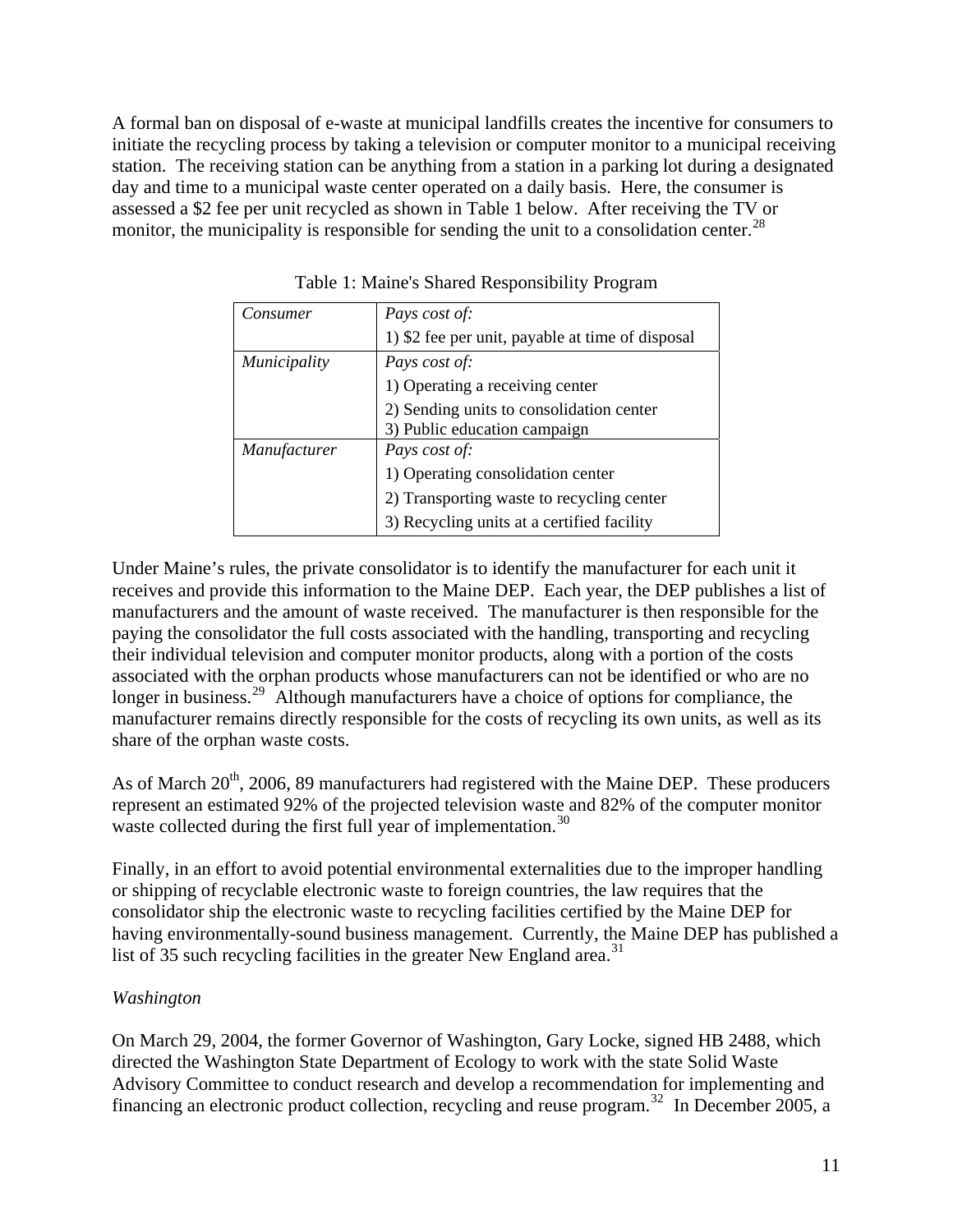final report was delivered entitled "Implementing and Financing an Electronic Product Collection, Recycling and Reuse Program." As a result of the report, two bills, HB 2662 and SB 6428, were introduced on January 11 and 12, 2006. The identical bills follow an EPR approach providing electronic product recycling opportunities in Washington through programs financed and implemented by electronic product manufacturers.

In March 2006, Senate Bill 6428 was passed in both the state House and the state Senate. The goal of this legislation is to ensure that manufacturers are responsible for financing an environmentally-sound system for dealing with obsolete electronic products in an EPR approach. The bill's provisions apply solely to computers and televisions. The bill had strong support from Hewlett-Packard, Amazon.com, Wal-Mart, the Washington Retail Association, local governments, environmental groups and the state Department of Ecology.<sup>[33](#page-41-1)</sup>

#### Program Design

The bill mandates that manufacturers of computers and televisions sold within Washington must register and participate in the mandatory standard plan or a comparable independent plan to implement and finance the collection, transportation and recycling of its equivalent share of electronic products in the market by January 1, 2009. A manufacturer can apply to participate in the independent plan if they represent at least 5% return share of covered electronic products in the state and have been established as a producer in the state for at least 10 years. If manufacturers recycle less in one year than their equivalent share, they must pay a fee to reconcile the difference.<sup>[34](#page-41-1)</sup>

The Washington Materials Management and Financing Authority is tasked with running the standard program, which provides transportation, collection and processing of e-waste for all manufacturers not approved to independently manage their own waste. The Authority will be managed by a board of directors consisting of elected manufacturer representatives. Five of the Board of Directors positions are reserved for the top 10 manufacturers of covered products by return share, six are available for other manufacturers. Certain state government officials, such as the Director of the Department of Ecology, are also guaranteed a position on the board of directors. The Washington Materials Management and Financing Authority charges fees to participating manufacturers to cover all administrative and operational costs of the standard plan. If a manufacturer does not agree to participate in the standard plan, they will be fined up to \$10,000. If the manufacturer refuses to participate within 90 days, they will be prohibited from selling electronics in the state. $35$ 

In addition, manufacturers are responsible for educating the public on how to recycle their products. The manufacturer must also supply at least one collection site for any city or town with a population greater than 10,000 citizens.

Manufacturers must report the following data after the second program year and every year thereafter: the total weight in pounds of electronic products collected and recycled by each county in the preceding year, a list of collection services in each county, a list of processors used and a description of educational and promotional efforts undertaken. An additional requirement is that processors must document the chain of custody for the electronic products that they obtain.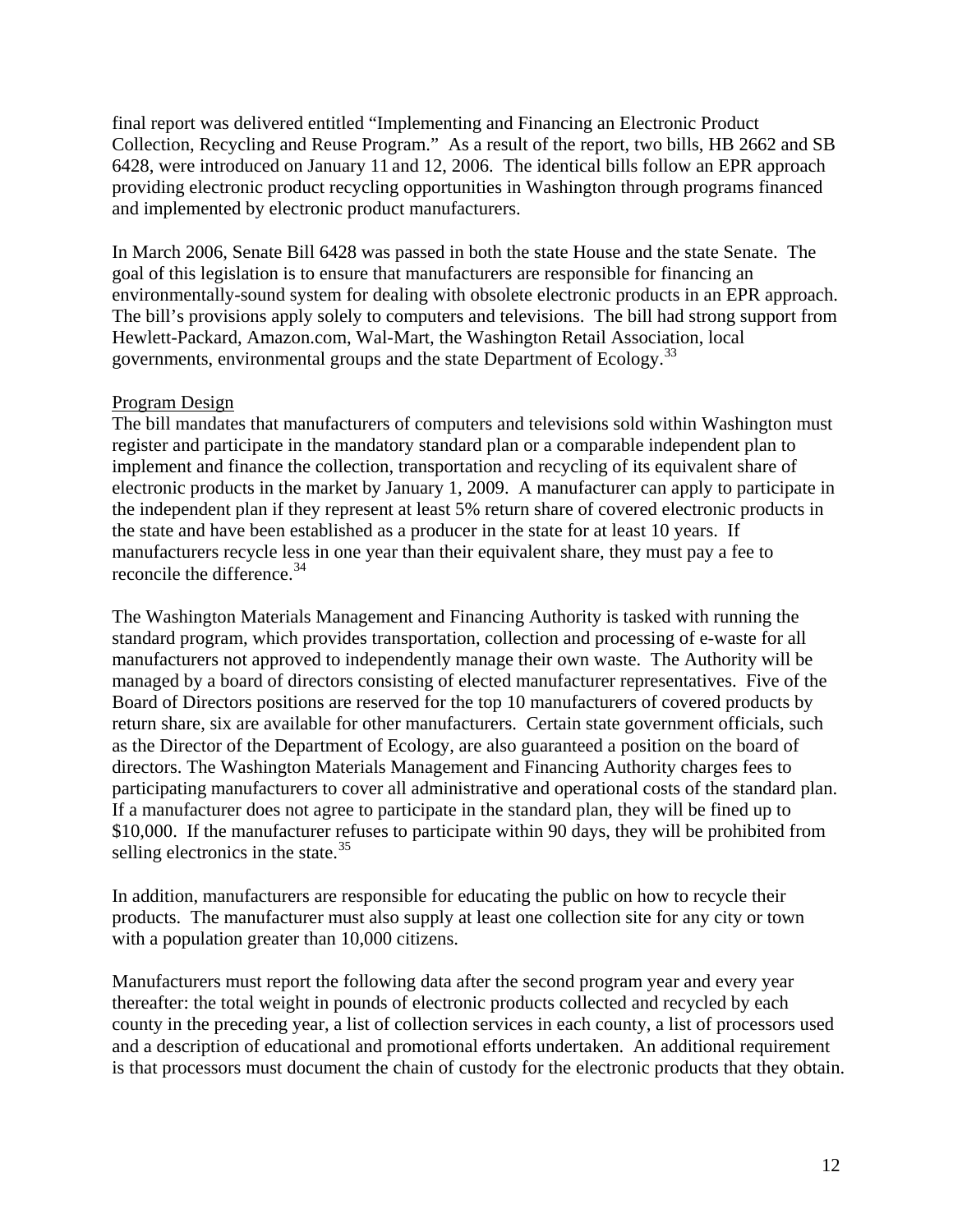<span id="page-12-0"></span>To measure the program's effectiveness, by December 31, 2012, the Department of Ecology must report to the legislature the weight of electronic products recycled and compare the results with programs in other states, as well as report the performance of each manufacturer's plan in meeting its equivalent share. Finally, the Department of Ecology must report descriptions of the various programs used by manufacturers and document the community responses to the program in general.

#### **International Case Studie***s*

#### *European Waste from Electrical and Electronic Equipment Directive*

The European Union began to formally address the issue of large and increasing quantities of hazardous e-waste being dumped into landfill sites toward the end of the 1990s. At the time, the rate of hazardous material entering landfills was growing three to five times faster than the rates of traditional municipal waste.<sup>[36](#page-41-1)</sup> In response to these concerns, the Waste Electrical and Electronics Equipment (WEEE) Directive was created by the European Parliament to mitigate the level of hazardous waste introduction into landfills from electronic products through a separate collection system. The WEEE Directive also aims to reduce the amount of hazardous materials used in electronic equipment sold in the European Union.

The Directive was supported by the European Committee of Domestic Equipment Manufacturers, who acknowledged potentially higher prices for consumers, but also agreed that the Directive should take strong action to deal with environmental contamination from electronic waste. Also supporting the Directive was the European Environmental Bureau, which suggested that producers should be mindful of the long-term implications of the products they choose to manufacture.

However, a number of groups were opposed to the WEEE Directive. The Confederation of British Industry was concerned that the implementation dates were hastily crafted and did not allow sufficient time for manufacturers to prepare. The European Electrical Industry was critical of the Directive, as was the United States electronics industry, arguing the WEEE Directive led to unfair rules that hampered trade agreements signed under the World Trade Organization.<sup>[37](#page-41-1)</sup>

#### Program Design

The WEEE Directive, passed in August 2004, was designed to reduce the total amount of electronic waste contaminating the municipal waste stream. Electronic products introduced to the market before August 13, 2005 were deemed "historical" and are subject to collective financial and physical responsibility, while products introduced after that date are subject to individual manufacturer financial responsibility.<sup>[38](#page-41-1)</sup> The latter collection method allows individual companies to innovate and design their own methodologies for the assembly and deconstruction of their products. However, individual producer responsibility requires each company to establish "its own take-back program for its own products."<sup>[39](#page-41-1)</sup>

Products introduced into the market after the key date of August 13, 2005 must have an associated financial guarantee supported by the producer. In addition, producers are financially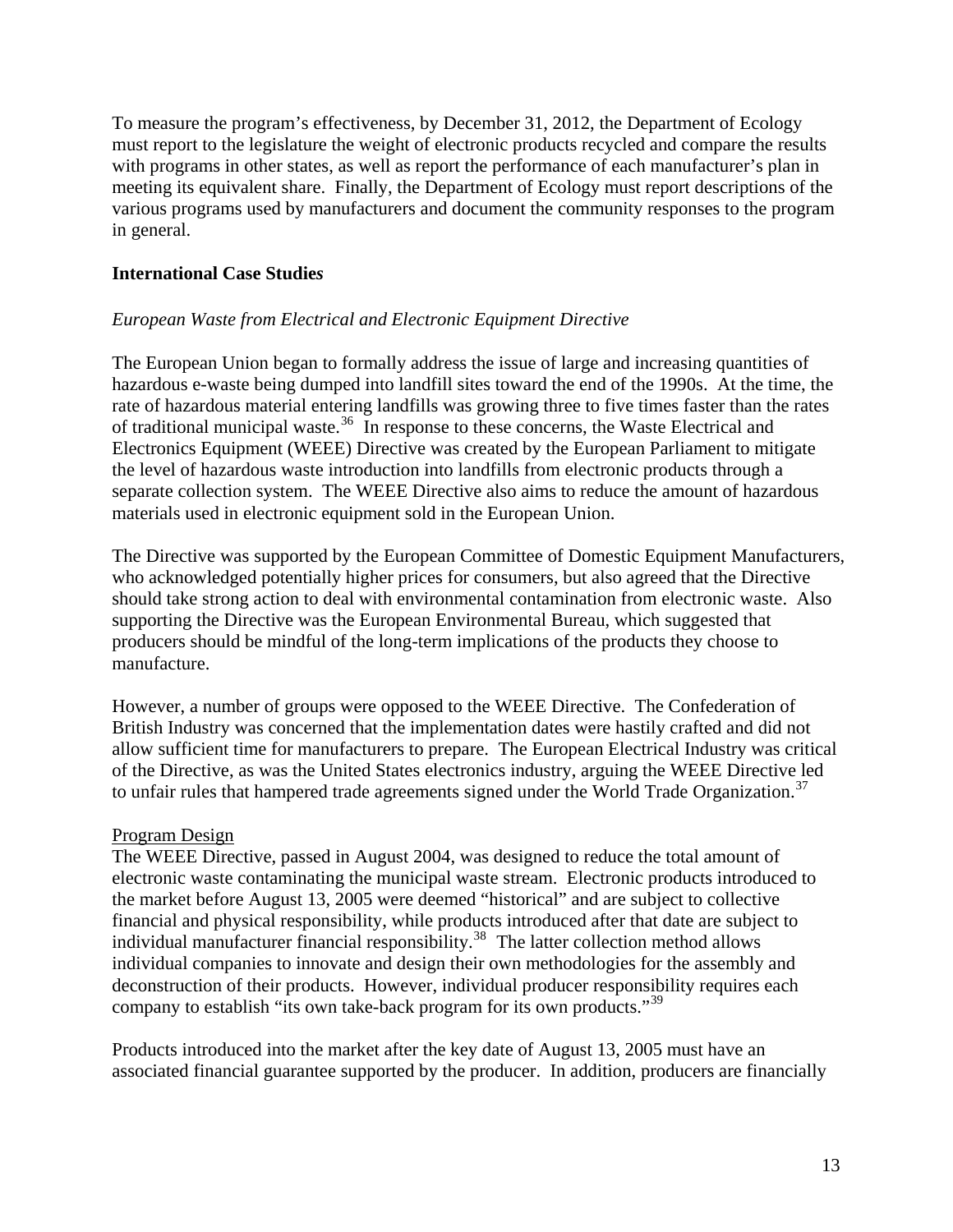responsible for costs "when supplying new equivalent products" to replace those introduced on the market before August 13, 2005.<sup>[40](#page-41-1)</sup>

The WEEE Directive explicitly lists 10 different categories of electronic equipment that are covered, including: [41](#page-41-1)

- 1. Large household appliances,
- 2. Small household appliances,
- 3. Information technology and telecommunications equipment,
- 4. Consumer equipment,
- 5. Lighting equipment,
- 6. Electrical and electronic tools (with the exception of large-scale stationary industrial tools),
- 7. Toys, leisure and sports equipment,
- 8. Medical devices (with the exception of all implanted and infected products),
- 9. Monitoring and control instruments, and
- 10. Automatic dispensers.

In addition to the 10 categories, the WEEE Directive also lists exemptions for certain types of products such as military equipment.<sup>[42](#page-41-1)</sup>

One of the main features of the WEEE Directive is that it assigns environmentally-responsible production to the manufacturers of the product. Manufacturers are responsible for the waste contained in their products and, while financially responsible for the collection and disposal of these electronic products as an individual manufacturer, they can choose to manage the electronic waste individually or as part of a collective. The Directive also mandates specific rates of collection that must be achieved. The collection target of four kilograms or 8.8 pounds per person each year must be achieved by the end of  $2006<sup>43</sup>$  $2006<sup>43</sup>$  $2006<sup>43</sup>$  However, these recycling and recovery rates will be reviewed and may be revised in December 2008, "after which they may be based on the amount of specific products on the market rather than the amount of electrical and electronic waste separately collected."[44](#page-41-1)

The Directive enables producers to recover costs associated with "historical" products. Producers have the ability to recover some costs of the Directive's implementation by applying a visible fee on new products for eight years or on large products for 10 years.<sup>[45](#page-41-1)</sup> The WEEE Directive also requires producers to more clearly label their products to avoid their disposal with non-electronic waste products in municipal solid waste. Manufacturers are prohibited from using equipment that prevents the recycling of a product. For example, ink-jet cartridges that cannot be re-filled or re-used are not acceptable under the Directive.<sup>[46](#page-41-1)</sup> Lastly, hazardous substances are prohibited from being used in products. This specific stipulation of the WEEE Directive became known as the Restriction of the use of certain Hazardous Substances Directive in electrical and electronic equipment.

Some manufacturers support the Directive and are enticed by the competitive opportunity to individually develop their firm and to advance creative, environmentally-friendly product design. With the Directive in place, "producers will be responsible for taking back and recycling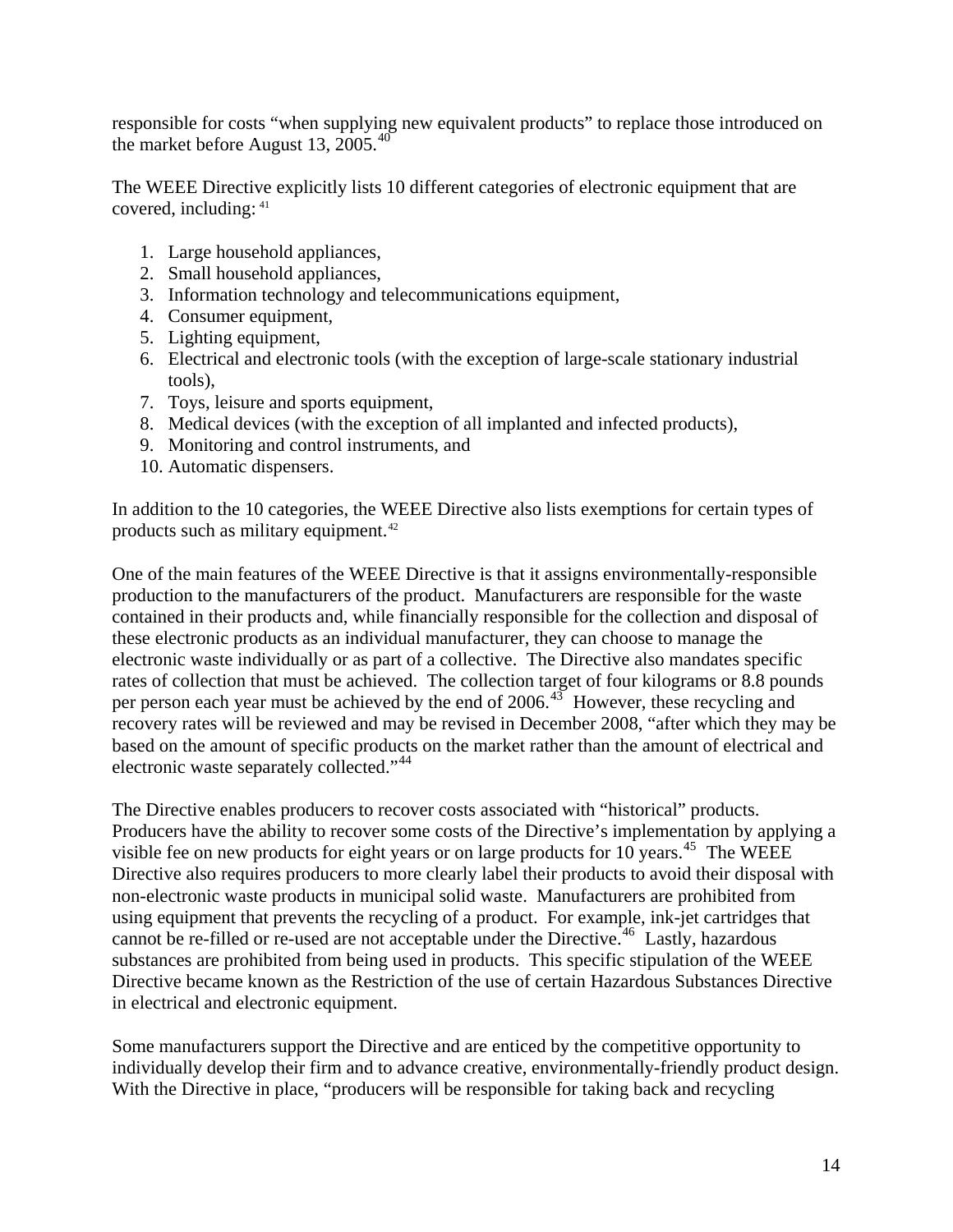<span id="page-14-0"></span>electrical and electronic equipment. This will provide incentives to design electrical and electronic equipment in an environmentally more efficient way, which takes waste management aspects fully into account. Consumers will be able to return their equipment free of charge."<sup>[47](#page-41-1)</sup> Products that are designed to incorporate recyclable components will reduce the amount of electronic and electrical waste continually entering municipal landfills and incinerators.

#### *Sweden*

Sweden has been credited as the first country in the world to recommend extended producer responsibility as an environmental policy goal, which it proposed in 1990.<sup>[48](#page-41-1)</sup> Sweden's first EPR program was for automobiles in 1997, replacing a deposit-refund system for cars that had been in place since 1975. EPR for electronic products became mandatory in 2001 with the enforcement of the "Ordinance on Producer Responsibility for Electrical and Electronic Products."<sup>[49](#page-41-1)</sup> Most recently, Sweden has revised its EPR laws to comply with the WEEE Directive, which mainly required the addition of registration, reporting and labeling requirements.<sup>[50](#page-41-1)</sup> Producers must clearly mark their products with a crossed out rubbish bin symbol and must list identifying information about the manufacturer and the date that the device was put on the market.<sup>[51](#page-41-1)</sup> The changes became enforceable on August 15, 2005 and the new reporting requirements began in April 2006.<sup>[52](#page-41-1)</sup> WEEE Directive compliance is not expected to significantly change the basic structure of Sweden's e-waste management, which is handled collectively by a single producer responsibility organization called El-Kretsen.<sup>[53](#page-41-1)</sup>

## Program Design

Although manufacturers have full financial responsibility for recycling, individual municipalities are required to establish collection centers where consumers can drop off products. Currently, there are about 600 collection centers for household e-waste run by local municipalities.

Manufacturers have the option to individually comply with the Swedish EPR law, but about 95% of producers have chosen to comply by joining the producer responsibility organization El-Kretsen. El-Kretsen pays for the cost of recycling by charging members a flat annual fee to join and a variable fee based on the number and type of products sold in the previous year. This method of cost allocation is also known as a market share approach.<sup>[54](#page-41-1)</sup> While El-Kretsen itself has monopolistic power in the management of producer responsibility and e-waste collection, it does not carry out the recycling. Recycling is contracted out by competitive bidding to regional recyclers.[55](#page-41-1) In 2005, El-Kretsen had 607 member firms and arranged for the recycling of 87,000 tons of e-waste which amounts to almost 22 pounds per capita.<sup>[56](#page-41-1)</sup>

# *What do major stakeholders in New York City think about EPR?*

The implementation of electronic waste regulations impacts the general public, commercial and nonprofit interests, and industries. Thus, the research group sought to investigate stakeholders' opinions as to the best methods and practices to accomplish the goal of disposing electronic waste in an environmentally-friendly manner. Most stakeholders acknowledge the importance of creating an effective system to deal with electronic waste and are willing to participate in the process. The research methods employed in the following analysis consisted of personal interviews, complemented by a content analysis of published stakeholder testimonies and reports.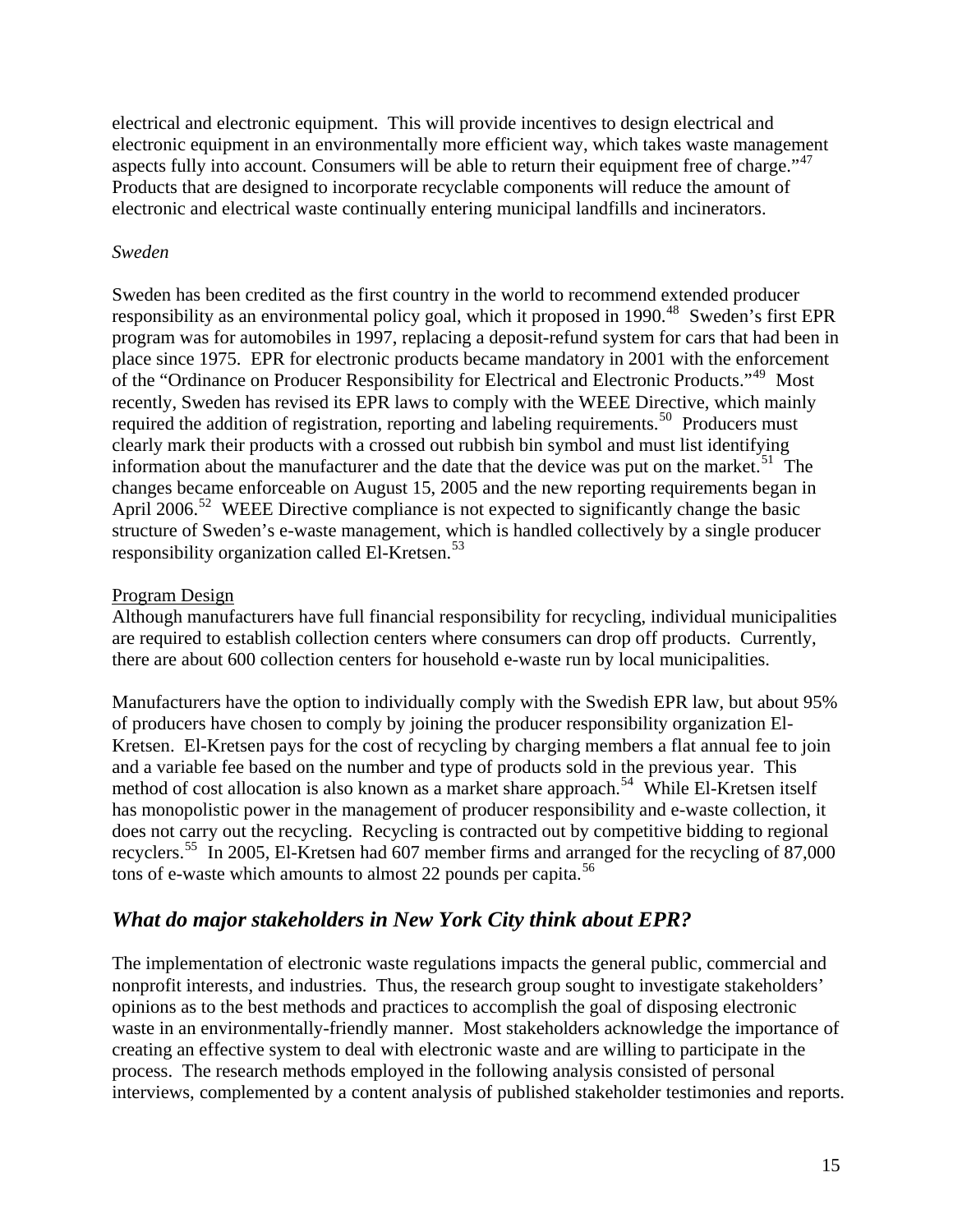#### <span id="page-15-0"></span>**Manufacturers**

Since their products are being regulated, manufacturers will bear the majority, if not all, of the costs associated with program management and compliance under EPR policy. Therefore, their input is essential to ensure that the policy being developed is not only economically feasible but also provides a level playing field conducive to efficient market competition. Many manufacturers have stated that they prefer a national electronic waste policy rather than a stateby-state approach because a single standard allows them to reduce compliance and management costs. Nevertheless, numerous manufacturers continue to work closely with state governments in the development of electronic waste policies.

Manufacturers in the United States generally fall into two categories when considering electronic waste policy: those who prefer extended producer responsibility (EPR) as a policy option and those who prefer advanced recovery fees (ARFs). On one end of the spectrum are manufacturers such as Dell and Hewlett-Packard, who support an EPR policy approach,  $57$  and on the other end of the spectrum are the Manufacturers Coalition for Responsible Recycling and Apple Computer, Inc. (Apple), who support an ARF policy approach as a mechanism for ensuring that the financial responsibility of recycling electronic waste is more evenly distributed.

#### *Hewlett-Packard (HP)*

HP believes that, in order for a manufacturer to qualify for an individual take-back e-waste program and avoid paying a fee to a collective e-waste system, a manufacturer should only be required to recycle its return share of the covered electronic device waste stream.<sup>[58](#page-41-1)</sup> HP argues that "basing manufacturer payments and the alternative recycling obligations on return share will result in a system that is internally consistent, linked to actual recycling behavior and needs in the state, and more easily implemented [than a market share approach]."[59](#page-41-1) One reason for HP's stance is concern over industry-wide equality, meaning that HP believes that new manufacturers should not have to pay for the recycling of other manufacturer's products, as this distribution would place an unfair burden to newer manufacturers.<sup>[60](#page-41-1)</sup>

#### *Manufacturers Coalition for Responsible Recycling and Apple Computer, Inc.*

The Manufacturers Coalition for Responsible Recycling (MCRR) prefers an advanced recovery fee approach to ensure that the cost of the program is directly tied to individual sales.<sup>[61](#page-41-1)</sup> Its members include Canon USA, Epson, Hitachi America, IBM Corporation, JVC America, LG Electronics, Mitsubishi Digital Electronics America, Panasonic, Philips, Pioneer, Samsung Electronics America, Sanyo Fisher, Sharp Electronics, Sony Electronics, Thompson, Inc., and Toshiba.<sup>[62](#page-41-1)</sup> However, if a market-share system is used, MCRR recommends that the legislation incorporates a "first seller" approach, which dictates that the first seller into a regulated state or city should impose a fee on the purchaser in the price of the product.<sup>[63](#page-41-1)</sup>

Apple also favors a market-share approach, which includes business-to-business contracts in calculating U.S. national market share. Because these computers will eventually enter the waste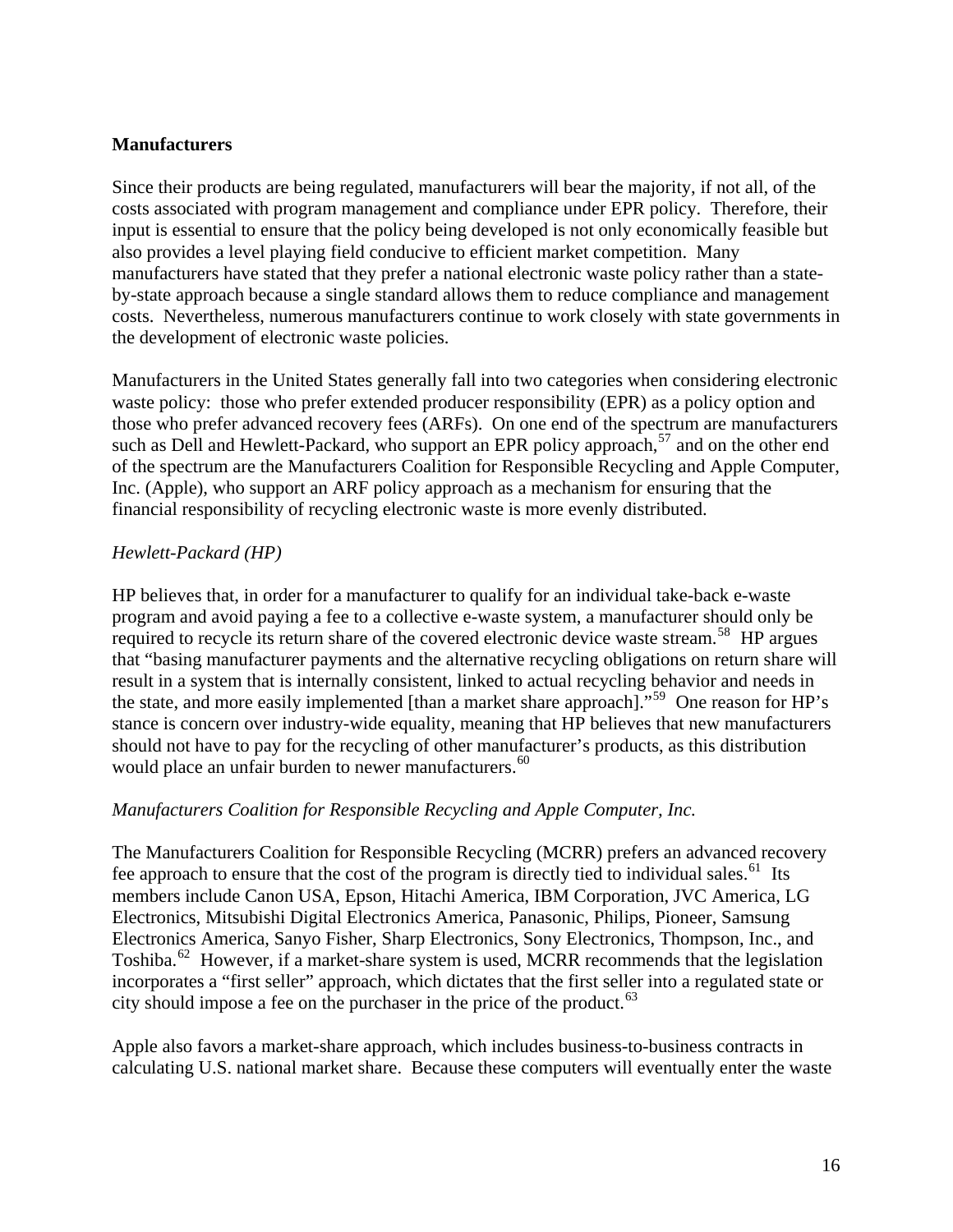<span id="page-16-0"></span>stream, it is important that business-to-business contracts be included in the U.S. market share calculation so that adequate funding is obtained. $64$ 

Apple also argues that all manufacturers, regardless of whether they have their own take-back program, should pay into the system on the same fee schedule.<sup>[65](#page-41-1)</sup> Those manufacturers that provide their own take-back system and who can prove they meet similar performance standards would be entitled to reclaim a percentage of that fee.<sup>[66](#page-41-1)</sup> Requiring all manufacturers to initially pay into the system will ensure that there is sufficient funding for the management of historic and orphan waste.

## **New York City Department of Sanitation**

The Department of Sanitation (DSNY) in New York City currently collects over 12,000 tons of residential waste and recyclables each day.<sup>[67](#page-41-1)</sup> DSNY is an integral stakeholder when discussing the disposal of e-waste. During 2005, regular collection of curbside municipal waste occurred two to three times per week throughout the City in order to manage the more than 50,000 tons of waste produced each week.<sup>[68](#page-41-1)</sup>

# *Recycling Events*

DSNY has a history of facilitating the recycling of e-waste in the City. Throughout all five boroughs at the end of 2004, DSNY sponsored electronic recycling events. In the course of eight total events, New Yorkers returned approximately 50 tons of obsolete computer equipment.<sup>[69](#page-41-1)</sup> Based upon the initial success in 2004, the recycling events were continued in 2005. DSNY, considers the program to be a success, as it increased consumers' awareness of the need to properly dispose of household electronic waste.

## *Implementation*

While an EPR program in the City would impose the financial responsibility on manufacturers, DSNY would likely be required to administer the program. DSNY believes that whatever plan manufacturers develop, consumers will bring their e-waste to a central location or manufacturing center.<sup>[70](#page-41-1)</sup> Manufacturers would be required to submit their implementation plan to DSNY for administrative review and it is possible that joint programs may be developed. These joint programs occur when multiple manufacturers develop a single plan for approval and implementation. DSNY staff we interviewed specifically commented that they would prefer EPR legislation be developed and administered at the state level.<sup>[71](#page-41-1)</sup> The reasoning is that the purchasing power harnessed by states would have a greater effect than the funds available on a municipal level. Therefore, a state would be in a better position to drive the successful implementation of an EPR program.

## **Consumer Interest Groups**

Even though EPR policy transfers the responsibility for dealing with e-waste from the consumer to the producer, any successful policy will inevitably require the cooperation of consumers. Convenience is one of the most critical issues to address in designing an e-waste regulatory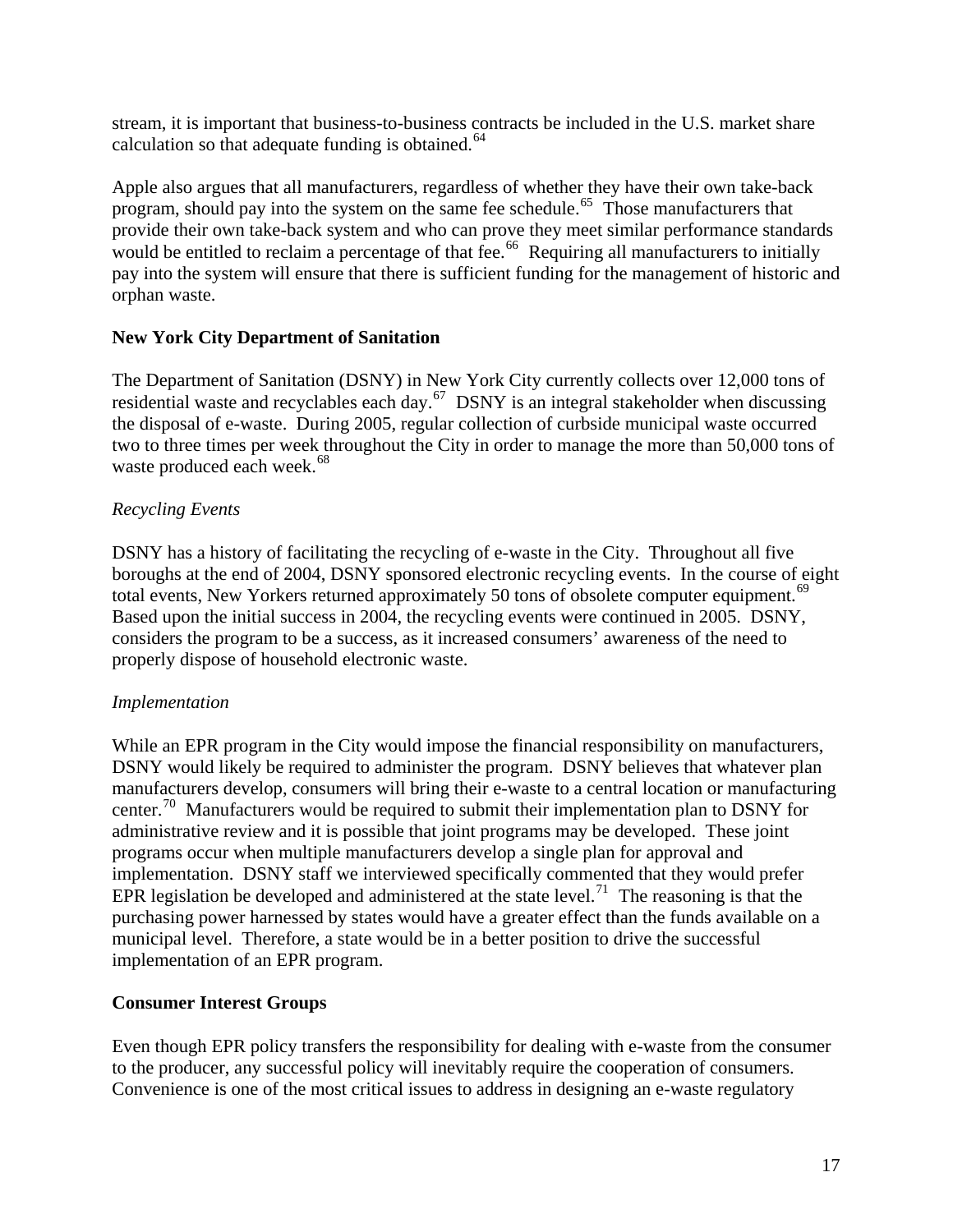<span id="page-17-0"></span>program because of the role the consumer plays in deciding what to do with an electronic product that has reached the end of its useful life. Regardless of whether an environmentallyfriendly method of disposing electronic waste is available, if the consumer feels inconvenienced by the procedure established, electronic waste may still be disposed improperly or illegally. Therefore, the role and responsibility of the consumer must be clearly defined and communicated. Consumer groups in New York City support manufacturer financial responsibility, disposal convenience, and reduced environmental impacts of recycling as three objectives of e-waste policy.

#### *Manufacturer Financial Responsibility*

Both the Consumers Union and the Office of the Public Advocate for the City of New York (the Public Advocate) support legislation that requires the manufacturer to bear the financial responsibility of collecting, handling, and recycling or reusing e-waste without the imposition of a visible fee on consumers. According to the Public Advocate, "consumers will likely be bothered by the introduction of a new tax on electronics."<sup>[72](#page-41-1)</sup> The internalization of the costs of recycling and disposal for the manufacturer creates a financial incentive that could potentially reduce the amount of hazardous material of certain products and the end cost to consumers. The Consumers Union embraces this outcome of EPR policy, stating that it "prevents the externalities or undesirable consequences of product production from being shifted onto the consumer and local governments."<sup>[73](#page-41-1)</sup>

#### *Disposal Convenience*

In nearly all case studies of existing EPR programs, consumers were expected to physically bring their e-waste to a collection facility. A similar disposal mechanism would be problematic in New York City because many residents rely on public transit. Given this reliance on public modes of transportation, "it seems unreasonable to expect individuals to bring electronic equipment, which is often large and cumbersome, by bus and/or subway to designated drop-off sites."<sup>[74](#page-41-1)</sup> Consumer groups recognize that transportation is a hurdle to implementing an e-waste program in the City and recommend various options to make disposal as convenient as possible for the consumer. The Consumers Union recommends that recycling locations be near communities and have variable hours of operation to accommodate the widely varied schedules of city residents.[75](#page-41-1) The Public Advocate believes that a more realistic option for New Yorkers is to use curbside pick-up as the dominant collection method. While convenience is an important factor to consider regarding consumers' willingness to participate in an EPR program, another consideration is that consumers have faith that once their e-waste is disposed of, it is handled and recycled in an environmentally-responsible way.

#### *Reduced Environmental Impacts of Recycling*

Recent newspaper reports have publicized that some electronic waste meant to be recycled in the U.S. in an environmentally-sound way had been transported to foreign countries where little or no environmental, health and safety regulations exist.<sup> $76,77$  $76,77$  $76,77$ </sup> This exportation has exposed foreign workers and their surrounding environment to hazardous materials from the electronic products. Both the Public Advocate and the Consumers Union believe that consumers in the United States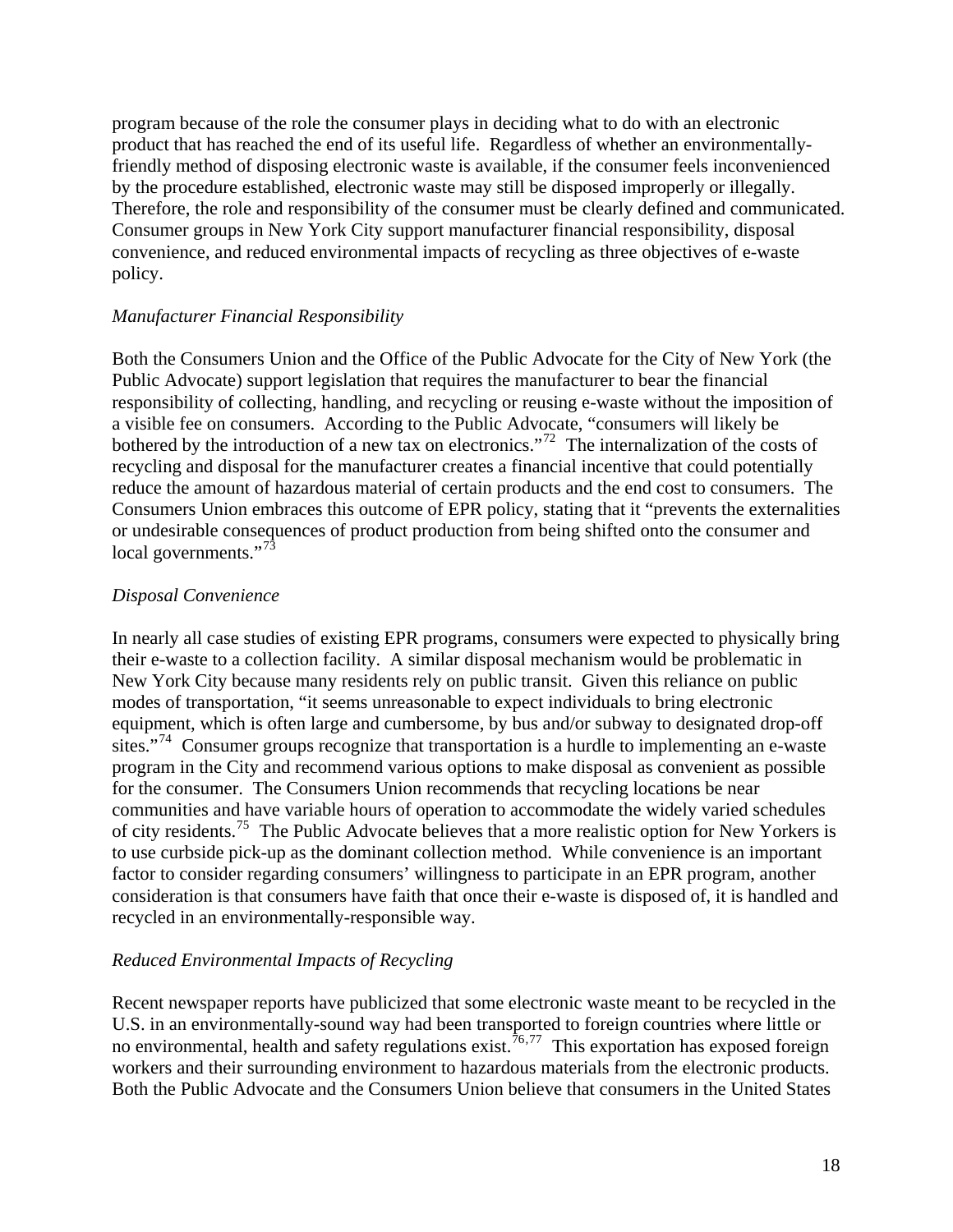<span id="page-18-0"></span>are concerned with issues regarding the environmental effects of electronics recycling and these organizations have provided additional recommendations for regulating recyclers. The Consumers Union recommends that sound environmental management certification of recyclers should be overseen by a third-party.<sup>[78](#page-41-1)</sup> Currently, the certification process in Maine is managed through the State Department of Environmental Protection. The Public Advocate does not disapprove of a state-level certification process, but believes that recycler certification should be standardized at the national level.

# **Environmental Organizations**

Due to the potential environmental impacts of e-waste in landfills and incinerators and concerns over socially irresponsible exports, environmental groups are the main advocates of e-waste policy.

## *Implementation*

A market-driven collection program that incorporates competition is the preferred option among environmental organizations. A state-run bureaucracy is the least preferable option to these groups because in their view it creates inefficiencies in the recycling market. According to Clean Water Action, a state program would necessitate fees that are "guaranteed to be either too high or too low in order to run the program."[79](#page-41-1) As an alternative implementation mechanism to using a government agency or other single entity, multiple third party organizations could establish agreements with recyclers to transport and recycle collected electronic waste through a competitive bidding process.

## *Worker Safety*

Both the New York City Group of the national Sierra Club and a local environmental justice group, West Harlem Environmental Action, Inc. (WE ACT), recognize the importance of designing an e-waste program that also protects the workers who may handle e-waste. According to WE ACT, "the exposure of city sanitation employees to hazardous materials originating from electronic waste is a significant issue of environmental justice."<sup>[80](#page-41-1)</sup> According to the Sierra Club, it would be ideal for a New York City e-waste program to follow the same recycling and reduction standards created by the European Union's Waste Electrical and Electronics Equipment Directive.<sup>[81](#page-41-1)</sup> Furthermore, compliance with the European Reduction of Hazardous Substances Directive banning the use of certain hazardous materials is supported by both Clean Water Action<sup>[82](#page-41-1)</sup> and INFORM, Inc.<sup>[83](#page-41-1)</sup>

# **Recyclers**

Recyclers expressed opposition to a city level electronic waste program. According to Peter Muscanelli, the Director of the International Association of Electronic Recyclers, the recyclers who are members would prefer a single standard that encompasses all states and municipalities on the federal level. If other municipalities followed New York's lead and created their own electronic waste programs, "it would be a real challenge to the recycling industry."[84](#page-41-1) One could easily imagine a scenario where, if other municipalities adopt stand-alone recycling measures, a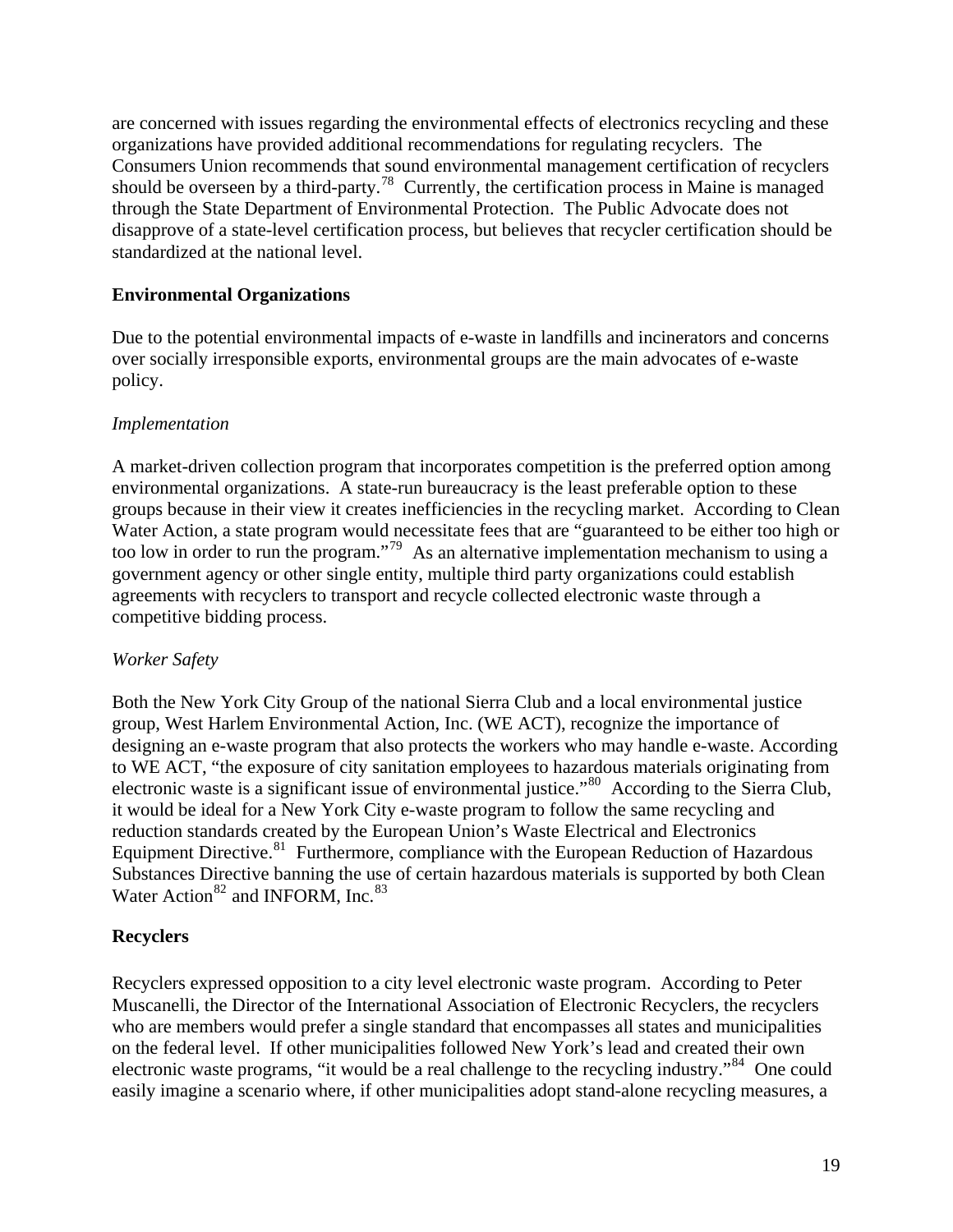<span id="page-19-0"></span>recycler in Connecticut would have to comply with multiple program standards for Maine, Boston, New York City and any other states shipping their waste to facilities. Out of concern for their membership, the recycling organizations spoken to for this analysis preferred to remain neutral on the many models being proposed, but it remains eminently clear that with multiple regulations being separated by only short geographical distances, significant difficulties may arise in the daily and long-term logistical operations of many recyclers.

The Institute of Scrap Recycling Industries, Inc. is an organization that represents 1,200 members dealing in the processing, brokerage and industrial consumption of electronic waste internationally. This group supports an EPR approach to electronic waste management, since "traditional scrap commodity markets are governed by supply and demand whereby artificial interference in the marketplace can cause significant disruptions to the long term economic viability of markets."[85](#page-41-1) The short-term effect of New York City instituting an electronic waste collection program may be to increase the demand for service among the 50 electronic recyclers in New York State, which would create a growth incentive for the industry. However, the longterm market uncertainties that would arise from multiple regulations may lead to the creation of inefficiencies within the marketplace, which in turn may discourage growth. It is, therefore, unclear as to what the final effect a New York electronic waste program would have on the regional recycling industry.

## **Retailers**

The retail industry is an important stakeholder to consider because, depending on the type of program implemented, there may be a significant impact upon the industry. Retailers tend to oppose ARF programs and favor EPR policies. In California, retailers have had to reconfigure their computing systems to register the ARF fee paid by consumers at the time of purchase. Programming computers solely in California retail outlets, rather than nation-wide, has proven to be a burdensome and costly process. Although three percent of the ARF fee is passed on to retailers to alleviate this cost, many argue it is not sufficient to cover the added expense.<sup>[86](#page-41-1)</sup> This position is also advocated by the Consumer Electronics Retailers' Coalition, an advocacy group representing electronics retailers. They have compiled a detailed legislative advocacy platform, which stresses the need for regulations to be implemented at the federal level and strongly opposing any point-of-sale (i.e. ARF) methods of electronic waste regulation.<sup>[87](#page-41-1)</sup>

# *How could an EPR program be implemented in New York City?*

There are two distinct areas of responsibility to consider in EPR policy, which are the financial responsibility for program costs and the physical responsibility for collection, sorting and recycling.[88](#page-41-1) The available options for the design and implementation of EPR policy in New York City are as follows:

1. Financial responsibility addresses who will pay for the EPR program, how much the party is responsible for paying, and the implications of the financial responsibility mechanism chosen.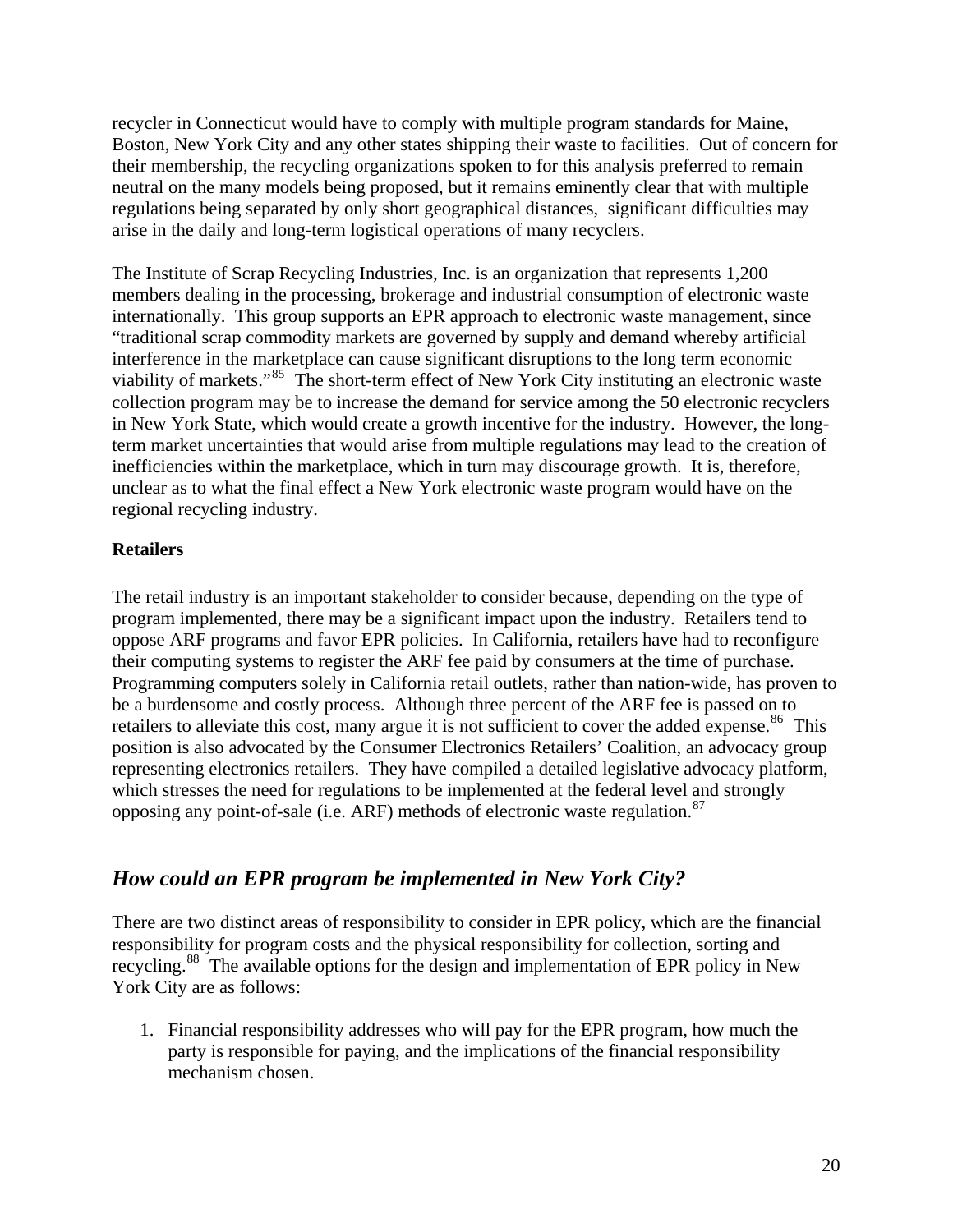<span id="page-20-0"></span>2. Physical implementation discusses the feasibility of collection options for getting electronic waste from individual residences into a recycling system within the specific context of New York City.

## **Options for Financial Responsibility**

A key aspect of an EPR system is determining how much funding each manufacturer should contribute. Since the concept of EPR does not specify the financial instruments that are most appropriate, each EPR program takes a different approach to the allocation of responsibility.<sup>[89](#page-41-1)</sup> This section defines and analyzes three broad financial responsibility options:

- 1. Collective financial responsibility through market share
- 2. Individual financial responsibility through return share
- 3. Equivalent share

## *Collective Financial Responsibility Through Market Share*

Collective financial responsibility means that manufacturers within the same product group, regardless of brand, would be held jointly responsible for the total cost of the collection, sorting and recycling of their products.<sup>[90](#page-41-1)</sup> Collective financial responsibility distributes costs among manufacturers based on market share. Market share can be measured by sales revenue, number of products sold, or by weight.

The main advantage of collective financial responsibility is that it does not require the logistics and administrative costs of sorting or tracking products by individual brand. Collective financial responsibility is also the most practical way to fund the recycling of orphan waste. It is often not practical to assign individual financial responsibility to products whose manufacturers cannot be identified or who have gone out of business. The issue of how to best address orphan waste is discussed in more detail in the Dealing with Historic and Orphan Waste section of this report (see page 24).

Collective financial responsibility has two major drawbacks: an absence of incentives for environmentally-friendly product redesign and a bias towards certain types of manufacturers. In a collective financial responsibility system, any benefits from product redesign would be shared and diluted between all of the manufacturers. If an individual company was to design products that were more easily dismantled or recycled, the cost savings would result in a reduction of the overall cost of recycling and disposal. Therefore, an individual company may not have an incentive to incorporate end-of-life strategies into the initial product design. A partial exception would occur if costs in a collective system are distributed according to product weight. In this case, manufacturers would be able to benefit from designing their products to be lighter.

Supporters of market share argue that it is an appropriate financial mechanism because of the belief that current leaders in the electronics market have benefited from their predecessors and the future quantity of products to be processed is much higher than the existing e-waste.<sup>[91](#page-41-1)</sup> Even if this assumption is true, some manufacturers are concerned about the fair assignment of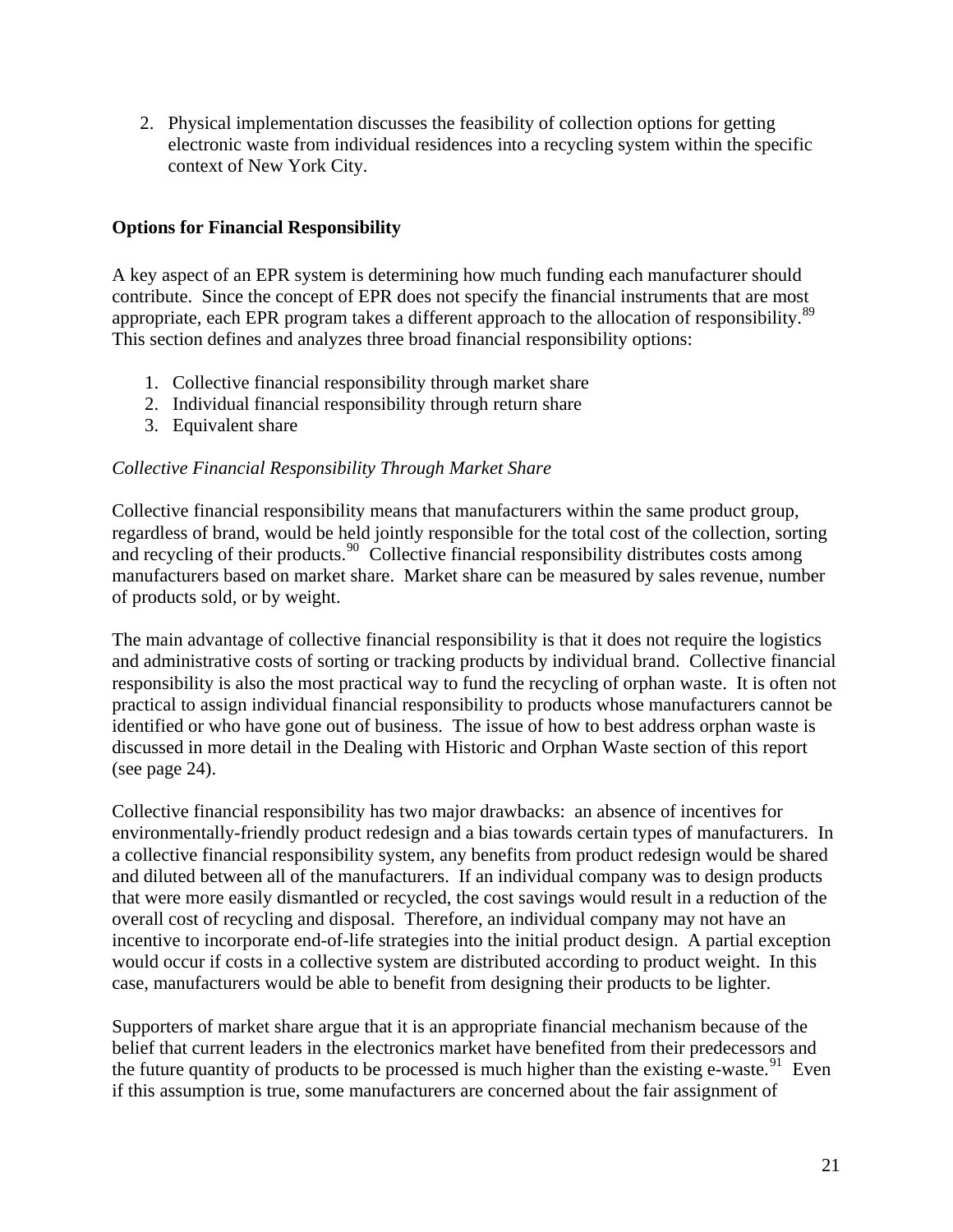responsibility. Distributing costs according to current market share may not be an accurate reflection of the products that are being discarded. Those manufacturers who had high product sales in the past and whose products are now being discarded benefit at the expense of new entrants or newer manufacturers that currently have high product sales, but whose products have yet to reach their end-of-life.<sup>[92](#page-41-1)</sup> This situation can create a bias against new entrants to the market, as they must bear the costs of those manufacturers who sold a great deal of electronic products in the past.

#### Market Share Based on Sales Revenue

Market share could be based on manufacturer sales revenue using either national or New York City sales data. Since sales revenue is a key measure of a company's success, this information is usually readily available, at least at the national level.<sup>[93](#page-41-1)</sup> New York City sales data would provide a more accurate estimate of market share than national data, by reflecting the amount of electronic products actually sold within the City's boundaries. Sales data at the city level might also be a more fair measure because New York City may have different sales patterns from the national average. For example, the product preferences of New York City's unique industries such as publishing and web development might lead a company such as Apple to be disproportionately represented.<sup>[94](#page-41-1)</sup>

However, collecting city level sales data may be more difficult than obtaining national data. The Manufacturers Coalition on Responsible Recycling doubts the ability of manufacturers to be able to track location-specific sales data.<sup>[95](#page-41-1)</sup> Because of the possible difficulty of obtaining city sales data, some supporters of the use of market share have argued for basing it on national sales data.<sup>[96](#page-41-1)</sup> Many stakeholders like Apple and the Northeast Recycling Coalition support using national sales data to determine market share.  $97,98$  $97,98$  $97,98$ 

## Market Share Based on Weight or Number of Products Sold

Another method to establish market share is to base it on the product weight or number of units put on the market by individual manufacturers. Each manufacturer would be required to report the number and weight of products sold to the organization that managed the program, who in turn would calculate the corresponding market share. The principle advantage of calculating market share based on the number of products sold or product weight instead of sales revenue is that these measurements may be a closer approximation of the manufacturer's actual physical presence in the market. While sales revenue may indicate the financial presence of a manufacturer within the industry, variations in product prices between brands can make revenue a poor measure of the volume of units sold.

Under a system of market share that is based on the number of products sold, manufacturers may not have incentive for product design change. However, if weight was the basis of market share, then there may be a design incentive favoring lighter products. While this motive could reduce the total amount of materials used, it may not necessarily lead to the use of less toxic materials. The use of weight or quantity of units as a measurement is discussed further in the following section.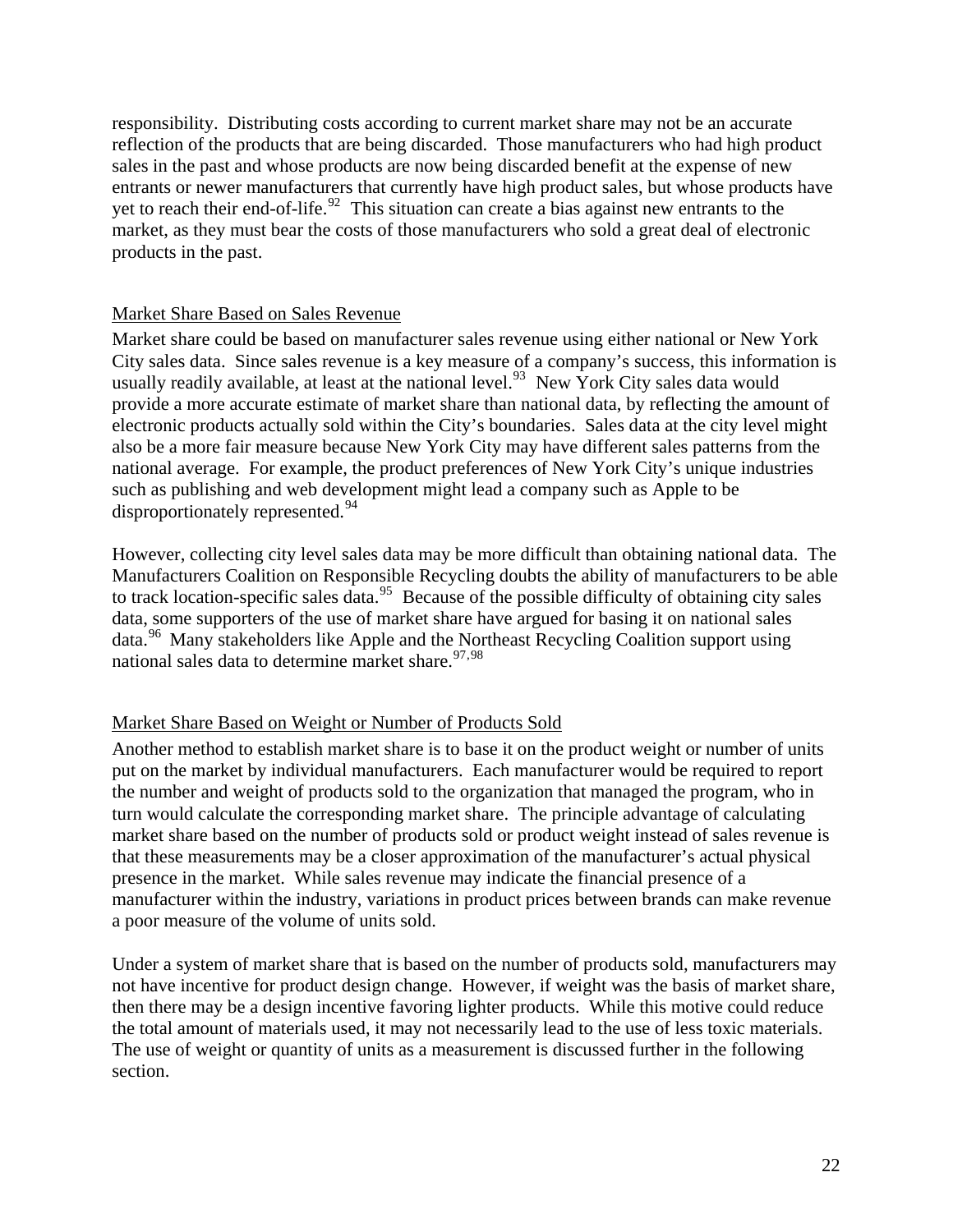## <span id="page-22-0"></span>*Individual Financial Responsibility Through Return Share*

Individual financial responsibility refers to EPR systems in which manufacturers only pay for the recycling costs of their own brand of products.<sup>[99](#page-41-1)</sup> The most common measure of individual financial responsibility is called return share, meaning the tally of the number of products that end up in the waste stream from each manufacturer. The purpose of return share is to accurately reflect the number of products being discarded and to highlight any differences in recycling costs between brands. Return share can be established by periodic sampling<sup>[100](#page-41-1)</sup> or from self-reported data.

Supporters of an EPR policy generally prefer individual financial responsibility because of its incentive to promote product redesign.<sup>[101](#page-41-1)</sup> If manufacturers are responsible for their products' entire life-cycle, they will directly benefit from the financial savings of reducing the products' end-of-life costs. Through individual financial responsibility, manufacturers have an incentive to make use of specialized expertise and resources in order to reduce their costs.<sup>[102](#page-41-1)</sup> Companies that recycle or reuse products the most efficiently will benefit over firms who do not. As a result, market competition among manufacturers may also lead to more efficient recycling systems. As manufacturers create products that are more easily recycled, recycling operators may compete to provide improved services at lower costs.<sup>[103](#page-41-1)</sup> Thus, individual financial responsibility can lead to an overall change in the behavior and attitudes of manufacturers.<sup>[104](#page-41-1)</sup>

A major argument against individual financial responsibility is the sorting required to separate e-waste by brand.<sup>[105](#page-41-1)</sup> Sorting or tracking requires a great deal of space as well as transportation and administrative costs. To avoid having to manually sort products, suggested solutions include more uniform brand labeling, bar codes, or other identification systems such as radio frequency identification.<sup>[106](#page-41-1)</sup> While most manufacturers currently label their products, there is no single consistent format of labeling for product identification. An efficient sorting system might require uniform labeling standards so that products could be quickly and consistently distinguished. The cost of sorting and tracking can be avoided altogether through the use of a system that collects the products by brand, such as mailing items back directly to the manufacturer. This possibility is discussed further in the Physical Implementation section.

## Return Share Based on Weight

The key advantage of weight-based return share is that product weight is an important determinant of recycling costs.<sup>[107](#page-41-1)</sup> Apple Computer, Inc. claims that using a weight-based program will encourage companies to produce lighter products, reducing the overall cost of recycling.<sup>[108](#page-41-1)</sup> Several take-back programs recognize that return share by weight is an accurate reflection of producer responsibility and have adopted its use. The Dutch computer take-back system bases financial responsibility on the weight of products being returned.<sup>[109](#page-41-1)</sup> Under Washington's e-waste legislation (HB 6428), the Washington Department of Ecology would determine producer responsibility using return share based on weight.<sup>[110](#page-41-1)</sup>

While basing a return share on weight is a widely used parameter, it has several drawbacks.<sup>[111](#page-41-1)</sup> Newer products typically are lighter in weight than older products; therefore, basing responsibility on weight will bias financial responsibility towards more established companies who have had a longer historical presence in the market.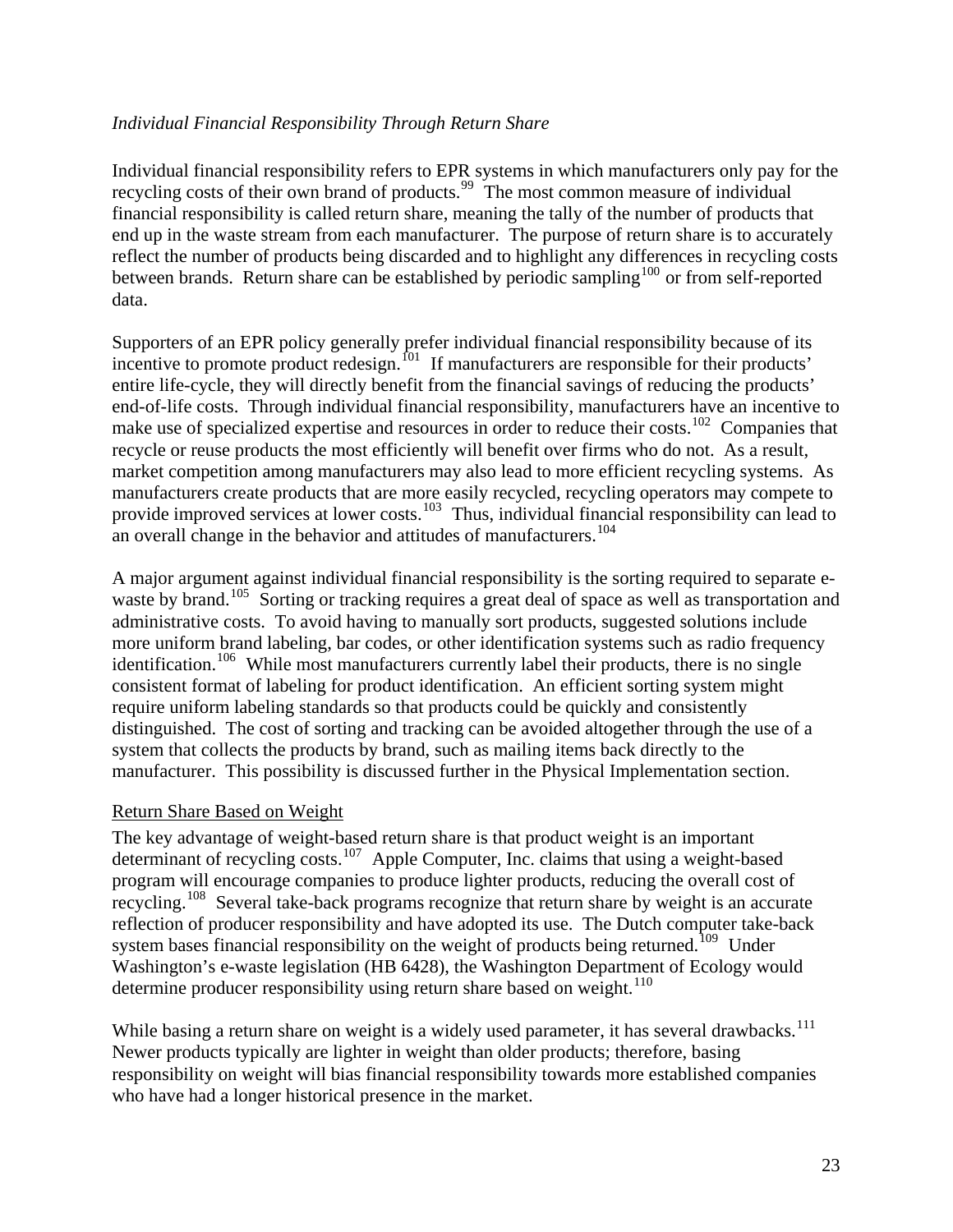#### <span id="page-23-0"></span>Return Share Based on the Number of Units

Instead of weight, manufacturer responsibility can be based on the number of units of a particular product type. Return share based on the number units may be desirable because changes in the design of a product may not always be reflected in a weight calculation.<sup>[112](#page-41-1)</sup> The Institute of Scrap Recycling Industries, Inc. identifies two important design factors that are not necessarily dependent on weight: the amount of toxic contaminants used and the recyclability of the materials.<sup>[113](#page-41-1)</sup> Return share based on weight rewards the manufacturers of lighter products, regardless of the amount of toxics used.

## *Equivalent Share*

Equivalent share is the term used to describe an EPR program where manufacturers are given a choice between individual and collective financial responsibility. Washington's e-waste law allows flexibility for each manufacturer to pay into a collective system or to "opt-out" and operate its own individual program. A manufacturer that opts out of the collective program will be assigned an "equivalent share" of products for which it will be responsible.<sup>[114](#page-41-1)</sup> Companies such as Hewlett Packard (HP) that already have the infrastructure to support a product stewardship program are supportive of the equivalent share concept.<sup>[115](#page-41-1)</sup>

Equivalent share attempts to capitalize on the benefits of both an individual and a collective financial responsibility system. Manufacturers that have already established their own take-back systems, such as HP, should be encouraged to continue their own system. However, if a collective funding scheme would be more cost-effective for a company, it should be allowed to pay into a collective financial scheme. The outcome of equivalent share programs depends on how manufacturers choose to comply. Manufacturers that choose individual responsibility for their own brand of products would respond to strong product redesign incentives, as well as incur the sorting and tracking costs discussed above in the individual financial responsibility section. Similarly, manufacturers complying through a collective financial system would have weaker product redesign incentives, but would benefit from the lower administrative costs associated with collective financial responsibility programs.

Although equivalent share does not guarantee product redesign incentives, this uncertainty might not necessarily be a problem. EPR policy includes so many objectives that it is difficult to satisfy them all simultaneously. Using one policy mechanism for each separate policy objective can be more efficient than trying to solve all problems at once.<sup>[116](#page-41-1)</sup> Equivalent share satisfies the objective of shifting the cost of e-waste management from the government to manufacturers. Separate policy mechanisms might better address the product redesign objective, such as material bans modeled after the European Union Restriction of the use of certain Hazardous Substances Directive.

The difficulty in implementing an equivalent share funding mechanism is making sure that manufacturers are held responsible for their share. If a manufacturer does not meet the collection rate targets with its independent program, it may have to pay into the collective scheme to make up the difference.<sup>[117](#page-41-1)</sup> In order to mitigate the costs of ensuring that individual plans meet these targets, Apple suggests a system where all manufacturers are required to pay into the collective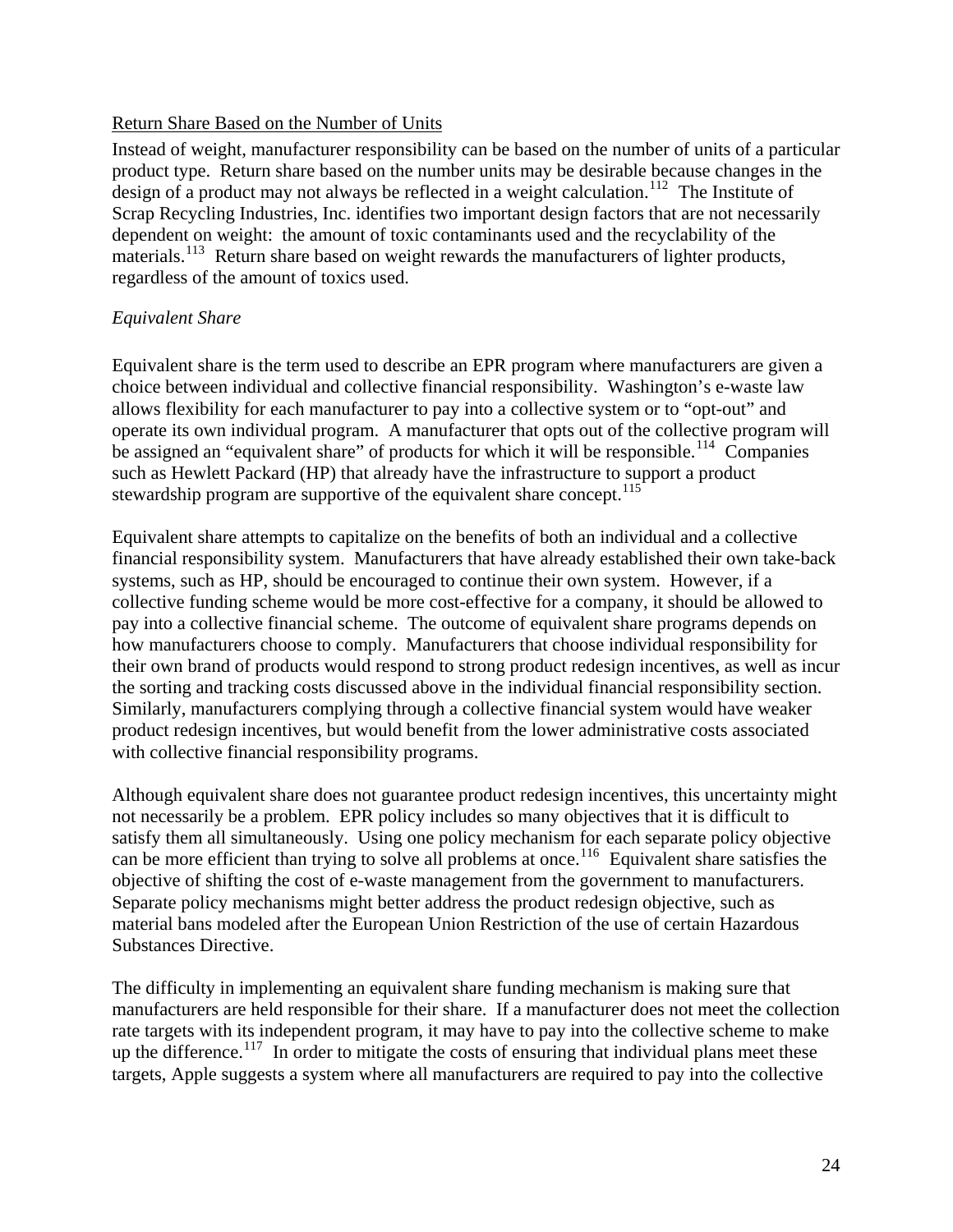<span id="page-24-0"></span>financial system. Once a company could prove that its independent system was comparable, it would be able to reclaim a percentage of that fee.<sup>[118](#page-41-1)</sup>

#### *Recommendation*

We recommend equivalent share financial responsibility because it is likely to be the most politically palatable option. The key advantage of equivalent share is the element of choice, since manufacturers can choose the most cost-efficient way to comply, based on their own situation. Support can be gained from manufacturers with their own take-back systems, who would oppose mandatory collective responsibility, as well as from manufacturers who would prefer collective responsibility over financing the take-back of their own products. Equivalent share is the lowest cost option to shift e-waste management costs from the public to private sector. The policy objective of encouraging product redesign is better addressed by a separate policy, such as a hazardous materials ban.

#### *Dealing With Historic and Orphan Waste*

Historic and orphan waste is one of the most important issues of an EPR policy, particularly because e-waste is one of the fastest growing components of the waste stream and many obsolete computers are currently stored in attics or closets by consumers.<sup>[119](#page-41-1)</sup> Historic waste is defined as any electronic products sold before take-back legislation is enacted. Orphan waste is a subset of historic waste that consists of products whose manufacturers are no longer in operation or cannot be identified.<sup>[120](#page-41-1)</sup> Responsibility for orphan waste plays an important role in the choice between individual and collective financial responsibility.

Since individual financial responsibility holds manufacturers responsible for the end-of-life costs of their own products, assigning responsibility may be problematic when the manufacturer either cannot be identified or is no longer in operation. Collective financial responsibility is the most practical way to divide orphan waste responsibility between the current manufacturers. Even within a primarily individual financial responsibility program, collective responsibility may be used for orphan waste. Though some programs use market share to divide the costs of orphan waste, the return share calculation could also be used as the basis of dividing responsibility. An example of using return share to deal with orphan waste is the Dutch computer recycling system, which splits the costs for the orphan waste according the manufacturer's share of the returned products.<sup>[121](#page-41-1)</sup> The distributional impact of using return share for orphan waste is a higher burden on large established manufacturers with high return shares, compared to new entrants whose products have to yet enter the waste stream.[122](#page-41-1)

## **Options for Physical Implementation**

The process of physically handling e-waste occurs in four main stages: 1) collection and transportation, 2) sorting and tracking, and 3) recycling or reuse and 4) disposal. This section evaluates only the options for the first stage, collection and transportation. Although other locations with existing e-waste recycling programs frequently exhibit "shared responsibility" among consumers, municipalities and manufacturers, the purpose of this section is to evaluate the collection options for individual financial responsibility of manufacturers with a purely EPR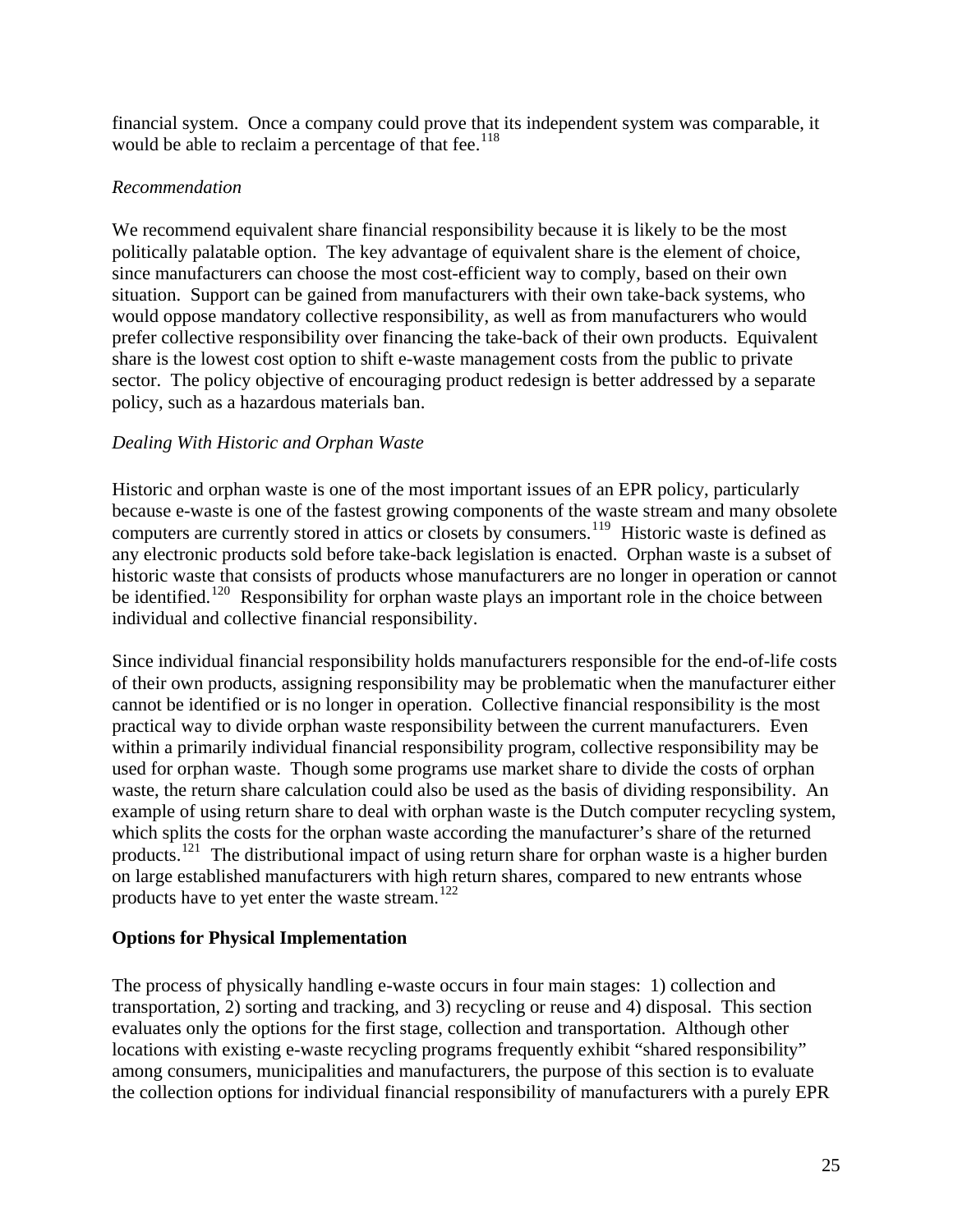<span id="page-25-0"></span>approach. The EPR policy assigns the entire financial responsibility to manufacturers, so any city or retailer participation in e-waste programs would be fully funded by the manufacturers.

#### *Collection and Transportation Options*

The first step in the proper physical management of e-waste involves the collection of the covered products. A successful EPR program in New York City would involve selecting the best option for the collection of items from the consumer, since organizing collection from private households is a key challenge in the e-waste recycling process.<sup>[123](#page-41-1)</sup> A study of a drop-off collection sites pilot program in Minnesota found that collection and transportation costs accounted for 80% of the total cost of e-waste recycling.<sup>[124](#page-41-1)</sup>

#### Drop-off Collection Sites

This option involves designating locations throughout the City as collection sites with various hours of operation on a regular, if not daily basis. Residents would be required to physically bring items to the designated locations. The collection sites could be operated by DSNY, retailers, or a third party organization representing the manufacturers. In all cases, the full cost of the collection site would be paid by manufacturers.

Clean Production Action emphasizes that it is important for consumers to clearly understand how to dispose of their e-waste products.<sup>[125](#page-41-1)</sup> Designated collection sites give consumers the convenience of disposing of their e-waste at anytime when the collection site is open, rather than just on designated collection days. Additionally, depending on the number of collection sites and the locations chosen, some drop-off collection sites could be quite convenient for some residents<sup>[126](#page-41-1)</sup>

One important consideration in having designated drop-off locations is that many individuals in New York City rely upon public transportation. Therefore, requiring consumers to bring large, heavy, bulky, or awkward items to collection locations may not be feasible for many residents. The Public Advocate, Betsy Gotbaum, states that "it seems unreasonable to expect individuals to bring electronic equipment, which is often large and cumbersome, by bus and/or subway to designated drop-off sites."[127](#page-41-1) However, at least a minority of consumers are willing to haul their e-waste to a collection site. The Lower East Side Ecology Center has documented the creative use of rolling suitcases, dollies, and wagons by New Yorkers to transport e-waste to collection events.[128](#page-41-1)

Although collection sites run by DSNY are possible, retail store-based collection seems particularly attractive because of the number of retail stores in New York City. Retailer-based collection can use the concept of "reverse logistics," where trucks delivering new products are used to transport old products to recycling facilities. In Minnesota, a pilot project found that 7.5% of consumers go to retailers because of the existence of a collection service.<sup>[129](#page-41-1)</sup> Therefore, retailers may wish to participate in such a program, as they may find that it increases consumer trips to their store. The environmental justice organization WE ACT believes that a sustainable alternative to curbside pick up of e-waste is to have it received directly from retailers.<sup>[130](#page-41-1)</sup>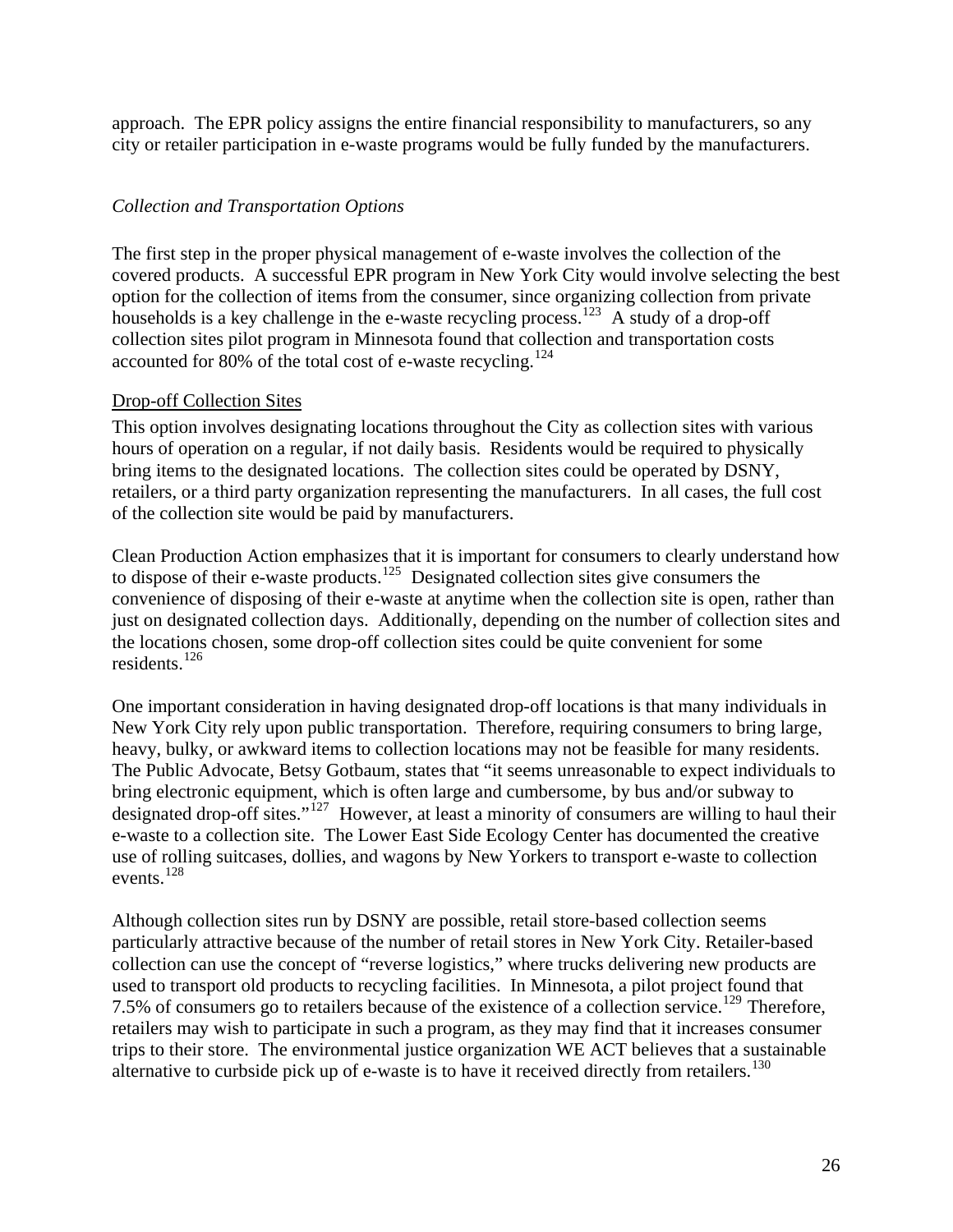A potential problem with using retailers as drop-off locations would be the likelihood of retailer resistance to any plan that would make their stores into e-waste repositories. It might be difficult to accurately measure all of the retailer costs for which the manufacturer would be billed. Costs to the retailer could be significant, including the need for available storage space and employee time required to deal with e-waste.

#### Individual Manufacturer Mail Back Program

A mail back program would entail the consumer being responsible for arranging for a shipping container to be delivered to their home from the manufacturer, placing the item(s) in the box and scheduling or having the item available for pick up from an individual residence.

A major benefit of the mail back option is that it can be used to avoid sorting costs incurred by curbside pickup or drop-off programs. Products can be sorted by brand or even by specific model by providing the consumer with a shipping container with a different mailing label. As long as the e-waste item can be picked up directly from the consumer's home, the mail back option could be more convenient than the effort required for drop-off at a collection site.

A large drawback to this type of program is that many items may be too large, bulky, or heavy to send back by mail at a reasonable cost. For example, the cost of having one 17 inch Dell Cathode Ray Tube (CRT) monitor weighing 40 lbs picked up from Columbia University (zip code 10027) and mailed to Dell Corporate Headquarters in Round Rock, Texas (zip code 78682) is as follows:  $131$ 

- \$24.58 by FedEx Ground
- \$30.72 by USPS Parcel Post
- \$38.55 by UPS Ground

Much of the existing stock of e-waste consists of old and heavy equipment. The good news for the mail back option is that CRTs are being replaced by lighter Liquid Crystal Display flat screens. Another promising trend is the growing market share of laptop computers, as laptops surpassed desktop computers in 2005 with 54% of the market share.<sup>[132](#page-41-1)</sup> Direct mail back is already a solid option for smaller e-waste devices and is becoming more feasible for computers.

## Curbside Pickup

Curbside pickup in New York City would involve residents or building superintendents placing specified items in designated locations on the curb outside of consumers' places of residence. A curbside collection program could be operated by DSNY or a private recycling company. In either case, the full cost of collection would be paid for by manufacturers. The frequency of collection should be calculated based on the expected volume that needs to be collected. Some cities such as San Francisco, California have curbside e-waste collection, but only when specifically requested by a resident in advance, with a limit of two collections per year.<sup>[133](#page-41-1)</sup>

One benefit of having a curbside pickup program in New York City is that it makes it easier for consumers to participate. Participation in recycling programs has been shown to be closely related to the convenience to the consumer.<sup>[134](#page-41-1)</sup> A recent survey on e-waste recycling in California has confirmed that convenience is a crucial determiner of consumer willingness to recycle.[135](#page-41-1) The appeal of curbside collection is that consumers are already accustomed to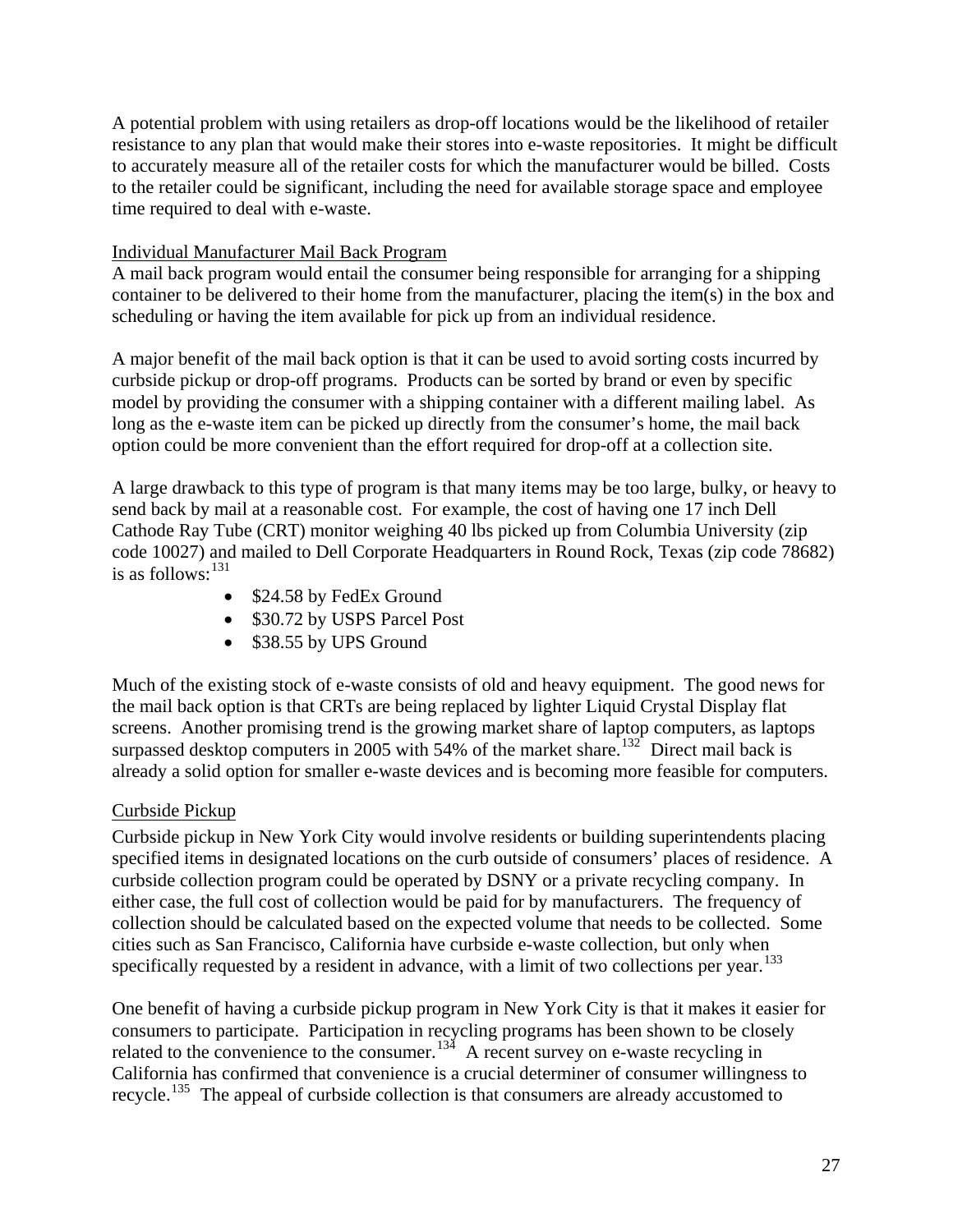<span id="page-27-0"></span>placing regular household waste in designated locations in their apartment building or on the curb outside their places of residence. A 1999 Environmental Protection Agency study of collection methods concluded that curbside collection programs tend to collect more e-waste per person than other methods such as one day collection events.<sup>[136](#page-41-1)</sup>

Despite the finding that curbside programs collect the most waste per person, the Environmental Protection Agency study found that curbside collection is the most expensive option in terms of the cost per pound of e-waste collected. The expense of curbside programs is attributable to the high cost of transportation necessary for collection.<sup>[137](#page-41-1)</sup> However, the cost per pound of e-waste collected would likely be lower in New York City because high population density would result in more waste being picked up for each mile of the collection route.

Additional considerations for curbside pickup are problems with maintaining the integrity of the product. From previous experience with manufacturer-sponsored one-time collection events, DSNY estimates that about five percent of e-waste collected could be resold directly.<sup>[138](#page-41-1)</sup> However, curbside pickup may leave valuable e-waste products subject to weather conditions. Units may become damaged from rain and snow while awaiting pickup on the curbside and lose any potential for reuse. One option to prevent potentially useful products from weather damage would be to take measures to protect the products from the weather, such as by placing the items in plastic bags.

# *Recommendation*

We recommend curbside collection as a best practice in New York City because of the convenience and high collection rates associated with such programs. EPR legislation should not require manufacturers to use curbside collection, but manufacturers should consider it as an effective way of reaching collection targets. The actual party that should carry out the recycling should be decided by manufacturers; however, the party must be completely compensated by manufacturers and not coerced into cooperating with the collection program.

# *Conclusion*

Electronic products such as personal computers, cellular phones, laptops and data management devices have improved consumers' lives in countless ways. However, the growing dependence on these products both at home and in the workplace has created a new environmental problem: electronic waste. Discarded e-waste is now considered one of the fastest growing components of the municipal waste stream, in large part due to the rapid increase in demand for electronic products and advancements in technology that encourage the obsolescence of current models. Ewaste is of growing concern to policymakers, interest groups, and citizens alike because it contains toxic chemicals such as mercury, cadmium and lead, which are potentially hazardous to both human and environmental health. Extended producer responsibility is one policy approach that has been embraced as an effective method to address the e-waste problem, both within the United States and around the world. EPR policy extends the traditional environmental responsibilities that producers and distributors have to include management at the post-consumer stage, meaning the collection, recycling, reuse and disposal of e-waste.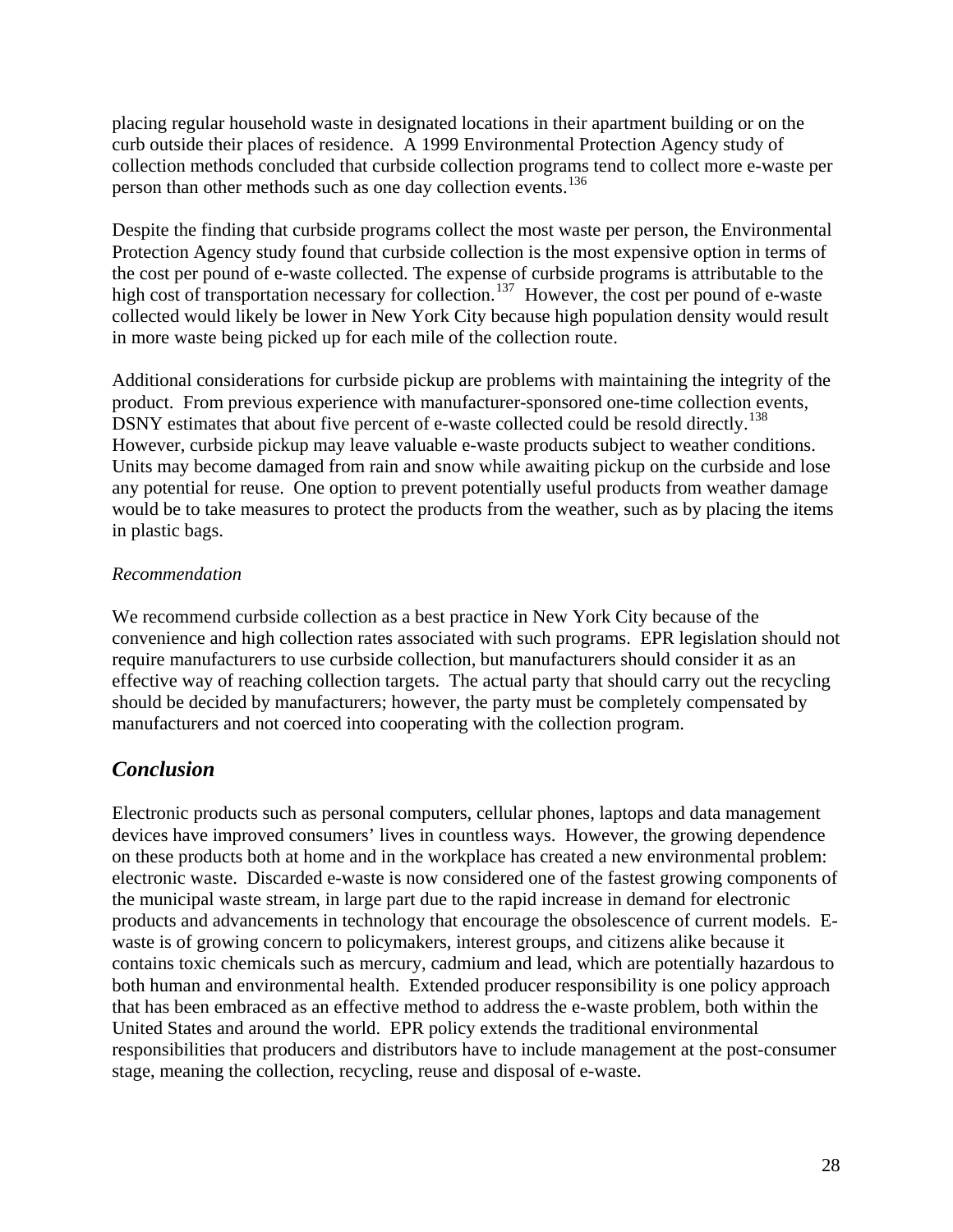The states of Maine and Washington have embraced the EPR approach and are in the initial stages of implementing EPR policies passed within those states. The Waste Electrical and Electronics Equipment Directive was passed by the European Parliament to mitigate the level of hazardous waste introduction into landfills from electronic products in Europe. New York City is the first city in the United States to propose a city-level EPR bill that requires manufacturers to develop a plan to collect and recycle electronic products they have sold in New York City. Int. 104 shifts the responsibility for managing e-waste from the local government to manufacturers, strives to encourage product redesign by forcing manufacturers to internalize recycling and disposal costs, and ultimately seeks to reduce the toxicity of the municipal waste stream.

Regardless of how an EPR policy in New York City is ultimately structured, existing EPR programs have provided many lessons for policymakers. Such experiences indicate that such a policy may be quite successful if the mechanisms by which it is implemented offer flexibility to those bearing the costs. Two main areas of responsibility to consider when examining EPR policy are the financial responsibility for the actual costs required to run the system and the physical responsibility for the act of collection, sorting and recycling. The research group recommends equivalent share financial responsibility because it is likely to be the most politically palatable option. The key advantage of equivalent share is the element of choice, since manufacturers can choose the most cost-efficient way to comply with the regulation, based on whether they have a comparable program in place or whether they will need to devise an alternative collection plan. The research group recommends curbside collection as a best practice in New York City for collection, sorting and recycling because of the convenience and high collection rates associated with current curbside collection programs.

Implementing an EPR policy in New York City presents a series of challenges. As EPR policies around the country are still early in their implementation stages, it is challenging to draw upon specific lessons learned and apply them to the New York City situation. Further research should examine specific cost data associated with the implementation of an EPR program in a city comparable in size and population to that of New York City. Finally, it is clear that the New York City Department of Sanitation, manufacturers and consumers will need to work together to ensure proper communication about their respective roles and responsibilities in the effort to mitigate the e-waste problem.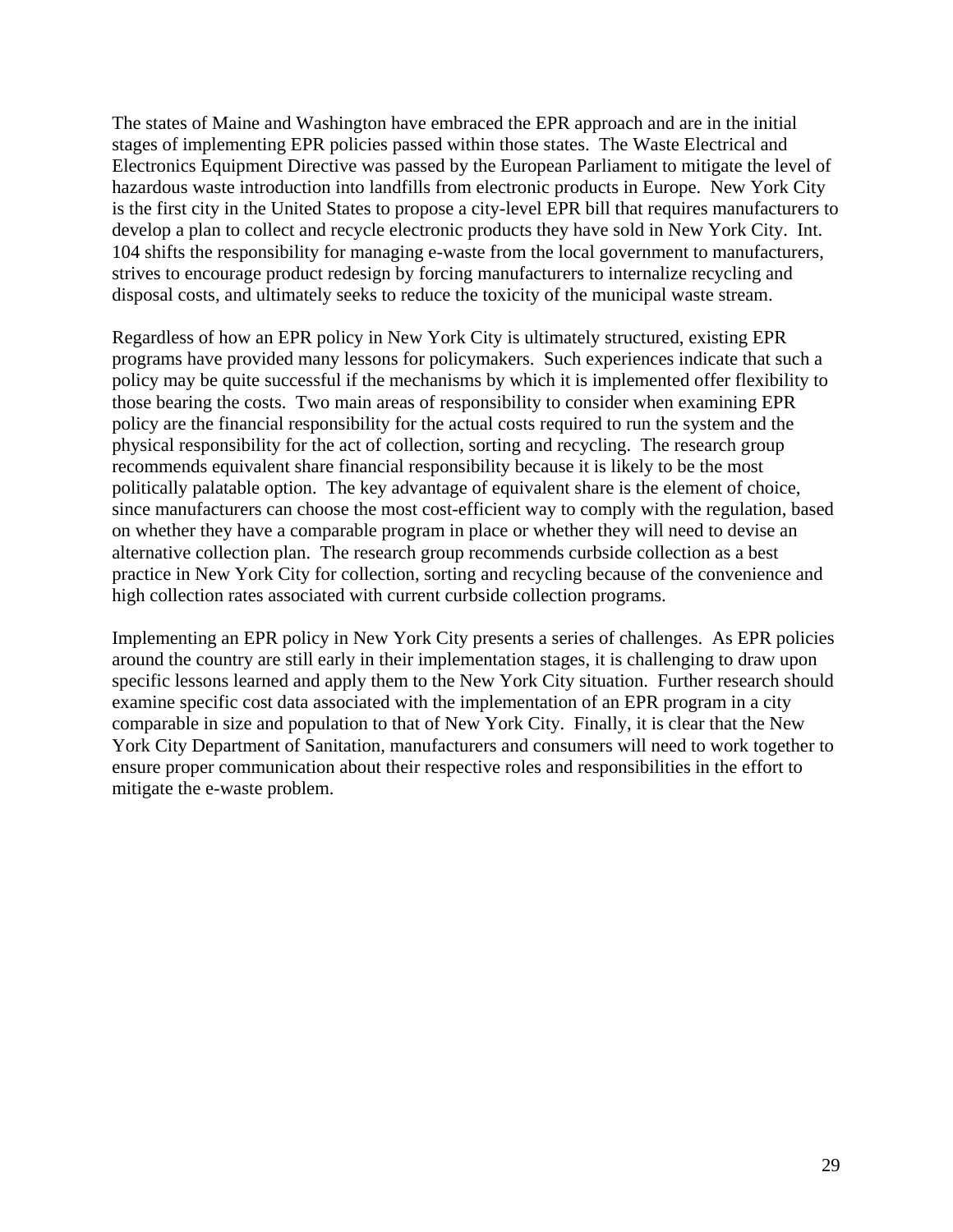# <span id="page-29-0"></span>*Appendices*

|                                                                                                              | <b>Domestic</b>                                                                                                                                                                                                                                              |                                                                                                                                                                                                                                      | <b>International</b>                                                                                                                                                 |  |  |  |
|--------------------------------------------------------------------------------------------------------------|--------------------------------------------------------------------------------------------------------------------------------------------------------------------------------------------------------------------------------------------------------------|--------------------------------------------------------------------------------------------------------------------------------------------------------------------------------------------------------------------------------------|----------------------------------------------------------------------------------------------------------------------------------------------------------------------|--|--|--|
|                                                                                                              | <b>Maine</b>                                                                                                                                                                                                                                                 | <b>Washington</b>                                                                                                                                                                                                                    | <b>European Union</b>                                                                                                                                                |  |  |  |
| Legislation                                                                                                  | L.D. 1892                                                                                                                                                                                                                                                    | HB 2662 and SB 6428                                                                                                                                                                                                                  | <b>WEEE</b>                                                                                                                                                          |  |  |  |
| Program type                                                                                                 | Both EPR and shared<br>responsibility with<br>consumers                                                                                                                                                                                                      | <b>EPR</b>                                                                                                                                                                                                                           | <b>EPR</b>                                                                                                                                                           |  |  |  |
| Which products<br>are covered?                                                                               | CRT and flat screens<br>greater than 4 inches<br>diagonally and computer<br>central processing units                                                                                                                                                         | CRT and flat screens<br>greater than 4 inches<br>diagonally and<br>computer central<br>processing units                                                                                                                              | 10 product categories,<br>including large and small<br>household appliances,<br>consumer equipment,<br>lighting equipment, and<br>electrical and electronic<br>tools |  |  |  |
| Who is physically<br>responsible for<br>the processes of<br>collection,<br>transportation,<br>and recycling? | Consumer delivers to<br>waste to receiving<br>station, Municipalities<br>receive waste and deliver<br>it to private consolidation<br>facility, Consolidator<br>ships waste to<br>Department of<br>Environmental<br>Protection-approved<br>recycling facility | The Washington<br><b>Materials Management</b><br>and Financing Authority<br>is physically responsible<br>unless a manufacturer<br>has an approved plan to<br>handle the collection,<br>transportation and<br>recycling independently | Manufacturers, but<br>government has a role in<br>collection in some<br>member states.                                                                               |  |  |  |
| Who is financially<br>responsible for<br>collection,<br>transportation,<br>and recycling?                    | Consumer pays \$2 fee,<br>Municipality pays for<br>operation of receiving<br>station and shipping to<br>consolidator,<br>Manufacturer pays for<br>cost of consolidating,<br>shipping and recycling of<br>waste                                               | Manufacturers are<br>responsible for<br>financially supporting<br>all of the programs<br>activities.                                                                                                                                 | Individual financial<br>responsibility for<br>manufacturers, but<br>governments may pay<br>for the transport of waste<br>to the collection point                     |  |  |  |
| Are there any<br>collection goals?                                                                           | N <sub>o</sub>                                                                                                                                                                                                                                               | N <sub>o</sub>                                                                                                                                                                                                                       | 4 kilograms per person<br>per year by end of 2006                                                                                                                    |  |  |  |

# **Appendix 1. A Comparison of Electronic Recycling Laws/Programs**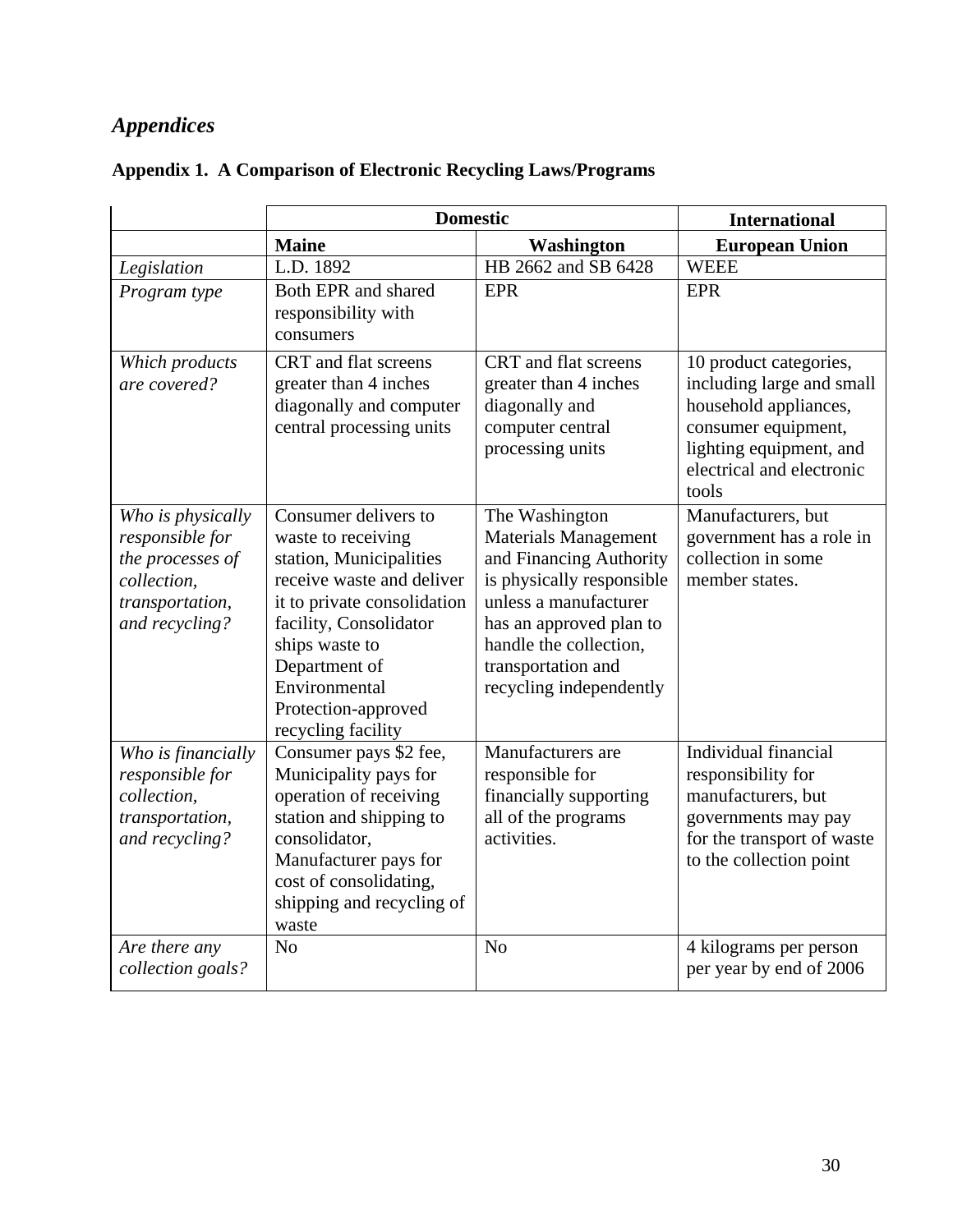## <span id="page-30-0"></span>**Appendix 2. Industry E-Waste Recycling Initiatives and Programs**

Some manufacturers and industry associations have independently begun offering their customers ways to recycle electronic products. The following is a partial list of the most current manufacturers and their voluntary steps to reduce e-waste:

- Apple Computer, Inc.: For consumers, an internet service is available for \$30 per item where the manufacturer arranges door-to-door shipping for the return of any make of computer hardware equipment. Beginning in June 2006, Apple will offer free take back when consumers purchase a new Apple computer.
- Best Buy: Best Buy has periodically partnered with multiple manufacturers to host instore e-waste collection events and reports to have collected over 1.7 million pounds of ewaste since 2001.
- Dell, Inc.: For consumers, an internet service is available for \$10 per item where the manufacturer will arrange door-to-door shipping for the return of any make of computer hardware equipment. Dell also has a free take-back program for old computers when a new Dell computer is purchased. Finally, Dell reports to recycle hardware in an environmentally-sound fashion by sending it to one of their recycling partners who recycles or reuses parts or disposes of them in an environmentally-sound way. In addition, depending on the condition of the equipment being returned, Dell may donate the product to the National Cristina Foundation. The National Cristina Foundation works to provide second-life computers to individuals and students who are economically and socially at risk or living with a disability.
- Epson America, Inc.: Consumers can pay \$10 fee per Epson hardware unit returned, which includes shipping and recycling costs. The consumer then receives a \$5-off coupon per item returned, good toward any Epson product.
- Gateway, Inc.: Customers who recently purchased a Gateway computer can send in any manufacturer's computer and receive a rebate check based on an online trade-in estimate provided by Gateway, less the value of a recycling fee.
- Hewlett-Packard Development Company, L.P. (HP): For consumers, an internet service is available for between \$13 and \$34 per item, whereby the manufacturer will arrange door-to-door shipping for the return of any make of computer hardware equipment. HP operates two recycling facilities in the U.S., one in California and one in Tennessee.
- Lexmark International, Inc.: A free equipment recycling service is available to customers who ship end-of-life inkjet, laser, or multifunction Lexmark printers back to the company.
- Office Depot, Inc.: In 2004, Office Depot partnered with HP for three months and offered a free in-store e-waste recycling program. Collected electronics were recycled at one of HP's recycling facilities.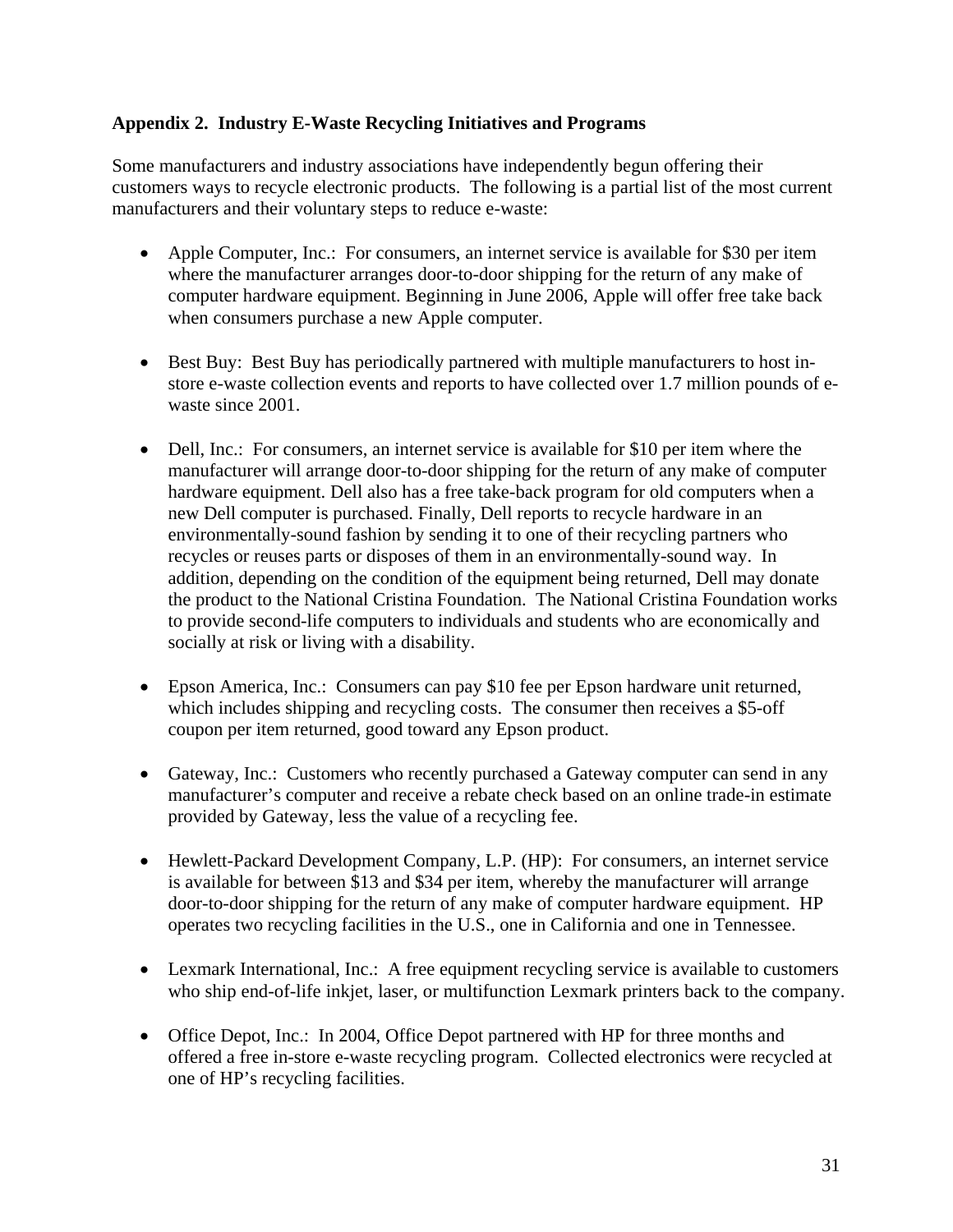- Panasonic Corporation of North America: Co-sponsors electronic collection events with the EPA, electronic retailers, and industry associations. Panasonic was the 2004 recipient of the EPA "Program Champion" award in Electronics Recycling for its work in developing and expanding the collection and recycling of e-waste.
- Sony Corporation of America: Sony has a history of participation in shared responsibility programs and manages facilities in California, Alabama and Pennsylvania recycling consumer electronics, batteries, and cathode ray tube glass, respectively.
- Staples, Inc.: Staples offers a free in-store recycling program for cell phones, personal digital assistants (PDAs), pagers, rechargeable batteries and inkjet and toner cartridges. A portion of the proceeds from recycled products is donated to environmental conservation and public education organizations.
- Xerox Corporation: Xerox works with customers to reclaim end-of-life equipment and has internal components designed for multiple life cycles to allow end-of-life equipment to be rebuilt to as-new specifications. In addition, Xerox reports to reuse 70% to 90% of machine components by weight.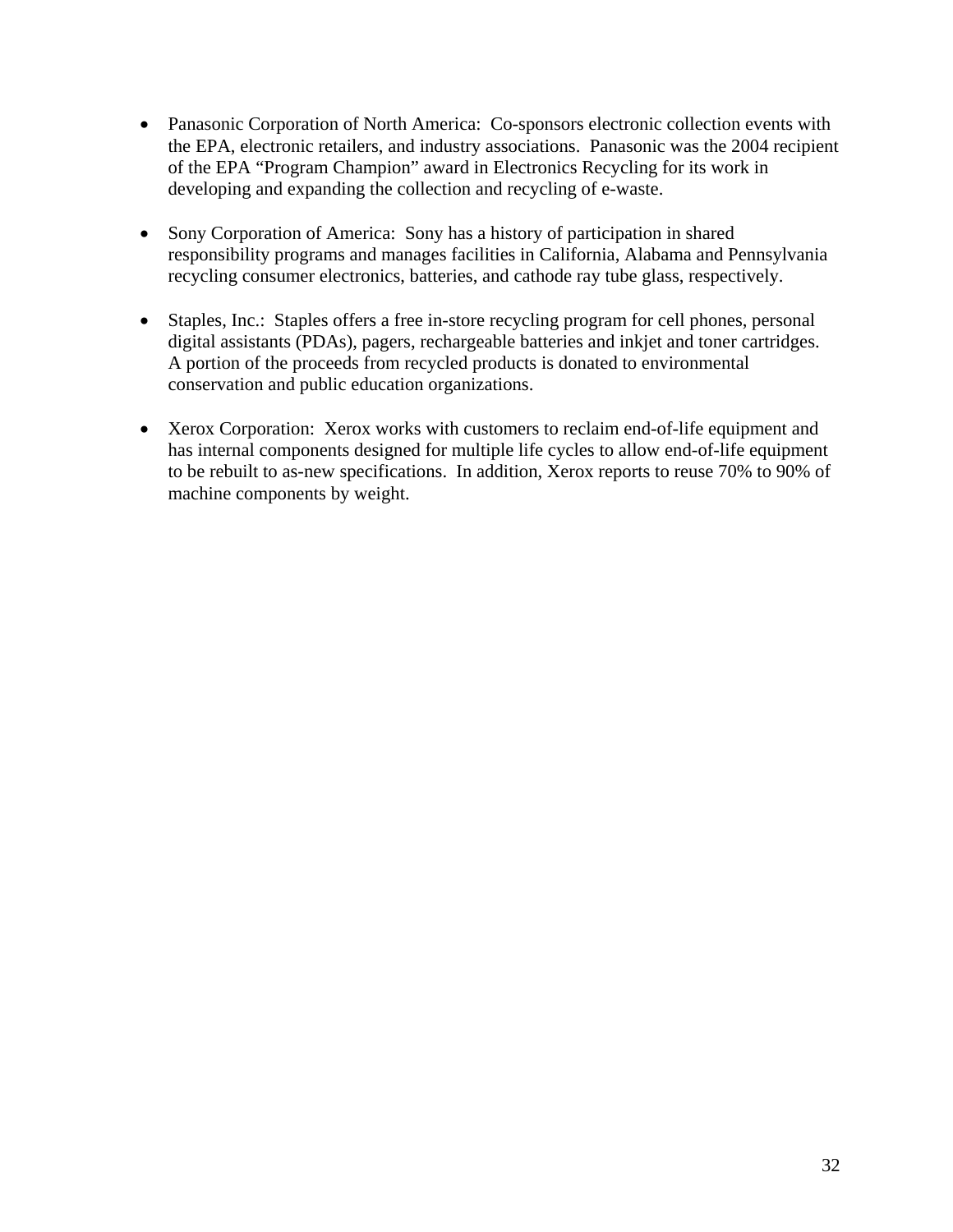#### <span id="page-32-0"></span>**Appendix 3. Subjects for Further Research**

Because extended producer responsibility (EPR) policies within the United States and the European Union are still early in their implementation stages, there is a lack of practical information pertaining to a few key areas of knowledge that would benefit policymakers, manufacturers, and local governments. These topics include: the costs borne by various parties involved in implementing current EPR programs, the lessons learned from the processes and, perhaps most importantly, how these programs have or have not been successful in reaching their performance goals. As more of this type of data becomes available, it will serve as a valuable source of information for regarding the development of EPR policy worldwide. The following discussions comprise a list of suggestions for further research specifically pertaining to a New York City EPR program; however, other parties interested developing EPR policy elsewhere may also benefit from more detailed analysis in these areas.

#### *Cost-benefit Analysis of EPR Policy Implementation*

Cost data is difficult to when comparing EPR programs because, for each program, "the strategies consider different legal frameworks, they cover different types and numbers of products, and the resultant mass flows and the related operational costs are highly context dependent variables."<sup>[139](#page-41-1)</sup> For example, different programs have varying definitions of what is considered recycling, different collection targets, and various rules about exporting. The collection and recycling cost for the UK implementation of the WEEE Directive is only \$200- \$292 per ton.

Despite the difficulty of making cost comparisons between existing programs, further research should examine specific cost data associated with the implementation of an EPR program in a city comparable in size and population to that of New York City. These expenditures would include the physical management of the program as well as its administration. Relevant to the cost-benefit analysis is also how much the City would save in disposal costs by reducing the amount of materials in the waste stream. A complex cost-benefit analysis would also attempt to quantify the benefits of reduction of toxic materials and would enumerate the specific costs to different stakeholders such as the New York Department of Sanitation, manufacturers and consumers.

## *Internet Sales of Covered Electronic Items*

The issue of how to ensure that the collection, re-use and recycling of covered electronic items sold via the internet is adequately financed is an important issue that requires further research. Although not charging the consumer a fee at point of sale is what distinguishes EPR policy from the ARF method, the Manufacturers Coalition for Responsible Recycling has proposed that internet sellers should be allowed to add the cost as a separate fee so product pricing can remain consistent across the entire US market.<sup>[140](#page-41-1)</sup>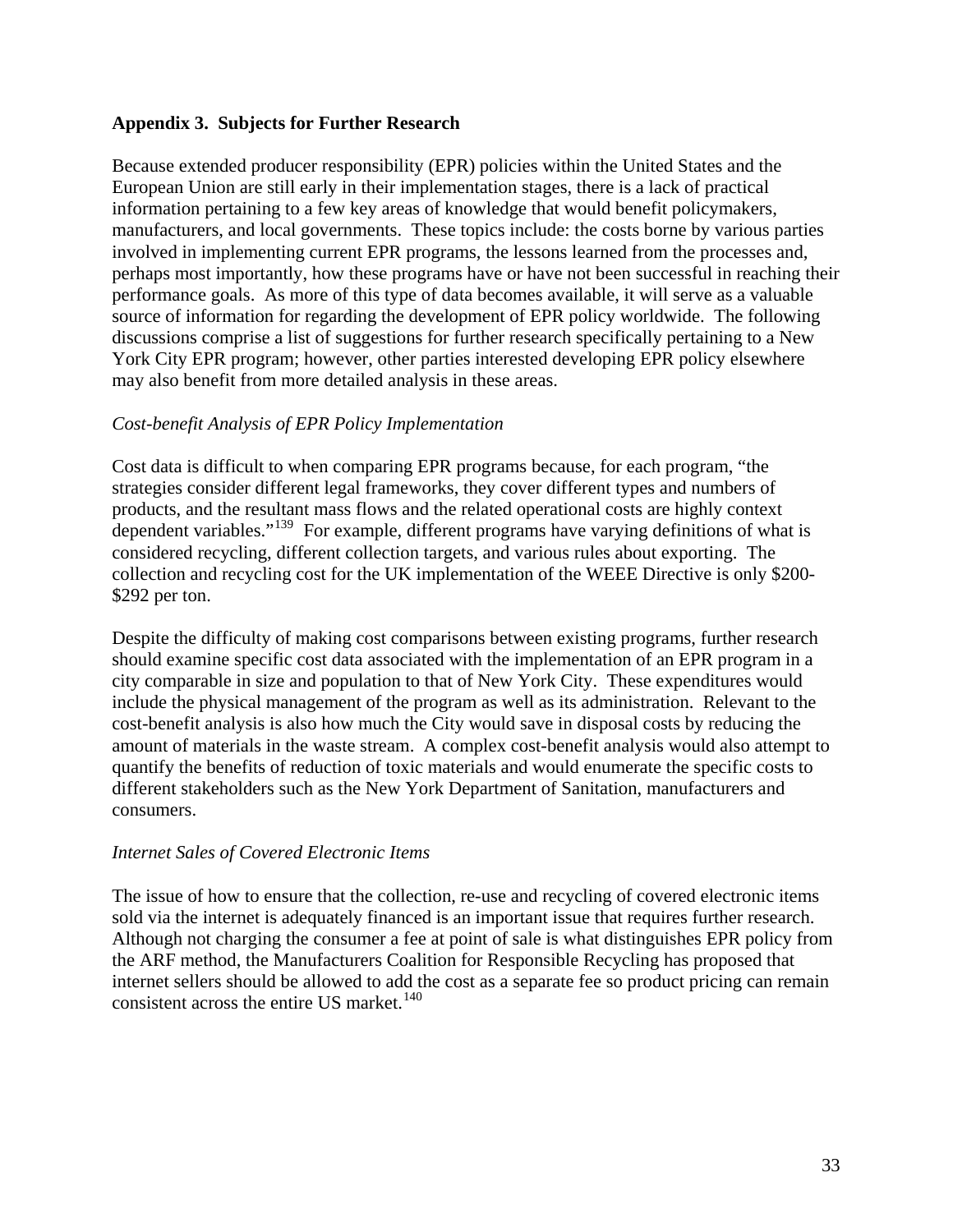#### *Transitioning From Collective to Individual Financial Responsibility*

The European Parliament passed the Waste Electrical and Electronics Equipment Directive in August 2004. The directive mandates that electronic products introduced to the market before August 13, 2005 are deemed "historical" and are subject to collective financial and physical responsibility, while products introduced after that date are subject to individual manufacturer financial responsibility.<sup>[141](#page-41-1)</sup> The transition from collective to individual financial responsibility is an important policy tool that addresses historic or "orphan" waste. Thus, data pertaining to how manufacturers are managing the different levels of responsibility in Europe will be particularly beneficial to future parties faced with such a transition.

#### *Informative Responsibility*

The New York City Department of Sanitation will be directly affected if consumers do not properly comply with an EPR policy in the City; therefore, DSNY has an incentive to ensure proper communication with consumers and other parties regarding their roles and responsibilities in implementing the program. Further research should examine how manufacturers and retailers in New York City should educate consumers on proper electronic waste disposal methods. Apple Computer, Inc. has suggested that manufacturers, retailers and governments create one continually updated central database that consumers can access, which would contain information on what to do with a covered electronic device regardless of the manufacturer.<sup>[142](#page-41-1)</sup>

#### *Additional Issues*

- Data privacy: The collection and recycling of electronic products such as computers could endanger consumers through identity theft. An EPR program may need to include provisions to ensure that data is removed entirely from a hard drive before it is recycled.
- Product coverage: The list of covered products should be flexible to address new products that may become hazardous e-waste. However, this flexibility could create confusion regarding how to determine what products should be covered by the program.
- New entrants: Another important issue involves the ease with which new entrants can enter the market without being placed at an immediate disadvantage. The program may need to include safeguards to prevent compliance with the EPR program from forcing new entrants or less established manufacturers out of business.
- Labeling requirements: The EPR legislation or regulating authority must determine what labeling requirements should entail. A variety of options for labeling exists, including the following: each product could display a label listing the hazardous substances, each product could display a comprehensible symbol such as under the WEEE Directive, or each product could display a label that states the recycling requirements and contact information such as under the Maine law.
- Export bans: Once e-waste is shipped overseas, the City has no method of monitoring the recycling fate of the products.<sup>[143](#page-41-1),[144](#page-41-1)</sup> An export ban attempts to reconcile this flaw;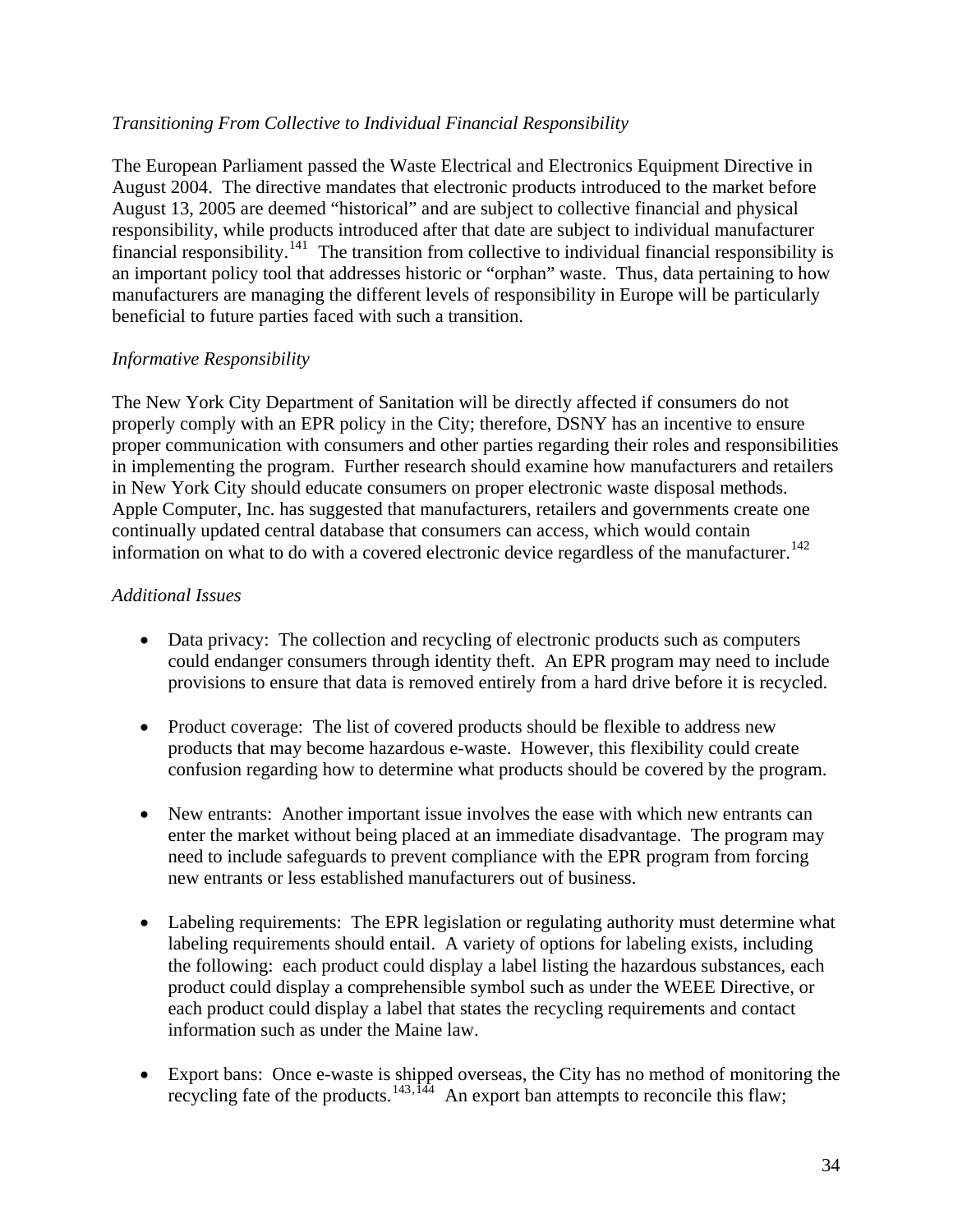however, this restriction stretches constitutional limits and may lead to legal delays and entanglements.

- Federal program: Additional research should assess the likelihood of the implementation of a federal EPR or e-waste recycling program. In addition, it would be useful to know how a federal program would impact existing state and municipal programs, as well as manufacturer programs.
- Business-to-business transactions: Business-to-business transactions occur when one business gives products to another business. The concern here regards how businesses would dispose of or donate their e-waste, particularly if the products were still in good working condition. The EPR program must consider whether or not e-waste from a business should be treated differently than e-waste from an individual consumer.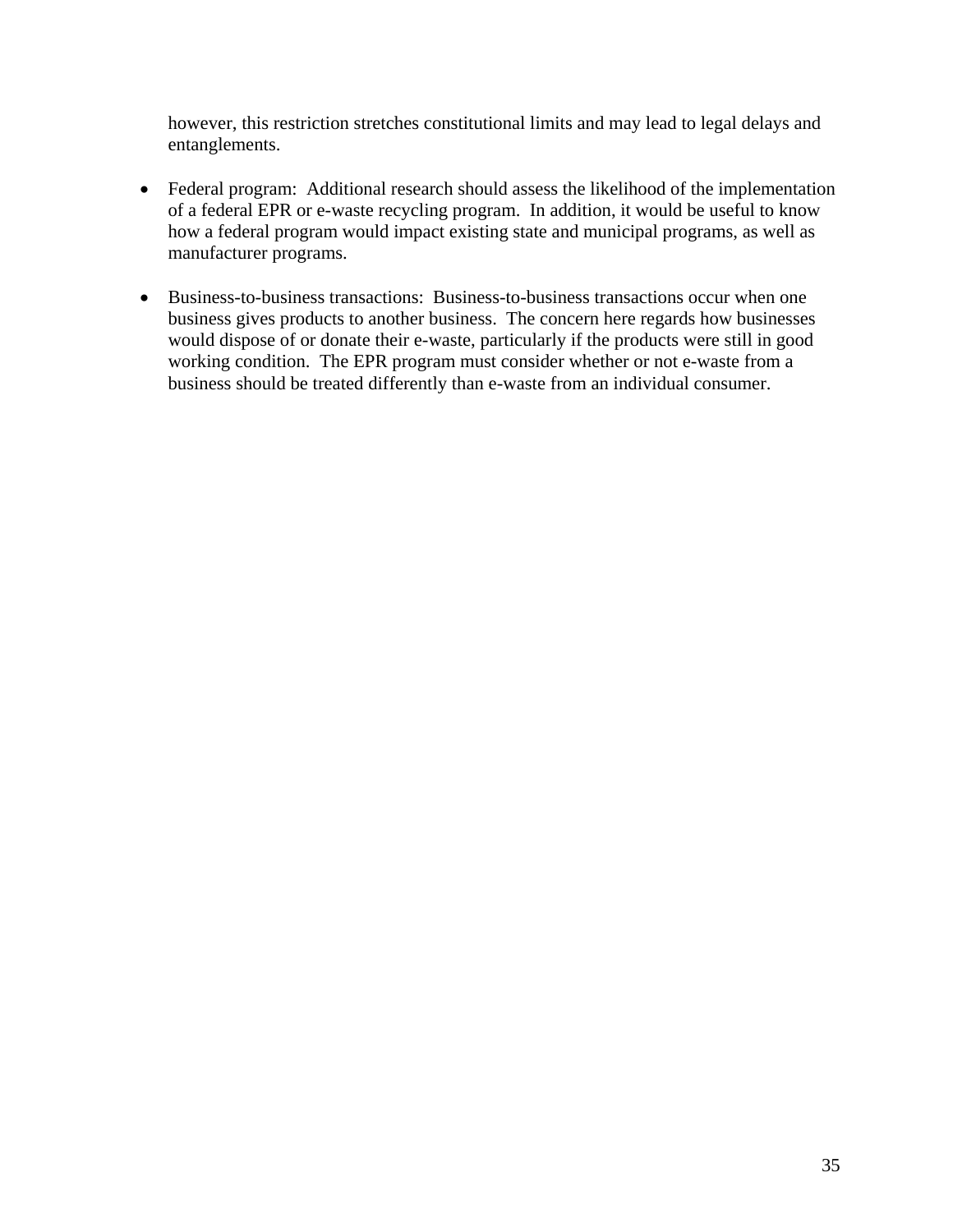# <span id="page-35-0"></span>*References*

| <sup>1</sup> Smith, Stephen. "Analytical Framework for Evaluating the Costs and Benefits of Extended Producer                                    |
|--------------------------------------------------------------------------------------------------------------------------------------------------|
| Responsibility Programmes." Organization for Economic Co-operation and Development. (2005) 1-57.                                                 |
| <sup>2</sup> Widmer, Rolf, Heidi Oswald-Krapf, Deepali Sinha-Khetriwal, Max Schnellmann, and Heinz Boni. "Global                                 |
| Perspectives on E-waste." Environmental Impact Assessment Review. 25 (2005): 436-458.                                                            |
| <sup>3</sup> Environmental Protection Agency. Nov. 23 2005. E-cycling questions and answers. 4 Feb. 2006.                                        |
| <http: ecycling="" epaoswer="" faq.htm="" hazwaste="" recycle="" www.epa.gov=""></http:>                                                         |
| <sup>4</sup> Government Accountability Office. "Electronic Waste: Observation on the Role of the Federal Government in                           |
| Encouraging Recycling and Reuse." (2005) GAO-05-937T. 4 Feb. 2006.                                                                               |
| <http: d05937t.pdf="" new.items="" www.gao.gov=""></http:>                                                                                       |
| <sup>5</sup> New York City Council. "Int. No. 104." 12 April 2006. <http: int%200104-<="" td="" textfiles="" webdocs.nyccouncil.info=""></http:> |
| 2006.htm?CFID=406611&CFT>.                                                                                                                       |
| <sup>6</sup> David A. Thompson. Federal Document Clearing House Congressional Testimony. "Handling of Electronic                                 |
| Waste". Copyright 2005 Congressional Quarterly, Inc. All Rights Reserved. September 8, 2005                                                      |
| <sup>7</sup> Personal communication, New York City Department of Sanitation, February 24, 2006.                                                  |
| <sup>8</sup> New York City Department of Sanitation. "Processing and Marketing Recyclables in New York City                                      |
| Rethinking Economic, Historical, and Comparative Assumptions: Chapter 2: Modern History of NYC                                                   |
| Recycling." May 2004. 19 March 2006.                                                                                                             |
| <http: downloads="" html="" nycwasteless="" pdf="" pmrnyc04.ch2.pdf="" www.nyc.gov="">.</http:>                                                  |
| <sup>9</sup> Environmental Protection Agency. "Analysis of Five Community Consumer/Residential Collections – End of Life                         |
| Electronic and Electrical Equipment." Common Sense Initiative. April 1999. 18 March 2006.                                                        |
| <http: csifinal.pdf="" electronic="" ne="" pdfs="" solidwaste="" www.epa.gov="">.</http:>                                                        |
| <sup>10</sup> Saphores, Jean-Daniel, Hilary Nixon, and Oladele Ogunseitan. "Household Willingness to Recycle Electronic                          |
| Waste: An Application to California." Environment and Behavior. 38 (2006) 183-208.                                                               |
| <sup>11</sup> Smith, Stephen. "Analytical Framework for Evaluating the Costs and Benefits of Extended Producer                                   |
| Responsibility Programmes." Organization for Economic Co-operation and Development. (2005) 1-57.                                                 |
| <sup>12</sup> Widmer, Rolf, Heidi Oswald-Krapf, Deepali Sinha-Khetriwal, Max Schnellmann, and Heinz Boni. "Global                                |
| Perspectives on E-waste." Environmental Impact Assessment Review. 25 (2005): 436-458.                                                            |
| <sup>13</sup> Hilty, Lorenz. "Electronic Waste- An Emerging Risk?" Environmental Impact Assessment Review. 25 (2005):                            |
| 431-435.                                                                                                                                         |
| <sup>14</sup> Hicks, Lloyd. "Columbia Team C report 1st Draft." Email to Yerina Mugica. 30 Mar 2006.                                             |
| Calculation: In fiscal year 2005, NYC disposed of 3,588,600 tons of garbage.                                                                     |
| The following five classes under the heading "AV/Computer" for the                                                                               |
| DSNY Waste Characterization Studies: Audio/Visual Equipment: Cell Phones, Audio/Visual Equipment:                                                |
| Others, Computer Monitors, Televisions, Other Computer Equipment.                                                                                |
| The average was taken of the AV/Computer section of the last four Department of Sanitation of New York                                           |
| Waste Characterization Surveys: Fall 2004: 0.6%, Winter 2005: 0.54%, Spring 2005: 0.36%, Summer                                                  |
| 2005: $1.28\% = 0.695\%$ (average) $0.00695$ x 3,588,600 = 24,940.77 tons per year and 24,940 tons per year                                      |
| x annual disposal cost of \$109 per ton = \$2.72 million per year. \$109 per ton disposal cost is from the                                       |
| Mayor's Management Report for FY2005. The disposal cost includes overhead and other fixed costs that                                             |
| would not decrease linearly with waste reduction. However, the \$2.72 million figure does not include any                                        |
| collection costs.                                                                                                                                |
| <sup>15</sup> Environmental Protection Agency. Nov. 23 2005. E-cycling questions and answers. 4 Feb. 2006.                                       |
| <http: ecycling="" epaoswer="" faq.htm="" hazwaste="" recycle="" www.epa.gov=""></http:>                                                         |
| <sup>16</sup> Townsend, Timothy, Kevin Vann, Sarvesh Mutha, Brian Pearson, Yong-Chul Jang, Stephen Musson, and Aaron                             |
| Jordan "RCRA Toxicity Characterization of E-waste." (2004): 1-79. 4 Feb. 2006.                                                                   |
| <http: electronicleaching="" homepp="" http:="" research="" td="" townsend="" uf%20ewaste%20tc%20repo<="" www.ees.ufl.edu=""></http:>            |
| rt%20July%2004%20v1.pdf>                                                                                                                         |
| <sup>17</sup> Government Accountability Office. "Electronic Waste: Observation on the Role of the Federal Government in                          |
| Encouraging Recycling and Reuse." (2005) GAO-05-937T. 4 Feb. 2006.                                                                               |

<http://www.gao.gov/new.items/d05937t.pdf> 18 Smith, Stephen. "Analytical Framework for Evaluating the Costs and Benefits of Extended Producer Responsibility Programmes." Organization for Economic Co-operation and Development. (2005) 1-57.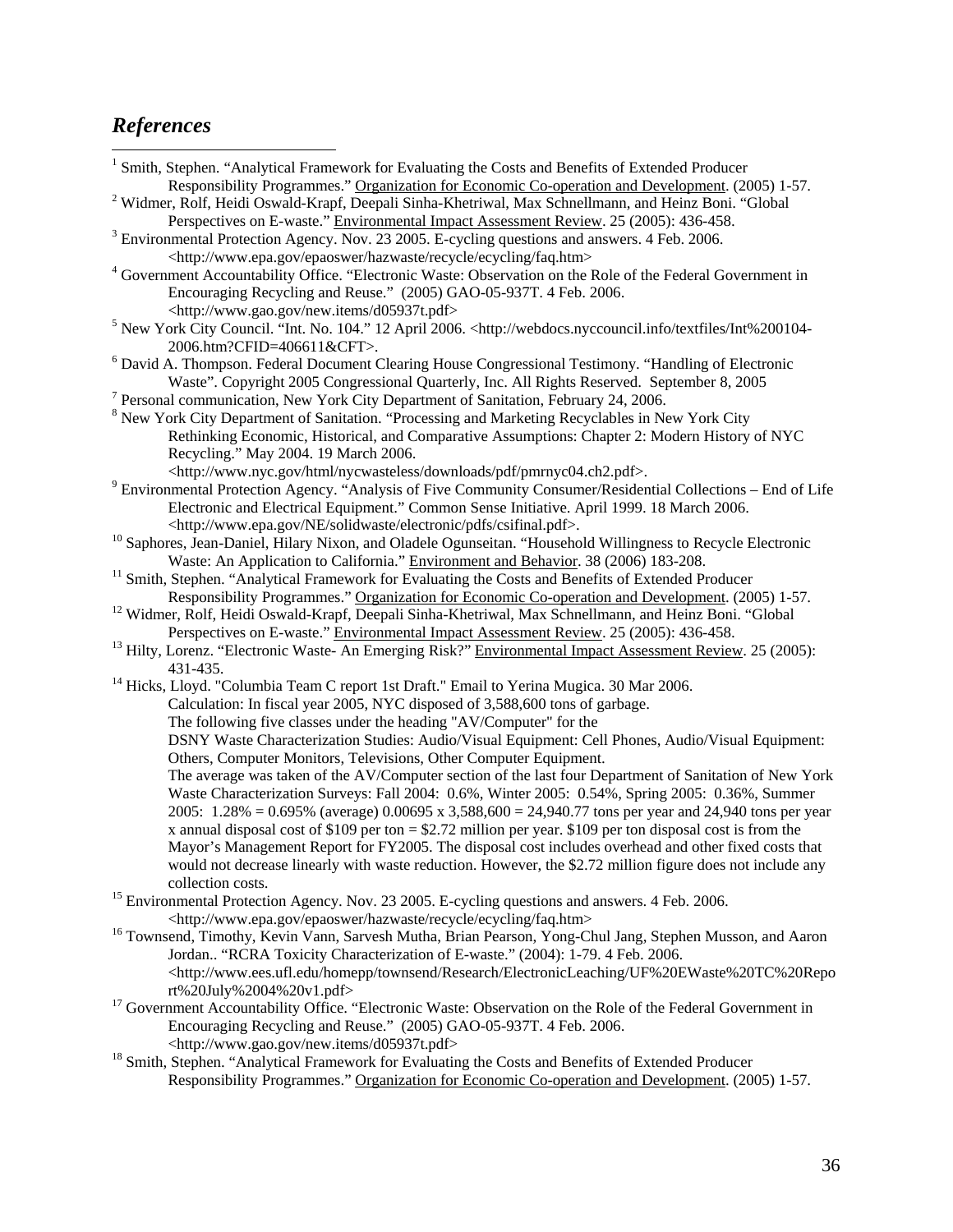<sup>19</sup> Thorpe, Beverley, Iza Kruszewska, and Alexandra McPherson. "Extended Producer Responsibility." Clean Production Action. 2004. 29 Jan. 2005.<br>
<http://www.cleanproduction.org/CD/EPR final.pdf>.

- <sup>20</sup> Spiegelman, Helen and Bill Sheehan. "Unintended Consequences: Municipal Solid Waste Management and the Throwaway Society." Product Responsibility Institute. (2005) 4 Feb. 2006<br><http://www.productpolicy.org/assets/resources/UnintendedConsequences-MSWandEPR.pdf>.
	-
- <sup>21</sup> Tojo, Naoko. "Extended Producer Responsibility as a Driver for Design Change –Utopia or Reality?" Lund University Doctoral Thesis 2004.<br><sup>22</sup> New York City Council. "History/Status for Introduction: Int 0104-2006." 12 April 2006.
- 
- <http://www.nyccouncil.info/issues/current\_intros.cfm?ID=Int%200104-2006&HISTORY=YES>. 23 New York City Council. "Council Member- District: 49. Michael E. McMahon- Democrat." 12 April 2006.
- <sup>24</sup> New York City Council. "Int. No. 104." 12 April 2006. <http://webdocs.nyccouncil.info/textfiles/Int%200104-2006.htm?CFID=406611&CFT>. 25 New York City Council. "Int. No. 104." 12 April 2006. <http://webdocs.nyccouncil.info/textfiles/Int%200104-
- 
- 
- 2006.htm?CFID=406611&CFT>.<br><sup>26</sup> Bangor Daily News. "\$6 fee on TVs Considered." March 12, 2004<br><sup>27</sup> Portland Press Herald. "Bill Would Help Trash High-Tech Revolution." March 12, 2004<br><sup>28</sup> L.D. 1892. Maine State 121<sup>st</sup> Le
- 
- 
- $30$  Personal Communication. Carole Cifrino. Maine Department of Environmental Protection. March  $20^{th}$ , 2006.<br><sup>31</sup> Electronic Recyclers. Maine State Planning Office. www.state.me.us/spo/recycle/hhw/electronics/companies
- Accessed 2/1/2006<br><sup>32</sup> Northwest Product Stewardship Council. "Policies & Legislation: Electronic Equipment and Product
- 
- Stewardship." www.productstewardship.net/policiesElectronicesNWStates 33 Waste News. "Washington state e-waste bill to be signed into law today." 24 March 2006. 27 April 2006.
- <sup>34</sup> Senate Bill 6428 State of Washington 2006 Regular Session. January 12, 2006.
- 35 Senate Bill Report ESSB 6248. State of Washington. 27 April 2006. <http://www.leg.wa.gov/pub/billinfo/2005- 06/Pdf/Bill%20Reports/Senate/6428-S.SBR.pdf><br><sup>36</sup> Transonics. "RoHS 2002/95/EC. RoHS simplified." February 6, 2006. http://www.rohsdirective.com/index.htm.<br><sup>37</sup> Transonics. "RoHS 2002/95/EC. RoHS simplified." February 6, 2
- 
- 
- http://www.informinc.org/.
- <sup>39</sup> INFORM, Inc. "WEEE and RoHS: Highlights and Analysis." July 2003. February 2006. http://www.informinc.org/. 40 INFORM, Inc. "WEEE and RoHS: Highlights and Analysis." July 2003. February 2006.
- 
- http://www.informinc.org/.<br><sup>41</sup> Directive 2002/96/EC of the European Parliament and of the Council of 27 January 2003 on waste electrical and electronic equipment (WEEE). Accessed February 1, 2006.<br><sup>42</sup> Consultation Draft, UK Department of Trade and Industry, WEEE Regulations, Government Guidance Notice,
- July 2004. 43 Euractiv. "Waste Electrical and Electronic Equipment (WEEE)". Published: Monday 25 October 2004 | Updated:
- Tuesday 11 October 2005. February 5, 2006. http://www.euractiv.com/Article?tcmuri=tcm:29-131470-16&type=LinksDossier.
- <sup>44</sup> INFORM, Inc. "WEEE and RoHS: Highlights and Analysis", July 2003. February 2006.
- http://www.informinc.org/. 45 Euractiv. "Waste Electrical and Electronic Equipment (WEEE)". Published: Monday 25 October 2004 | Updated: Tuesday 11 October 2005. February 5, 2006. http://www.euractiv.com/Article?tcmuri=tcm:29-131470-<br>16&type=LinksDossier.http://www.euractiv.com/Article?tcmuri=tcm:29-131470-16&type=LinksDossier
- $^{46}$  INFORM, Inc. "WEEE and RoHS: Highlights and Analysis." July 2003. February 2006.
- http://www.informinc.org/.<br><sup>47</sup> Europa. "Waste electrical and electronic equipment" Last update: Wednesday, December 21, 2005. February 3, 2006. http://europa.eu.int/comm/environment/waste/weee\_index.htm.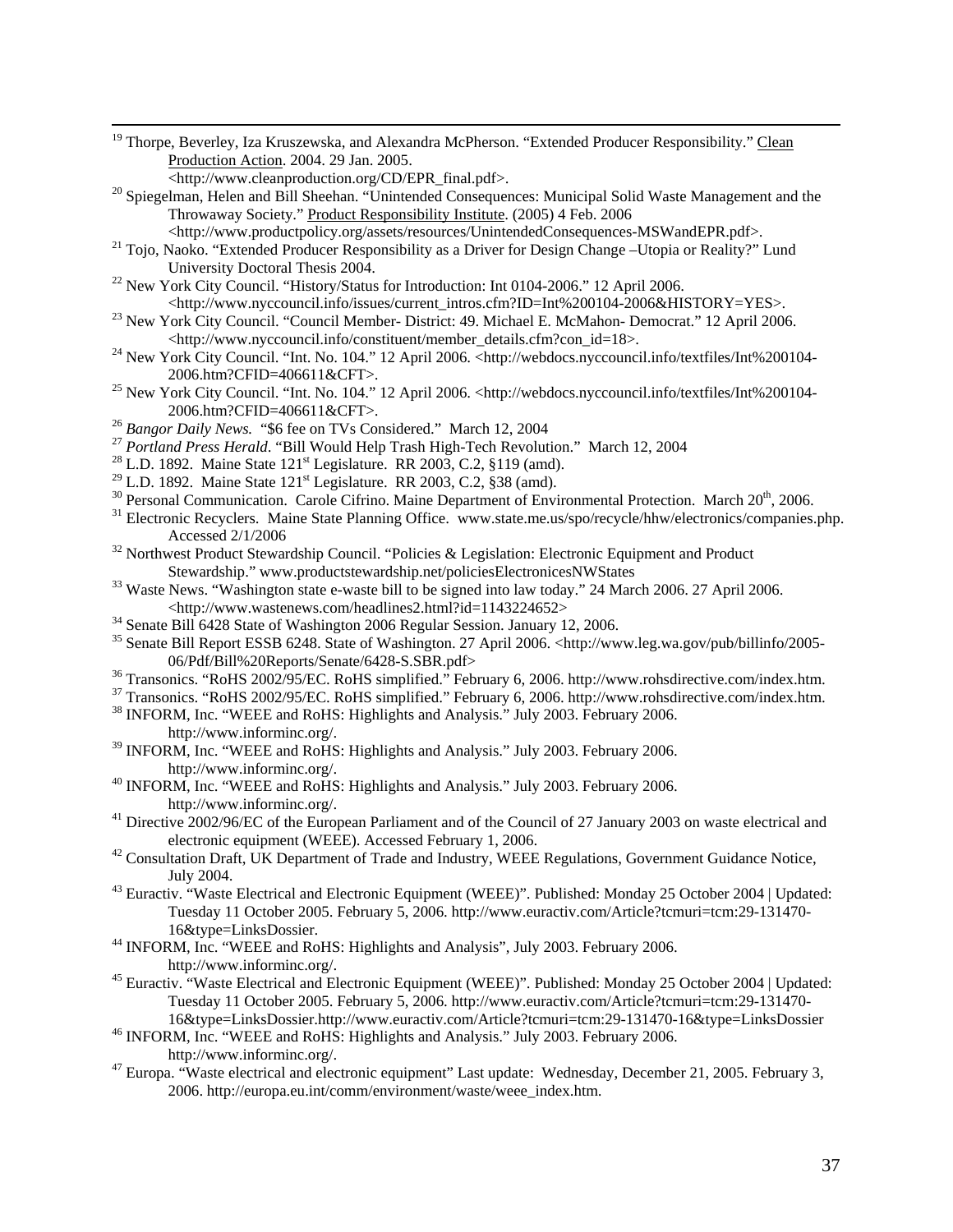| <sup>48</sup> Tojo, Naoko. "Extended Producer Responsibility as a Driver for Design Change -Utopia or Reality?" Lund<br>University Doctoral Thesis 2004.<br><sup>49</sup> Tojo, Naoko. "Extended Producer Responsibility as a Driver for Design Change -Utopia or Reality?" Lund<br>University Doctoral Thesis 2004.<br><sup>50</sup> Perchards. "Transposition of the WEEE and RoHS Directives in Other EU Member States." July 2005. 13 March<br>2006. < http://www.dti.gov.uk/sustainability/weee/Perchardsreport_July05.pdf><br><sup>51</sup> Swedish Environmental Protection Agency. "Producer Responsibility for Electrical and Electronic Products." 13<br>March 2006.<br><http: index.php3?main="/documents/issues/technic/electric.htm" www.internat.naturvardsverket.se=""><br/><sup>52</sup> Swedish Environmental Protection Agency. "Producer Responsibility for Electrical and Electronic Products." 13<br/>March 2006.<br/><http: index.php3?main="/documents/issues/technic/electric.htm" www.internat.naturvardsverket.se=""><br/><sup>53</sup> Perchards. "Transposition of the WEEE and RoHS Directives in Other EU Member States." July 2005. 13 March<br/>2006. &lt; http://www.dti.gov.uk/sustainability/weee/Perchardsreport_July05.pdf&gt;<br/><sup>54</sup> Perchards. "Transposition of the WEEE and RoHS Directives in Other EU Member States." July 2005. 13 March<br/>2006. &lt; http://www.dti.gov.uk/sustainability/weee/Perchardsreport_July05.pdf&gt;<br/><sup>55</sup> El-Kretsen. "Collecting and Recycling of WEEE in Sweden: Annual Report 2004-2005" 13 March 2006<br/><http: 2004_5_report.pdf="" el-kretsen%20i%20sverige%20ab-filer="" pdf="" www.el-kretsen.se=""><br/><sup>56</sup> El-Kretsen. "Collecting and Recycling of WEEE in Sweden: Annual Report 2004-2005" 13 March 2006<br/><http: 2004_5_report.pdf="" el-kretsen%20i%20sverige%20ab-filer="" pdf="" www.el-kretsen.se=""><br/><sup>57</sup> Rona Cohen, Senior Policy Analyst, Energy and Environment Program. Eastern Regional Conference, Council of<br/>State Governments. Personal communication 2/23/06.<br/><sup>58</sup> St. Denis, Renee. "Memo Re: Comments of Hewlett-Packard Company on the NERC and CSG/ERC/NERC<br/>Discussion Draft." Council of State Governments. 15 Sept. 2004. 28 Feb. 2006<br/><http: hp_comments_9-1_draft.pdf="" pdfs="" www.csgeast.org="">.<br/><sup>59</sup> St. Denis, Renee. "Memo Re: Comments of Hewlett-Packard Company on the NERC and CSG/ERC/NERC<br/>Discussion Draft." Council of State Governments. 15 Sept. 2004. 28 Feb. 2006<br/><http: hp_comments_9-1_draft.pdf="" pdfs="" www.csgeast.org=""><br/><sup>60</sup> St. Denis, Renee. "Memo Re: Comments of Hewlett-Packard Company on the NERC and CSG/ERC/NERC<br/>Discussion Draft." Council of State Governments. 15 Sept. 2004. 28 Feb. 2006<br/><http: hp_comments_9-1_draft.pdf="" pdfs="" www.csgeast.org="">.<br/><sup>61</sup> Manufacturers Coalition for Responsible Recycling, "Manufacturers Coalition for Responsible Recycling<br/>Comments on the NERC Draft Model Legislation." Council of State Governments. 1 Sept. 2005. 16 Feb. 2006. &lt;<br/>http://www.CSG/ERCeast.org/pdfs/MCRR_Comments_9-1_draft.pdf&gt;<br/><sup>62</sup> Manufacturers Coalition for Responsible Recycling, "Manufacturers Coalition for Responsible Recycling<br/>Comments on the NERC Draft Model Legislation." Council of State Governments. 1 Sept. 2005. 16 Feb.<br/>2006. &lt; http://www.CSG/ERCeast.org/pdfs/MCRR_Comments_9-1_draft.pdf<br/><sup>63</sup> Manufacturers Coalition for Responsible Recycling, "Manufacturers Coalition for Responsible Recycling<br/>Comments on the NERC Draft Model Legislation." Council of State Governments. 1 Sept. 2005. 16 Feb. 2006. &lt;<br/>http://www.CSG/ERCeast.org/pdfs/MCRR_Comments_9-1_draft.pdf&gt;<br/><sup>64</sup> Foulkes, D. Michael. Memo "Re: Regional Model Electronic Waste Legislation as drafted on<br/>September 1, 2005." Council of State Governments. 1 Sept. 2005. 28 Feb. 2006.<br/><http: apple_comments_9-15.pdf="" erceast.org="" pdfs="" www.csg=""></http:></http:></http:></http:></http:></http:></http:></http:> |
|-------------------------------------------------------------------------------------------------------------------------------------------------------------------------------------------------------------------------------------------------------------------------------------------------------------------------------------------------------------------------------------------------------------------------------------------------------------------------------------------------------------------------------------------------------------------------------------------------------------------------------------------------------------------------------------------------------------------------------------------------------------------------------------------------------------------------------------------------------------------------------------------------------------------------------------------------------------------------------------------------------------------------------------------------------------------------------------------------------------------------------------------------------------------------------------------------------------------------------------------------------------------------------------------------------------------------------------------------------------------------------------------------------------------------------------------------------------------------------------------------------------------------------------------------------------------------------------------------------------------------------------------------------------------------------------------------------------------------------------------------------------------------------------------------------------------------------------------------------------------------------------------------------------------------------------------------------------------------------------------------------------------------------------------------------------------------------------------------------------------------------------------------------------------------------------------------------------------------------------------------------------------------------------------------------------------------------------------------------------------------------------------------------------------------------------------------------------------------------------------------------------------------------------------------------------------------------------------------------------------------------------------------------------------------------------------------------------------------------------------------------------------------------------------------------------------------------------------------------------------------------------------------------------------------------------------------------------------------------------------------------------------------------------------------------------------------------------------------------------------------------------------------------------------------------------------------------------------------------------------------------------------------------------------------------------------------------------------------------------------------------------------------------------------------------------------------------------------------------------------------------------------------------------------------------------------------------------------------------------------------------------------------------------------------------------------------------------------------------------------------------------------------------------------------------------------------------------------------------------------------------------------------------------------------------------------------------------------------------------------------------------------------------------------------------------------------------------------------------------------------------------------------------------------------------------------------------------------|
|                                                                                                                                                                                                                                                                                                                                                                                                                                                                                                                                                                                                                                                                                                                                                                                                                                                                                                                                                                                                                                                                                                                                                                                                                                                                                                                                                                                                                                                                                                                                                                                                                                                                                                                                                                                                                                                                                                                                                                                                                                                                                                                                                                                                                                                                                                                                                                                                                                                                                                                                                                                                                                                                                                                                                                                                                                                                                                                                                                                                                                                                                                                                                                                                                                                                                                                                                                                                                                                                                                                                                                                                                                                                                                                                                                                                                                                                                                                                                                                                                                                                                                                                                                                                                   |
|                                                                                                                                                                                                                                                                                                                                                                                                                                                                                                                                                                                                                                                                                                                                                                                                                                                                                                                                                                                                                                                                                                                                                                                                                                                                                                                                                                                                                                                                                                                                                                                                                                                                                                                                                                                                                                                                                                                                                                                                                                                                                                                                                                                                                                                                                                                                                                                                                                                                                                                                                                                                                                                                                                                                                                                                                                                                                                                                                                                                                                                                                                                                                                                                                                                                                                                                                                                                                                                                                                                                                                                                                                                                                                                                                                                                                                                                                                                                                                                                                                                                                                                                                                                                                   |
|                                                                                                                                                                                                                                                                                                                                                                                                                                                                                                                                                                                                                                                                                                                                                                                                                                                                                                                                                                                                                                                                                                                                                                                                                                                                                                                                                                                                                                                                                                                                                                                                                                                                                                                                                                                                                                                                                                                                                                                                                                                                                                                                                                                                                                                                                                                                                                                                                                                                                                                                                                                                                                                                                                                                                                                                                                                                                                                                                                                                                                                                                                                                                                                                                                                                                                                                                                                                                                                                                                                                                                                                                                                                                                                                                                                                                                                                                                                                                                                                                                                                                                                                                                                                                   |
|                                                                                                                                                                                                                                                                                                                                                                                                                                                                                                                                                                                                                                                                                                                                                                                                                                                                                                                                                                                                                                                                                                                                                                                                                                                                                                                                                                                                                                                                                                                                                                                                                                                                                                                                                                                                                                                                                                                                                                                                                                                                                                                                                                                                                                                                                                                                                                                                                                                                                                                                                                                                                                                                                                                                                                                                                                                                                                                                                                                                                                                                                                                                                                                                                                                                                                                                                                                                                                                                                                                                                                                                                                                                                                                                                                                                                                                                                                                                                                                                                                                                                                                                                                                                                   |
|                                                                                                                                                                                                                                                                                                                                                                                                                                                                                                                                                                                                                                                                                                                                                                                                                                                                                                                                                                                                                                                                                                                                                                                                                                                                                                                                                                                                                                                                                                                                                                                                                                                                                                                                                                                                                                                                                                                                                                                                                                                                                                                                                                                                                                                                                                                                                                                                                                                                                                                                                                                                                                                                                                                                                                                                                                                                                                                                                                                                                                                                                                                                                                                                                                                                                                                                                                                                                                                                                                                                                                                                                                                                                                                                                                                                                                                                                                                                                                                                                                                                                                                                                                                                                   |
|                                                                                                                                                                                                                                                                                                                                                                                                                                                                                                                                                                                                                                                                                                                                                                                                                                                                                                                                                                                                                                                                                                                                                                                                                                                                                                                                                                                                                                                                                                                                                                                                                                                                                                                                                                                                                                                                                                                                                                                                                                                                                                                                                                                                                                                                                                                                                                                                                                                                                                                                                                                                                                                                                                                                                                                                                                                                                                                                                                                                                                                                                                                                                                                                                                                                                                                                                                                                                                                                                                                                                                                                                                                                                                                                                                                                                                                                                                                                                                                                                                                                                                                                                                                                                   |
|                                                                                                                                                                                                                                                                                                                                                                                                                                                                                                                                                                                                                                                                                                                                                                                                                                                                                                                                                                                                                                                                                                                                                                                                                                                                                                                                                                                                                                                                                                                                                                                                                                                                                                                                                                                                                                                                                                                                                                                                                                                                                                                                                                                                                                                                                                                                                                                                                                                                                                                                                                                                                                                                                                                                                                                                                                                                                                                                                                                                                                                                                                                                                                                                                                                                                                                                                                                                                                                                                                                                                                                                                                                                                                                                                                                                                                                                                                                                                                                                                                                                                                                                                                                                                   |
|                                                                                                                                                                                                                                                                                                                                                                                                                                                                                                                                                                                                                                                                                                                                                                                                                                                                                                                                                                                                                                                                                                                                                                                                                                                                                                                                                                                                                                                                                                                                                                                                                                                                                                                                                                                                                                                                                                                                                                                                                                                                                                                                                                                                                                                                                                                                                                                                                                                                                                                                                                                                                                                                                                                                                                                                                                                                                                                                                                                                                                                                                                                                                                                                                                                                                                                                                                                                                                                                                                                                                                                                                                                                                                                                                                                                                                                                                                                                                                                                                                                                                                                                                                                                                   |
|                                                                                                                                                                                                                                                                                                                                                                                                                                                                                                                                                                                                                                                                                                                                                                                                                                                                                                                                                                                                                                                                                                                                                                                                                                                                                                                                                                                                                                                                                                                                                                                                                                                                                                                                                                                                                                                                                                                                                                                                                                                                                                                                                                                                                                                                                                                                                                                                                                                                                                                                                                                                                                                                                                                                                                                                                                                                                                                                                                                                                                                                                                                                                                                                                                                                                                                                                                                                                                                                                                                                                                                                                                                                                                                                                                                                                                                                                                                                                                                                                                                                                                                                                                                                                   |
|                                                                                                                                                                                                                                                                                                                                                                                                                                                                                                                                                                                                                                                                                                                                                                                                                                                                                                                                                                                                                                                                                                                                                                                                                                                                                                                                                                                                                                                                                                                                                                                                                                                                                                                                                                                                                                                                                                                                                                                                                                                                                                                                                                                                                                                                                                                                                                                                                                                                                                                                                                                                                                                                                                                                                                                                                                                                                                                                                                                                                                                                                                                                                                                                                                                                                                                                                                                                                                                                                                                                                                                                                                                                                                                                                                                                                                                                                                                                                                                                                                                                                                                                                                                                                   |
|                                                                                                                                                                                                                                                                                                                                                                                                                                                                                                                                                                                                                                                                                                                                                                                                                                                                                                                                                                                                                                                                                                                                                                                                                                                                                                                                                                                                                                                                                                                                                                                                                                                                                                                                                                                                                                                                                                                                                                                                                                                                                                                                                                                                                                                                                                                                                                                                                                                                                                                                                                                                                                                                                                                                                                                                                                                                                                                                                                                                                                                                                                                                                                                                                                                                                                                                                                                                                                                                                                                                                                                                                                                                                                                                                                                                                                                                                                                                                                                                                                                                                                                                                                                                                   |
|                                                                                                                                                                                                                                                                                                                                                                                                                                                                                                                                                                                                                                                                                                                                                                                                                                                                                                                                                                                                                                                                                                                                                                                                                                                                                                                                                                                                                                                                                                                                                                                                                                                                                                                                                                                                                                                                                                                                                                                                                                                                                                                                                                                                                                                                                                                                                                                                                                                                                                                                                                                                                                                                                                                                                                                                                                                                                                                                                                                                                                                                                                                                                                                                                                                                                                                                                                                                                                                                                                                                                                                                                                                                                                                                                                                                                                                                                                                                                                                                                                                                                                                                                                                                                   |
|                                                                                                                                                                                                                                                                                                                                                                                                                                                                                                                                                                                                                                                                                                                                                                                                                                                                                                                                                                                                                                                                                                                                                                                                                                                                                                                                                                                                                                                                                                                                                                                                                                                                                                                                                                                                                                                                                                                                                                                                                                                                                                                                                                                                                                                                                                                                                                                                                                                                                                                                                                                                                                                                                                                                                                                                                                                                                                                                                                                                                                                                                                                                                                                                                                                                                                                                                                                                                                                                                                                                                                                                                                                                                                                                                                                                                                                                                                                                                                                                                                                                                                                                                                                                                   |
|                                                                                                                                                                                                                                                                                                                                                                                                                                                                                                                                                                                                                                                                                                                                                                                                                                                                                                                                                                                                                                                                                                                                                                                                                                                                                                                                                                                                                                                                                                                                                                                                                                                                                                                                                                                                                                                                                                                                                                                                                                                                                                                                                                                                                                                                                                                                                                                                                                                                                                                                                                                                                                                                                                                                                                                                                                                                                                                                                                                                                                                                                                                                                                                                                                                                                                                                                                                                                                                                                                                                                                                                                                                                                                                                                                                                                                                                                                                                                                                                                                                                                                                                                                                                                   |
|                                                                                                                                                                                                                                                                                                                                                                                                                                                                                                                                                                                                                                                                                                                                                                                                                                                                                                                                                                                                                                                                                                                                                                                                                                                                                                                                                                                                                                                                                                                                                                                                                                                                                                                                                                                                                                                                                                                                                                                                                                                                                                                                                                                                                                                                                                                                                                                                                                                                                                                                                                                                                                                                                                                                                                                                                                                                                                                                                                                                                                                                                                                                                                                                                                                                                                                                                                                                                                                                                                                                                                                                                                                                                                                                                                                                                                                                                                                                                                                                                                                                                                                                                                                                                   |
|                                                                                                                                                                                                                                                                                                                                                                                                                                                                                                                                                                                                                                                                                                                                                                                                                                                                                                                                                                                                                                                                                                                                                                                                                                                                                                                                                                                                                                                                                                                                                                                                                                                                                                                                                                                                                                                                                                                                                                                                                                                                                                                                                                                                                                                                                                                                                                                                                                                                                                                                                                                                                                                                                                                                                                                                                                                                                                                                                                                                                                                                                                                                                                                                                                                                                                                                                                                                                                                                                                                                                                                                                                                                                                                                                                                                                                                                                                                                                                                                                                                                                                                                                                                                                   |
|                                                                                                                                                                                                                                                                                                                                                                                                                                                                                                                                                                                                                                                                                                                                                                                                                                                                                                                                                                                                                                                                                                                                                                                                                                                                                                                                                                                                                                                                                                                                                                                                                                                                                                                                                                                                                                                                                                                                                                                                                                                                                                                                                                                                                                                                                                                                                                                                                                                                                                                                                                                                                                                                                                                                                                                                                                                                                                                                                                                                                                                                                                                                                                                                                                                                                                                                                                                                                                                                                                                                                                                                                                                                                                                                                                                                                                                                                                                                                                                                                                                                                                                                                                                                                   |
|                                                                                                                                                                                                                                                                                                                                                                                                                                                                                                                                                                                                                                                                                                                                                                                                                                                                                                                                                                                                                                                                                                                                                                                                                                                                                                                                                                                                                                                                                                                                                                                                                                                                                                                                                                                                                                                                                                                                                                                                                                                                                                                                                                                                                                                                                                                                                                                                                                                                                                                                                                                                                                                                                                                                                                                                                                                                                                                                                                                                                                                                                                                                                                                                                                                                                                                                                                                                                                                                                                                                                                                                                                                                                                                                                                                                                                                                                                                                                                                                                                                                                                                                                                                                                   |
|                                                                                                                                                                                                                                                                                                                                                                                                                                                                                                                                                                                                                                                                                                                                                                                                                                                                                                                                                                                                                                                                                                                                                                                                                                                                                                                                                                                                                                                                                                                                                                                                                                                                                                                                                                                                                                                                                                                                                                                                                                                                                                                                                                                                                                                                                                                                                                                                                                                                                                                                                                                                                                                                                                                                                                                                                                                                                                                                                                                                                                                                                                                                                                                                                                                                                                                                                                                                                                                                                                                                                                                                                                                                                                                                                                                                                                                                                                                                                                                                                                                                                                                                                                                                                   |
|                                                                                                                                                                                                                                                                                                                                                                                                                                                                                                                                                                                                                                                                                                                                                                                                                                                                                                                                                                                                                                                                                                                                                                                                                                                                                                                                                                                                                                                                                                                                                                                                                                                                                                                                                                                                                                                                                                                                                                                                                                                                                                                                                                                                                                                                                                                                                                                                                                                                                                                                                                                                                                                                                                                                                                                                                                                                                                                                                                                                                                                                                                                                                                                                                                                                                                                                                                                                                                                                                                                                                                                                                                                                                                                                                                                                                                                                                                                                                                                                                                                                                                                                                                                                                   |
|                                                                                                                                                                                                                                                                                                                                                                                                                                                                                                                                                                                                                                                                                                                                                                                                                                                                                                                                                                                                                                                                                                                                                                                                                                                                                                                                                                                                                                                                                                                                                                                                                                                                                                                                                                                                                                                                                                                                                                                                                                                                                                                                                                                                                                                                                                                                                                                                                                                                                                                                                                                                                                                                                                                                                                                                                                                                                                                                                                                                                                                                                                                                                                                                                                                                                                                                                                                                                                                                                                                                                                                                                                                                                                                                                                                                                                                                                                                                                                                                                                                                                                                                                                                                                   |
|                                                                                                                                                                                                                                                                                                                                                                                                                                                                                                                                                                                                                                                                                                                                                                                                                                                                                                                                                                                                                                                                                                                                                                                                                                                                                                                                                                                                                                                                                                                                                                                                                                                                                                                                                                                                                                                                                                                                                                                                                                                                                                                                                                                                                                                                                                                                                                                                                                                                                                                                                                                                                                                                                                                                                                                                                                                                                                                                                                                                                                                                                                                                                                                                                                                                                                                                                                                                                                                                                                                                                                                                                                                                                                                                                                                                                                                                                                                                                                                                                                                                                                                                                                                                                   |
|                                                                                                                                                                                                                                                                                                                                                                                                                                                                                                                                                                                                                                                                                                                                                                                                                                                                                                                                                                                                                                                                                                                                                                                                                                                                                                                                                                                                                                                                                                                                                                                                                                                                                                                                                                                                                                                                                                                                                                                                                                                                                                                                                                                                                                                                                                                                                                                                                                                                                                                                                                                                                                                                                                                                                                                                                                                                                                                                                                                                                                                                                                                                                                                                                                                                                                                                                                                                                                                                                                                                                                                                                                                                                                                                                                                                                                                                                                                                                                                                                                                                                                                                                                                                                   |
|                                                                                                                                                                                                                                                                                                                                                                                                                                                                                                                                                                                                                                                                                                                                                                                                                                                                                                                                                                                                                                                                                                                                                                                                                                                                                                                                                                                                                                                                                                                                                                                                                                                                                                                                                                                                                                                                                                                                                                                                                                                                                                                                                                                                                                                                                                                                                                                                                                                                                                                                                                                                                                                                                                                                                                                                                                                                                                                                                                                                                                                                                                                                                                                                                                                                                                                                                                                                                                                                                                                                                                                                                                                                                                                                                                                                                                                                                                                                                                                                                                                                                                                                                                                                                   |
|                                                                                                                                                                                                                                                                                                                                                                                                                                                                                                                                                                                                                                                                                                                                                                                                                                                                                                                                                                                                                                                                                                                                                                                                                                                                                                                                                                                                                                                                                                                                                                                                                                                                                                                                                                                                                                                                                                                                                                                                                                                                                                                                                                                                                                                                                                                                                                                                                                                                                                                                                                                                                                                                                                                                                                                                                                                                                                                                                                                                                                                                                                                                                                                                                                                                                                                                                                                                                                                                                                                                                                                                                                                                                                                                                                                                                                                                                                                                                                                                                                                                                                                                                                                                                   |
|                                                                                                                                                                                                                                                                                                                                                                                                                                                                                                                                                                                                                                                                                                                                                                                                                                                                                                                                                                                                                                                                                                                                                                                                                                                                                                                                                                                                                                                                                                                                                                                                                                                                                                                                                                                                                                                                                                                                                                                                                                                                                                                                                                                                                                                                                                                                                                                                                                                                                                                                                                                                                                                                                                                                                                                                                                                                                                                                                                                                                                                                                                                                                                                                                                                                                                                                                                                                                                                                                                                                                                                                                                                                                                                                                                                                                                                                                                                                                                                                                                                                                                                                                                                                                   |
|                                                                                                                                                                                                                                                                                                                                                                                                                                                                                                                                                                                                                                                                                                                                                                                                                                                                                                                                                                                                                                                                                                                                                                                                                                                                                                                                                                                                                                                                                                                                                                                                                                                                                                                                                                                                                                                                                                                                                                                                                                                                                                                                                                                                                                                                                                                                                                                                                                                                                                                                                                                                                                                                                                                                                                                                                                                                                                                                                                                                                                                                                                                                                                                                                                                                                                                                                                                                                                                                                                                                                                                                                                                                                                                                                                                                                                                                                                                                                                                                                                                                                                                                                                                                                   |
|                                                                                                                                                                                                                                                                                                                                                                                                                                                                                                                                                                                                                                                                                                                                                                                                                                                                                                                                                                                                                                                                                                                                                                                                                                                                                                                                                                                                                                                                                                                                                                                                                                                                                                                                                                                                                                                                                                                                                                                                                                                                                                                                                                                                                                                                                                                                                                                                                                                                                                                                                                                                                                                                                                                                                                                                                                                                                                                                                                                                                                                                                                                                                                                                                                                                                                                                                                                                                                                                                                                                                                                                                                                                                                                                                                                                                                                                                                                                                                                                                                                                                                                                                                                                                   |
|                                                                                                                                                                                                                                                                                                                                                                                                                                                                                                                                                                                                                                                                                                                                                                                                                                                                                                                                                                                                                                                                                                                                                                                                                                                                                                                                                                                                                                                                                                                                                                                                                                                                                                                                                                                                                                                                                                                                                                                                                                                                                                                                                                                                                                                                                                                                                                                                                                                                                                                                                                                                                                                                                                                                                                                                                                                                                                                                                                                                                                                                                                                                                                                                                                                                                                                                                                                                                                                                                                                                                                                                                                                                                                                                                                                                                                                                                                                                                                                                                                                                                                                                                                                                                   |
|                                                                                                                                                                                                                                                                                                                                                                                                                                                                                                                                                                                                                                                                                                                                                                                                                                                                                                                                                                                                                                                                                                                                                                                                                                                                                                                                                                                                                                                                                                                                                                                                                                                                                                                                                                                                                                                                                                                                                                                                                                                                                                                                                                                                                                                                                                                                                                                                                                                                                                                                                                                                                                                                                                                                                                                                                                                                                                                                                                                                                                                                                                                                                                                                                                                                                                                                                                                                                                                                                                                                                                                                                                                                                                                                                                                                                                                                                                                                                                                                                                                                                                                                                                                                                   |
|                                                                                                                                                                                                                                                                                                                                                                                                                                                                                                                                                                                                                                                                                                                                                                                                                                                                                                                                                                                                                                                                                                                                                                                                                                                                                                                                                                                                                                                                                                                                                                                                                                                                                                                                                                                                                                                                                                                                                                                                                                                                                                                                                                                                                                                                                                                                                                                                                                                                                                                                                                                                                                                                                                                                                                                                                                                                                                                                                                                                                                                                                                                                                                                                                                                                                                                                                                                                                                                                                                                                                                                                                                                                                                                                                                                                                                                                                                                                                                                                                                                                                                                                                                                                                   |
|                                                                                                                                                                                                                                                                                                                                                                                                                                                                                                                                                                                                                                                                                                                                                                                                                                                                                                                                                                                                                                                                                                                                                                                                                                                                                                                                                                                                                                                                                                                                                                                                                                                                                                                                                                                                                                                                                                                                                                                                                                                                                                                                                                                                                                                                                                                                                                                                                                                                                                                                                                                                                                                                                                                                                                                                                                                                                                                                                                                                                                                                                                                                                                                                                                                                                                                                                                                                                                                                                                                                                                                                                                                                                                                                                                                                                                                                                                                                                                                                                                                                                                                                                                                                                   |
|                                                                                                                                                                                                                                                                                                                                                                                                                                                                                                                                                                                                                                                                                                                                                                                                                                                                                                                                                                                                                                                                                                                                                                                                                                                                                                                                                                                                                                                                                                                                                                                                                                                                                                                                                                                                                                                                                                                                                                                                                                                                                                                                                                                                                                                                                                                                                                                                                                                                                                                                                                                                                                                                                                                                                                                                                                                                                                                                                                                                                                                                                                                                                                                                                                                                                                                                                                                                                                                                                                                                                                                                                                                                                                                                                                                                                                                                                                                                                                                                                                                                                                                                                                                                                   |
|                                                                                                                                                                                                                                                                                                                                                                                                                                                                                                                                                                                                                                                                                                                                                                                                                                                                                                                                                                                                                                                                                                                                                                                                                                                                                                                                                                                                                                                                                                                                                                                                                                                                                                                                                                                                                                                                                                                                                                                                                                                                                                                                                                                                                                                                                                                                                                                                                                                                                                                                                                                                                                                                                                                                                                                                                                                                                                                                                                                                                                                                                                                                                                                                                                                                                                                                                                                                                                                                                                                                                                                                                                                                                                                                                                                                                                                                                                                                                                                                                                                                                                                                                                                                                   |
|                                                                                                                                                                                                                                                                                                                                                                                                                                                                                                                                                                                                                                                                                                                                                                                                                                                                                                                                                                                                                                                                                                                                                                                                                                                                                                                                                                                                                                                                                                                                                                                                                                                                                                                                                                                                                                                                                                                                                                                                                                                                                                                                                                                                                                                                                                                                                                                                                                                                                                                                                                                                                                                                                                                                                                                                                                                                                                                                                                                                                                                                                                                                                                                                                                                                                                                                                                                                                                                                                                                                                                                                                                                                                                                                                                                                                                                                                                                                                                                                                                                                                                                                                                                                                   |
| <sup>65</sup> Foulkes, D. Michael. Memo "Re: Regional Model Electronic Waste Legislation as drafted on                                                                                                                                                                                                                                                                                                                                                                                                                                                                                                                                                                                                                                                                                                                                                                                                                                                                                                                                                                                                                                                                                                                                                                                                                                                                                                                                                                                                                                                                                                                                                                                                                                                                                                                                                                                                                                                                                                                                                                                                                                                                                                                                                                                                                                                                                                                                                                                                                                                                                                                                                                                                                                                                                                                                                                                                                                                                                                                                                                                                                                                                                                                                                                                                                                                                                                                                                                                                                                                                                                                                                                                                                                                                                                                                                                                                                                                                                                                                                                                                                                                                                                            |
| September 1, 2005." Council of State Governments. 1 Sept. 2005. 28 Feb. 2006.                                                                                                                                                                                                                                                                                                                                                                                                                                                                                                                                                                                                                                                                                                                                                                                                                                                                                                                                                                                                                                                                                                                                                                                                                                                                                                                                                                                                                                                                                                                                                                                                                                                                                                                                                                                                                                                                                                                                                                                                                                                                                                                                                                                                                                                                                                                                                                                                                                                                                                                                                                                                                                                                                                                                                                                                                                                                                                                                                                                                                                                                                                                                                                                                                                                                                                                                                                                                                                                                                                                                                                                                                                                                                                                                                                                                                                                                                                                                                                                                                                                                                                                                     |
| <http: apple_comments_9-15.pdf="" erceast.org="" pdfs="" www.csg=""></http:>                                                                                                                                                                                                                                                                                                                                                                                                                                                                                                                                                                                                                                                                                                                                                                                                                                                                                                                                                                                                                                                                                                                                                                                                                                                                                                                                                                                                                                                                                                                                                                                                                                                                                                                                                                                                                                                                                                                                                                                                                                                                                                                                                                                                                                                                                                                                                                                                                                                                                                                                                                                                                                                                                                                                                                                                                                                                                                                                                                                                                                                                                                                                                                                                                                                                                                                                                                                                                                                                                                                                                                                                                                                                                                                                                                                                                                                                                                                                                                                                                                                                                                                                      |
| <sup>66</sup> Foulkes, D. Michael. Memo "Re: Regional Model Electronic Waste Legislation as drafted on                                                                                                                                                                                                                                                                                                                                                                                                                                                                                                                                                                                                                                                                                                                                                                                                                                                                                                                                                                                                                                                                                                                                                                                                                                                                                                                                                                                                                                                                                                                                                                                                                                                                                                                                                                                                                                                                                                                                                                                                                                                                                                                                                                                                                                                                                                                                                                                                                                                                                                                                                                                                                                                                                                                                                                                                                                                                                                                                                                                                                                                                                                                                                                                                                                                                                                                                                                                                                                                                                                                                                                                                                                                                                                                                                                                                                                                                                                                                                                                                                                                                                                            |
| September 1, 2005." Council of State Governments. 1 Sept. 2005. 28 Feb. 2006.                                                                                                                                                                                                                                                                                                                                                                                                                                                                                                                                                                                                                                                                                                                                                                                                                                                                                                                                                                                                                                                                                                                                                                                                                                                                                                                                                                                                                                                                                                                                                                                                                                                                                                                                                                                                                                                                                                                                                                                                                                                                                                                                                                                                                                                                                                                                                                                                                                                                                                                                                                                                                                                                                                                                                                                                                                                                                                                                                                                                                                                                                                                                                                                                                                                                                                                                                                                                                                                                                                                                                                                                                                                                                                                                                                                                                                                                                                                                                                                                                                                                                                                                     |
| <http: apple_comments_9-15.pdf="" erceast.org="" pdfs="" www.csg=""><br/><sup>67</sup> Department of Sanitation New York City, http://www.nyc.gov/html/dsny/html/about/about.shtml, Accessed</http:>                                                                                                                                                                                                                                                                                                                                                                                                                                                                                                                                                                                                                                                                                                                                                                                                                                                                                                                                                                                                                                                                                                                                                                                                                                                                                                                                                                                                                                                                                                                                                                                                                                                                                                                                                                                                                                                                                                                                                                                                                                                                                                                                                                                                                                                                                                                                                                                                                                                                                                                                                                                                                                                                                                                                                                                                                                                                                                                                                                                                                                                                                                                                                                                                                                                                                                                                                                                                                                                                                                                                                                                                                                                                                                                                                                                                                                                                                                                                                                                                              |
| February 24, 2006.                                                                                                                                                                                                                                                                                                                                                                                                                                                                                                                                                                                                                                                                                                                                                                                                                                                                                                                                                                                                                                                                                                                                                                                                                                                                                                                                                                                                                                                                                                                                                                                                                                                                                                                                                                                                                                                                                                                                                                                                                                                                                                                                                                                                                                                                                                                                                                                                                                                                                                                                                                                                                                                                                                                                                                                                                                                                                                                                                                                                                                                                                                                                                                                                                                                                                                                                                                                                                                                                                                                                                                                                                                                                                                                                                                                                                                                                                                                                                                                                                                                                                                                                                                                                |
| 68 Department of Sanitation New York City, http://www.nyc.gov/html/dsny/html/about/about.shtml, Accessed                                                                                                                                                                                                                                                                                                                                                                                                                                                                                                                                                                                                                                                                                                                                                                                                                                                                                                                                                                                                                                                                                                                                                                                                                                                                                                                                                                                                                                                                                                                                                                                                                                                                                                                                                                                                                                                                                                                                                                                                                                                                                                                                                                                                                                                                                                                                                                                                                                                                                                                                                                                                                                                                                                                                                                                                                                                                                                                                                                                                                                                                                                                                                                                                                                                                                                                                                                                                                                                                                                                                                                                                                                                                                                                                                                                                                                                                                                                                                                                                                                                                                                          |
| February 24, 2006.<br><sup>69</sup> NYCWasteLe\$\$, http://www.nyc.gov/html/nycwasteless/html/recycling/electronicsrecycling.shtml#pastevents,                                                                                                                                                                                                                                                                                                                                                                                                                                                                                                                                                                                                                                                                                                                                                                                                                                                                                                                                                                                                                                                                                                                                                                                                                                                                                                                                                                                                                                                                                                                                                                                                                                                                                                                                                                                                                                                                                                                                                                                                                                                                                                                                                                                                                                                                                                                                                                                                                                                                                                                                                                                                                                                                                                                                                                                                                                                                                                                                                                                                                                                                                                                                                                                                                                                                                                                                                                                                                                                                                                                                                                                                                                                                                                                                                                                                                                                                                                                                                                                                                                                                    |
| Accessed February 25, 2006.                                                                                                                                                                                                                                                                                                                                                                                                                                                                                                                                                                                                                                                                                                                                                                                                                                                                                                                                                                                                                                                                                                                                                                                                                                                                                                                                                                                                                                                                                                                                                                                                                                                                                                                                                                                                                                                                                                                                                                                                                                                                                                                                                                                                                                                                                                                                                                                                                                                                                                                                                                                                                                                                                                                                                                                                                                                                                                                                                                                                                                                                                                                                                                                                                                                                                                                                                                                                                                                                                                                                                                                                                                                                                                                                                                                                                                                                                                                                                                                                                                                                                                                                                                                       |
|                                                                                                                                                                                                                                                                                                                                                                                                                                                                                                                                                                                                                                                                                                                                                                                                                                                                                                                                                                                                                                                                                                                                                                                                                                                                                                                                                                                                                                                                                                                                                                                                                                                                                                                                                                                                                                                                                                                                                                                                                                                                                                                                                                                                                                                                                                                                                                                                                                                                                                                                                                                                                                                                                                                                                                                                                                                                                                                                                                                                                                                                                                                                                                                                                                                                                                                                                                                                                                                                                                                                                                                                                                                                                                                                                                                                                                                                                                                                                                                                                                                                                                                                                                                                                   |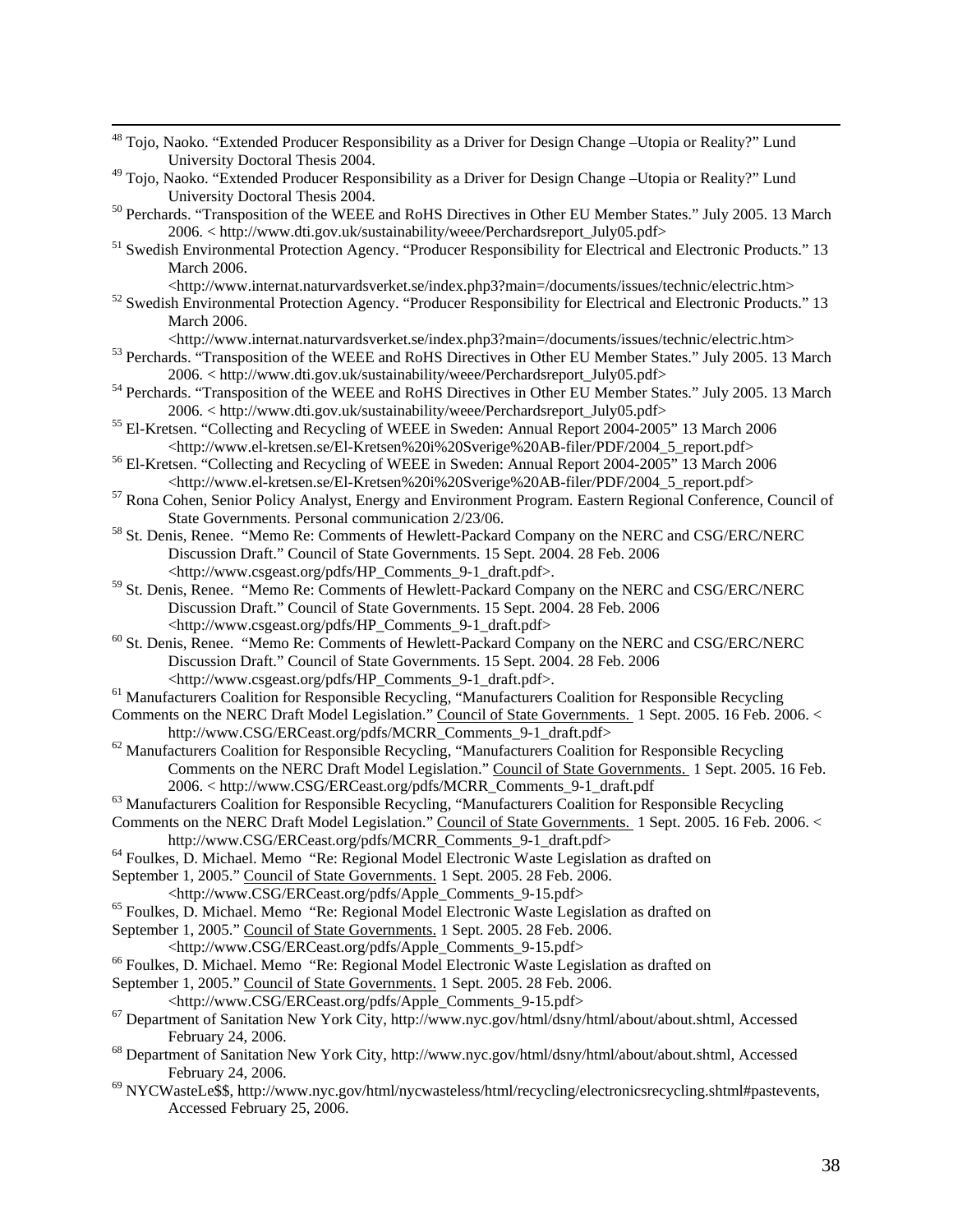| <sup>70</sup> Personal communication. Andriana Kontovrakis. Senior Project Manager, New York City Department of |  |  |  |  |  |
|-----------------------------------------------------------------------------------------------------------------|--|--|--|--|--|
| Sanitation. 24 Feb. 2006.                                                                                       |  |  |  |  |  |
| .                                                                                                               |  |  |  |  |  |

- Personal communication. Andriana Kontovrakis. Senior Project Manager, New York City Department of Sanitation. 24 Feb. 2006.<br><sup>72</sup> Personal communication, Office of the Public Advocate for the City of New York. Feb 22, 2006.<br><sup>73</sup> Warren, Barbara. *Testimony on Intro. 643 to Establish Electronics Recycling and Reuse Syste*
- 
- Committee of the NYC Council. Oct 24, 2005.<br><sup>74</sup> Personal communication, Office of the Public Advocate for the City of New York. Feb 22, 2006<br><sup>75</sup> Warren, Barbara. *Testimony on Intro. 643 to Establish Electronics Recyclin*
- 
- Committee of the NYC Council. Oct 24, 2005. 76 McClure, Robert. "Dirty Little Secret of High-Tech Revolution." Seattle Post-Intelligencer Reporter February 25,
- 2002. <http://seattlepi.nwsource.com/local/59672\_ewaste25.shtml> 77 Chea, Terence. "American Electronic Waste Contaminates China and India." Environmental News Network
- August 17, 2005. <http://www.enn.com/today.html?id=8539> 78 Warren, Barbara. *Testimony on Intro. 643 to Establish Electronics Recycling and Reuse System.* Sanitation
- 
- Committee of the NYC Council. Oct 24, 2005.<br><sup>79</sup> Clean Water Action. *Comments on the Draft Act Providing for the Recovery, Reuse and Recycling of Used Electronic Devices. Uncasville, CT. July 27, 2005.*
- 
- 
- <sup>80</sup> Personal Communication. Charles-Guzman, Kizzy. Environmental Policy Coordinator, WE ACT. Feb  $23^{\text{rd}}$ , 2006.<br><sup>81</sup> Personal Communication, Logan, Timothy. Chair, Sierra Club New York City Group. Feb  $23^{\text{rd}}$ , 2006
- *Electronic Devices.* Uncasville, CT. July 27, 2005.<br><sup>83</sup> INFORM, Inc. *Analysis of "An Act Providing for the Recovery, Reuse and Recycling of Used Electronic Devices.*
- Uncasville, CT. July 25, 2005.<br><sup>84</sup> Personal Communication. Muscanelli, Peter. President, International Association of Electronic Recyclers. Feb<br> $23<sup>rd</sup>$ , 2006.
- <sup>85</sup> ISRI. *Comments to the NERC/CSG Discussion Document on Proposed Used Electronic Device Act.* Brattleboro, VT. July 21, 2006.<br><sup>86</sup> Rona Cohen, Senior Policy Analyst, Council of State Governments Eastern Regional Conference. Personal
- communication 2/23/06. 87 Consumer Electronics Retailers' Coalition. "Position on the Need for a National Electronics Management
- System." Accessed via the internet at http://www.ceretailers.org/cerc/CERC\_Position\_on\_eWaste.pdf , February 2006.<br><sup>88</sup> Tojo, Naoko. "EPR Programmes: Individual vs. Collective Responsibility." The International Institute for
- Industrial Environmental Economics. 2003. 1 Feb 2005. <http://www.iiiee.lu.se/Publication.nsf/\$webAll/CA43D61A32C062CCC1256E22004CE4F5/\$FILE/Naok o%20Tojo%20updated.pdf>.
- <sup>89</sup> Walls, Margaret. "The Role of Economics in Extended Producer Responsibility: Making Policy Choices and Setting Policy Goals." Resources for the Future. March 2003. 9 April 2006. <http://www.rff.org/Documents/RFF-DP-03-11.pdf>.
- <sup>90</sup> Hicks, Lloyd. "Exploring Options for Individual Producer Responsibility for waste from private households for the Waste Electrical and Electronic Equipment Directive." International Institute for Industrial Environmental Economics. May 2005. 9 April 2006.
	- <http://ieeexplore.ieee.org/iel5/9815/30950/01436992.pdf?arnumber=1436992>.
- <sup>91</sup> Shepard, Jay. "Implementing and Financing an Electronic Product Collection, Recycling and Reuse Program for Washington State." Washington State Department of Ecology. Jan. 2006. 9 April 2006. <www.ecy.wa.gov/pubs/0607005.pdf>.
- <sup>92</sup> Computer TakeBack Campaign. "Electronic Waste Recycling: A Toolkit for Legislators." August 2005. 9 April 2006. < www.texasenvironment.org/downloadit.cfm?DocID=44>.
- 93 Hieronymi, Klaus. "Implementing the WEEE Directive." International Institute for Industrial Environmental Economics. May 2001. 9 April 2006. < ieeexplore.ieee.org/iel5/ 7364/19985/00924529.pdf?arnumber=924529>.
- 94 Personal Communication. Kahn, Ari. Staff Assistant, Natural Resources Defense Council. April 4, 2006.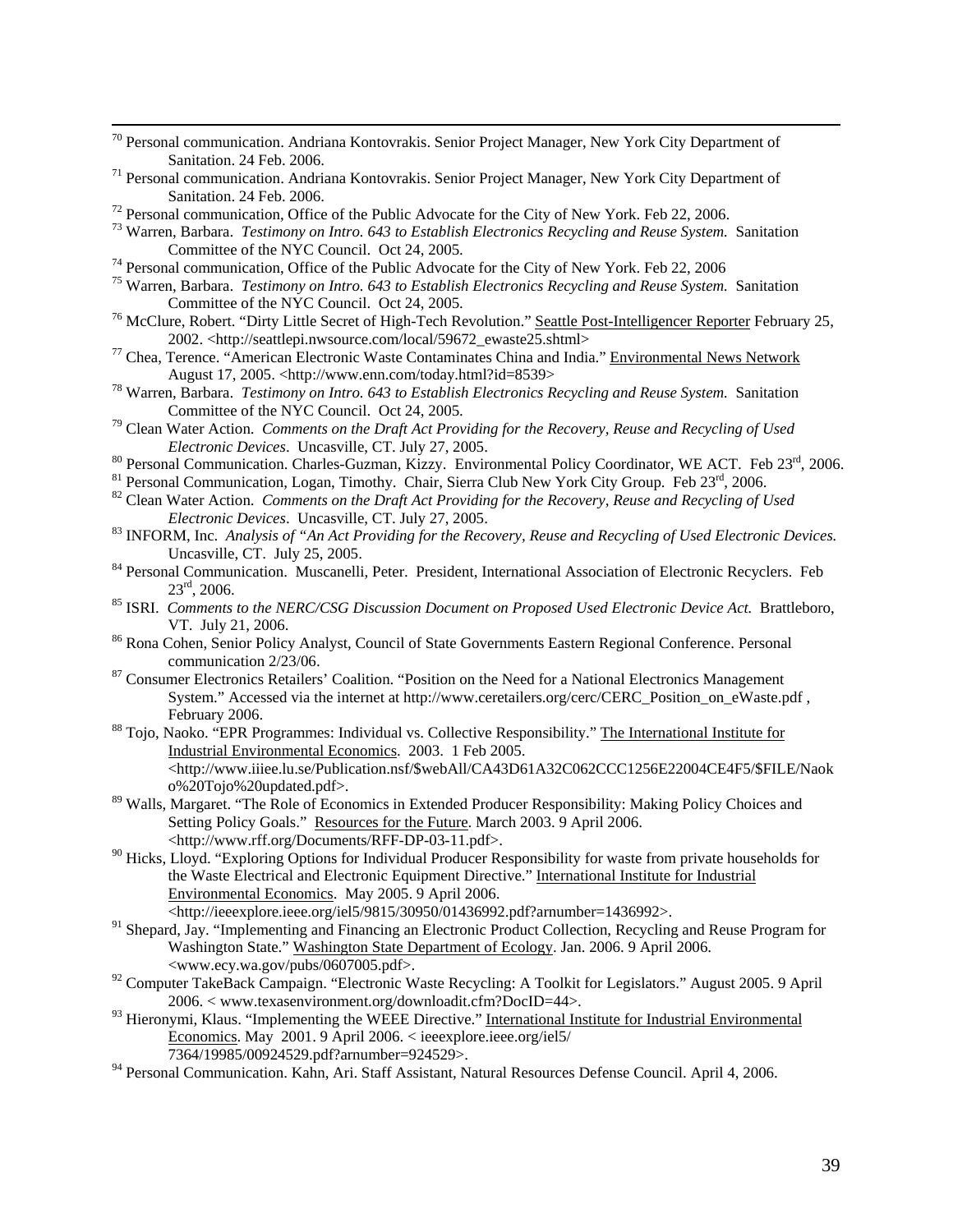- 95 Manufacturer Coalition for Responsible Recycling." Comments on NERC Draft Model Legislation, An Act Providing for the Recovery, Reuse and Recycling of Used Electronic Devices." 1 Sept. 2005. 9 April 2006.
- <sup>&</sup>lt; www.csgeast.org/pdfs/MCRR\_Comments\_9-1\_draft.pdf>. 96 INFORM, Inc. Comments. "Analysis of 'An Act Providing for the Recovery, Reuse and Recycling of Used Electronic Devices'. Public Dialogue on Regional Model E-waste Legislation." Northeast Recycling Council. 25 July 2005. 9 April 2006. <www.nerc.org/adobe/E-RecyclingPrimer/
- July25StakeholderComments.pdf>. 97 Apple Computer, Inc. "Memo Re: Regional Model Electronic Waste Legislation as drafted on September 1, 2005." 28 Feb. 2006 <www.CSG/ERCeast.org/pdfs/Apple\_Comments\_9-15.pdf>.
- 98 INFORM, Inc. Comments. "Analysis of 'An Act Providing for the Recovery, Reuse and Recycling of Used Electronic Devices'. Public Dialogue on Regional Model E-waste Legislation." Northeast Recycling Council. 25 July 2005. 9 April 2006. <www.nerc.org/adobe/E-RecyclingPrimer/
- July25StakeholderComments.pdf> 99 Tojo, Naoko. "EPR Programmes: Individual vs. Collective Responsibility." The International Institute for Industrial Environmental Economics. 2003. 1 Feb 2005. <http://www.iiiee.lu.se/Publication.nsf/\$webAll/CA43D61A32C062CCC1256E22004CE4F5/\$FILE/Naok
- o%20Tojo%20updated.pdf>. 100 Computer TakeBack Campaign. "Electronic Waste Recycling: A Toolkit for Legislators." August 2005. 9 April
- 2006. < www.texasenvironment.org/downloadit.cfm?DocID=44>.<br>
<sup>101</sup> Lindhqvist, Thomas and Reid Lifset. "Can We Take the Concept of Individual Producer Responsibility from<br>
Theory to Practice?" Industrial Ecology 7.2 (2003):
- $102$  Lindhqvist, Thomas. "What's in a Name? Producer or Product Responsibility." Industrial Ecology 1.2 (1997): 6-7. 103 The Electrolux Group statement: "Would You Want to Handle Your Neighbor's Waste?" 8 March 2006.
- <http://cleanproduction.org/library/ElectroluxAD.pdf>. 104 Lindhqvist, Thomas. "What's in a Name? Producer or Product Responsibility." Industrial Ecology 1.2 (1997):
- 6-7. 105 McCarthy, James. "Recycling computers and electronic equipment: Legislative and regulatory approaches for
- "E-waste". Congressional Research Service Report for Congress. 19 July 2002. 9 April 2006. <<br>www.cnie.org/NLE/CRSreports/02Dec/RL21505.pdf >.
- <sup>106</sup> Hicks, Lloyd. "Exploring Options for Individual Producer Responsibility for waste from private households for the Waste Electrical and Electronic Equipment Directive." International Institute for Industrial Environmental Economics. May 2005. 9 April 2006.
- <http://ieeexplore.ieee.org/iel5/9815/30950/01436992.pdf?arnumber=1436992>. 107 Hieronymi, Klaus. "Implementing the WEEE Directive." International Institute for Industrial Environmental Economics. May 2001. 9 April 2006. < ieeexplore.ieee.org/iel5/
- 7364/19985/00924529.pdf?arnumber=924529>. 108 Foulkes, D. Michael. "Memo Re: Regional Model Electronic Waste Legislation as drafted on September 1, 2005." Council of State Governments. 1 Sept. 2005. 28 Feb. 2006. <http://www.CSG/ERCeast.org/pdfs/Apple\_Comments\_9-15.pdf>.
- <sup>109</sup> McCarthy, James. "Recycling computers and electronic equipment: Legislative and regulatory approaches for "E-waste". Congressional Research Service Report for Congress. 19 July 2002. 9 April 2006.
	-
- <www.cnie.org/NLE/CRSreports/02Dec/RL21505.pdf >. 110 Shepard, Jay. "Implementing and Financing an Electronic Product Collection, Recycling and Reuse Program for Washington State." Washington State Department of Ecology. Jan. 2006. 9 April 2006. <www.ecy.wa.gov/pubs/0607005.pdf>. 111 Hieronymi, Klaus. "Implementing the WEEE Directive." International Institute for Industrial Environmental
- Economics. May 2001. 9 April 2006. < ieeexplore.ieee.org/iel5/<br>7364/19985/00924529.pdf?arnumber=924529>.
- <sup>112</sup> Tojo, Naoko. "Extended Producer Responsibility as a Driver for Design Change –Utopia or Reality?" International Institute for Industrial Environmental Economics. 2004. 9 April 2006.
- <www.iiiee.lu.se/Publication.nsf/\$webAll/8D43CC08DD00501DC1256EFA0051513B/\$FILE/tojo.pdf>. 113 Horne, Scott. "Design for Recycling: The Future Is Now." The Institute of Scrap Recycling Industries. 7 Sept. 2005. 6 April 2006.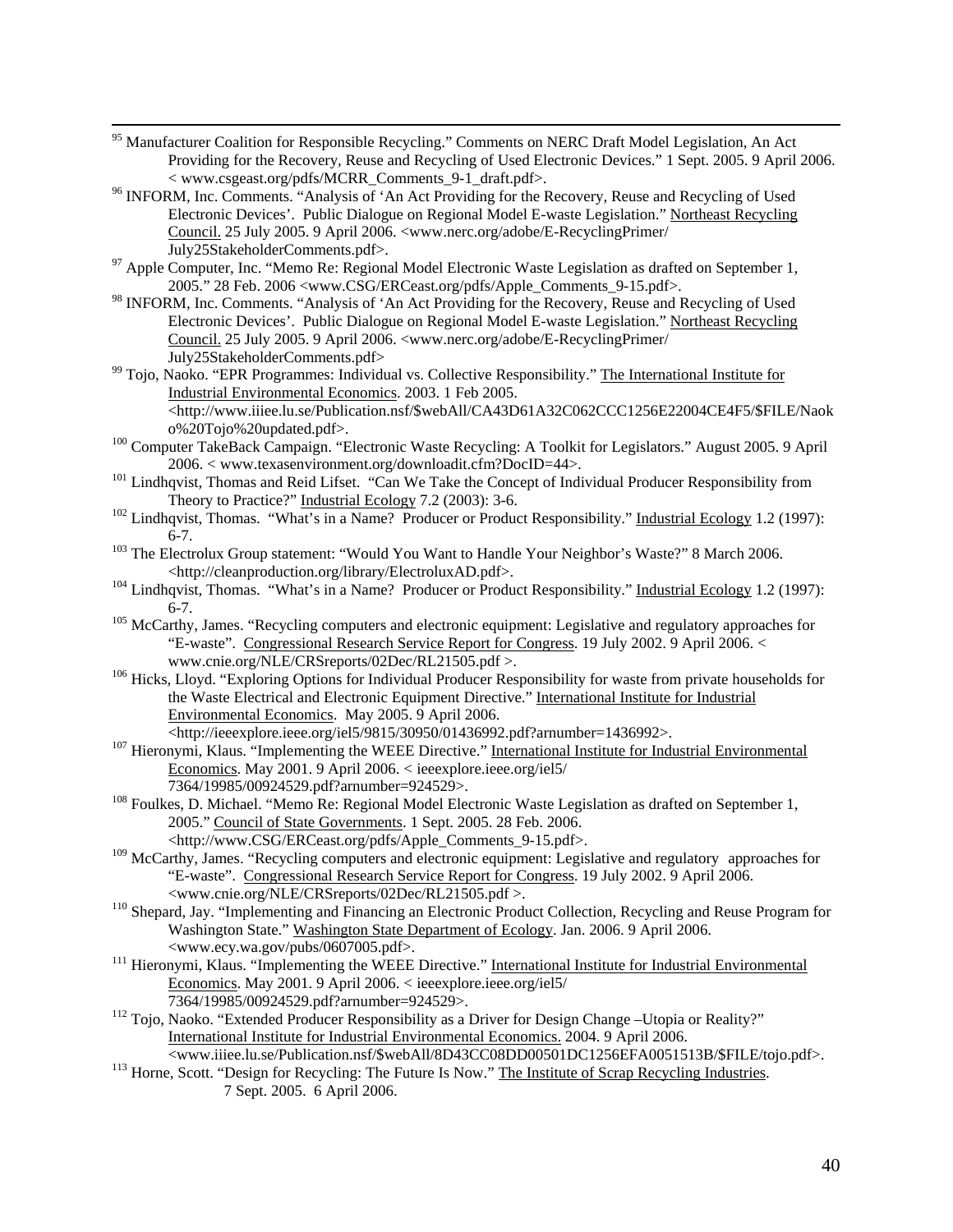<http://www.isri.org/AM/Template.cfm?Section=Home1&template=/CM/HTMLDisplay.cfm&Co ntentID=3715>.<br><sup>114</sup> Shepard, Jay. "Implementing and Financing an Electronic Product Collection, Recycling and Reuse Program for Washington State." Washington State Department of Ecology. Jan. 2006. 9 April 2006.<br><www.ecy.wa.gov/pubs/0607005.pdf>.  $^{115}$  Hewlett-Packard. "Product Stewardship Solution for CRT Devices." Oct. 2005. 8 March 2006. < www.commerce.state.il.us/NR/rdonlyres/6DC456E9-E4C4-4BE1-95D8- BC165E3D68E4/0/SummaryofHPProductStewardshipSolution.pdf.>.<br><sup>116</sup> Walls, Margaret. "The Role of Economics in Extended Producer Responsibility: Making Policy Choices and Setting Policy Goals." Resources for the Future. March 2003. 9 April 2006. <http://www.rff.org/Documents/RFF-DP-03-11.pdf>. 117 Hewlett-Packard. "Product Stewardship Solution for CRT Devices." Oct. 2005. 8 March 2006. <http://www.commerce.state.il.us/NR/rdonlyres/6DC456E9-E4C4-4BE1-95D8- BC165E3D68E4/0/SummaryofHPProductStewardshipSolution.pdf.>.<br><sup>118</sup> Foulkes, D. Michael. "Memo Re: Regional Model Electronic Waste Legislation as drafted on September 1, 2005." Council of State Governments. 1 Sept. 2005. 28 Feb. 2006. <http://www.CSG/ERCeast.org/pdfs/Apple\_Comments\_9-15.pdf>. <sup>119</sup> Gable, Cate and Bill Shireman. "Computer and Electronic Product Stewardship: Policy Options" Environmental Quality Management. 11.2 (2001): 63-73.<br><sup>120</sup> Toffel, Michael. "The Growing Strategic Importance of End-of-Life Product Management." Haas School of Business. University of California Berkeley. 22 Jan. 2003. 9 April 2006. <http://faculty.haas.berkeley.edu/toffel/papers/Strategic\_Importance\_EOL\_Mgmt.pdf>. 121 McCarthy, James. "Recycling computers and electronic equipment: Legislative and regulatory approaches for "E-waste". Congressional Research Service Report for Congress. 19 July 2002. 9 April 2006. <www.cnie.org/NLE/CRSreports/02Dec/RL21505.pdf >. 122 Hieronymi, Klaus. "Implementing the WEEE Directive." International Institute for Industrial Environmental Economics. May 2001. 9 April 2006. < ieeexplore.ieee.org/iel5/7364/19985/00924529.pdf?arnumber=924529><br><sup>123</sup> Tojo, Naoko. "EPR Programmes: Individual vs. Collective Responsibility." <u>The International Institute for</u> Industrial Environmental Economics. 2003. 1 Feb 2005. <http://www.iiiee.lu.se/Publication.nsf/\$webAll/CA43D61A32C062CCC1256E22004CE4F5/\$FILE/Naok o%20Tojo%20updated.pdf>. 124 Hainult, Tony et al. "Minnesota's Multi-stakeholder Approach to Managing Electronic Products at End of Life." May 2000. 6 April 2006. <http://www.moea.state.mn.us/plugin/IEEEpaper2000.pdf#search='hainault%20and%20smith%20minneso ta%20electronic%20products'>.<br>
<sup>125</sup> Thorpe, Beverley, Iza Kruszewska, and Alexandra McPherson. "Extended Producer Responsibility." Clean<br>
Production Action. 2004. 9 April 2006. <www.cleanproduction.org/upload/B-w%20EPR%20 <sup>126</sup> Environmental Protection Agency. "Analysis of Five Community Consumer/Residential Collections – End of Life Electronic and Electrical Equipment." Common Sense Initiative. April 1999. 18 March 2006. <http://www.epa.gov/NE/solidwaste/electronic/pdfs/csifinal.pdf>. <sup>127</sup> Tojo, Naoko, Thomas Lindqvist, and Gary A. Davis. "EPR Programme Implementation: Institutional and Structural Factors." 18 Mar. 2006. <http://www.grrn.org/epr/OECDEPR2001\_session3\_finalwsum.pdf>. 128 Lower East Side Ecology Center. "Champion E-Waste Recyclers." 6 April 2006. <http://www.lesecologycenter.org/les\_frames.html>. <sup>129</sup> Tojo, Naoko, Thomas Lindhqvist, and Gary Davis. "EPR Programme Implementation: Institutional and Structural Factors." Organization for Economic Co-operation and Development. Dec. 2001. 9 April 2006. <http://www.grrn.org/epr/OECDEPR2001\_session3\_finalwsum.pdf>. 130 Personal Communication. Charles-Guzman, Kizzy. Environmental Policy Coordinator, WE ACT. Feb 23rd, 2006. 131 The shipping fee calculators on the websites of the respective carriers were utilized for the calculations. An important point is that these rates may be lower for a negotiated agreement between businesses or individual manufacturers and delivery companies.